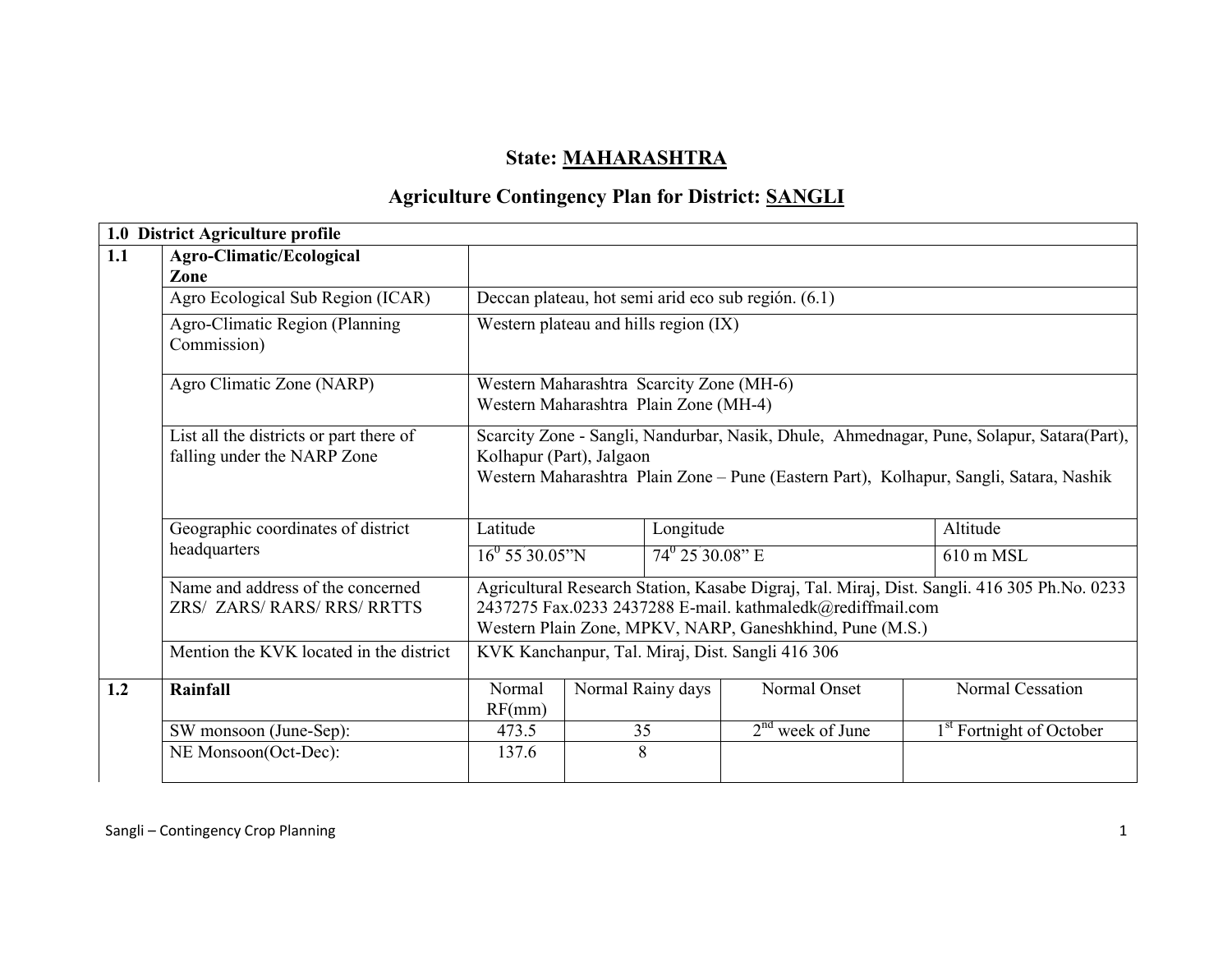| Winter (Jan-Feb) | ີ<br>У.Ч    |  |  |
|------------------|-------------|--|--|
| Summer (Mar-May) | $-1$<br>ر ا |  |  |
| Annual           | 692.4       |  |  |

| 1.3 | <b>Land use</b><br>pattern of the<br>district (latest<br>statistics) | Geographica<br>Area | Cultivab<br>le area | Forest<br>area | Land under<br>non-<br>agricultural<br>use | Permanen<br>pastures | Cultivab<br><sub>le</sub><br>wastelan | Land<br>under<br>Misc. tree<br>crops and<br>groves | Barren<br>and<br>uncultiva<br>ble<br>land | Curre<br>nt<br>fallow<br>S | Other<br>fallows |
|-----|----------------------------------------------------------------------|---------------------|---------------------|----------------|-------------------------------------------|----------------------|---------------------------------------|----------------------------------------------------|-------------------------------------------|----------------------------|------------------|
|     | <b>Area</b> (000 ha)                                                 | 861                 | 595.6               | 45.1           | 46.0                                      | 17.7                 | 14.6                                  | 12.9                                               | 38.8                                      | 38.5                       | 51.8             |

#### (Source: Agricultural Statistical Information, Maharashtra State 2006 (Part II))

| 1.4 | <b>Major Soils</b>      | <b>Area ('000 ha)</b> |
|-----|-------------------------|-----------------------|
|     | Shallow black/Red soils | 389.4                 |
|     | Deep black soils        | 142.7                 |
|     | Medium deep black soils | 63.4                  |

(Source: NBSS & LUP, Nagpur)

| 1.5 | <b>Agricultural land use</b> | Area $(900 \text{ ha})$ | Cropping intensity (Per cent) |
|-----|------------------------------|-------------------------|-------------------------------|
|     | Net sown area                | 557.1                   | '16.5                         |
|     | Area sown more than once     | 01 O                    |                               |
|     | Gross cropped area           | 649                     |                               |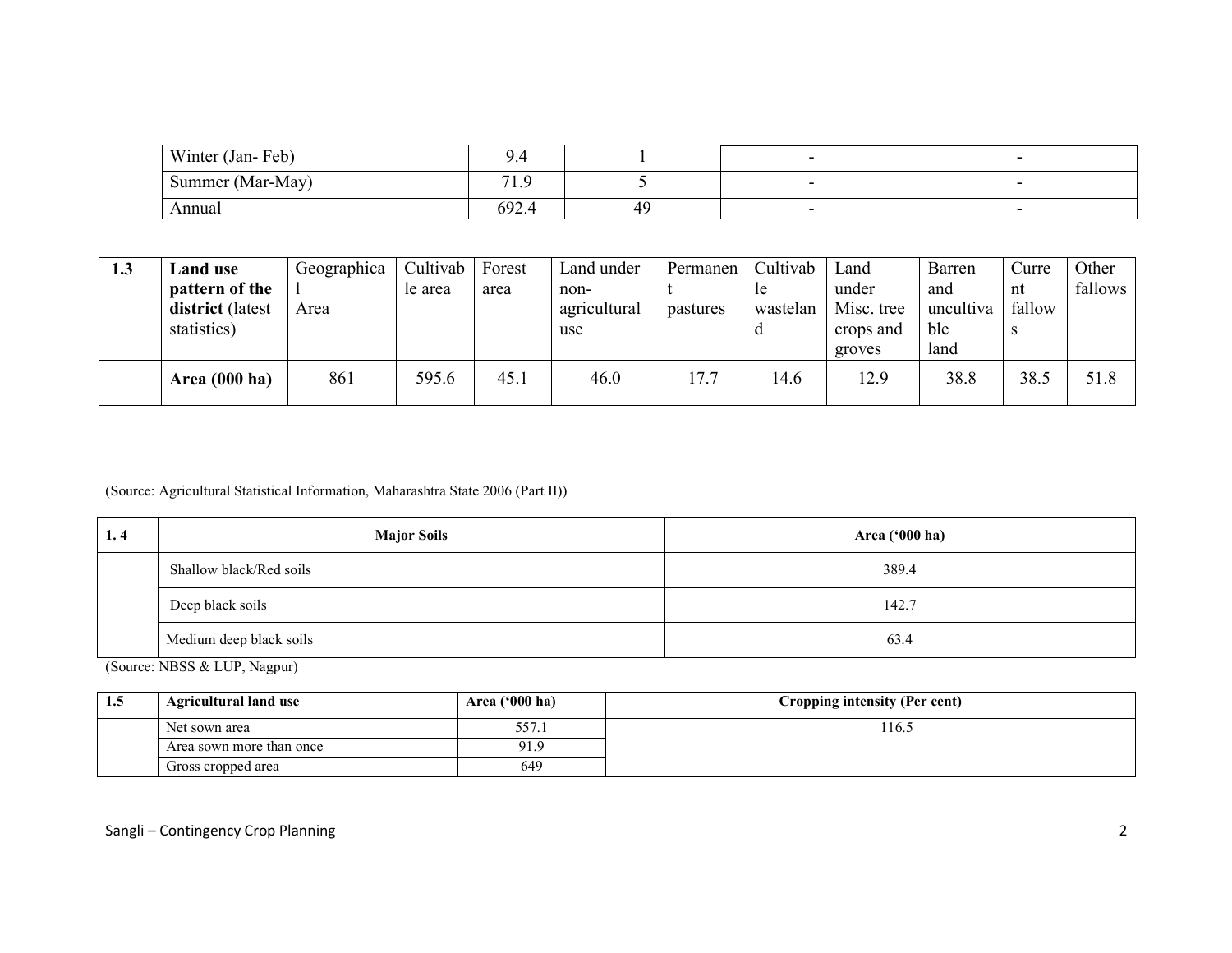| 1.6 | Irrigation                                                                                                 |                           | Area ('000 ha)           |                                                                                                   |
|-----|------------------------------------------------------------------------------------------------------------|---------------------------|--------------------------|---------------------------------------------------------------------------------------------------|
|     | Net irrigated area                                                                                         |                           | 174                      |                                                                                                   |
|     | Gross irrigated area                                                                                       |                           | 190                      |                                                                                                   |
|     | Rainfed area                                                                                               |                           | 421.6                    |                                                                                                   |
|     | <b>Sources of Irrigation</b>                                                                               | <b>Number</b>             | Area ('000 ha)           | Percentage of total irrigated area                                                                |
|     | Canals                                                                                                     | -----                     | 45.0                     | 25.8                                                                                              |
|     | Tanks                                                                                                      | 100                       | 0.2                      | 0.1                                                                                               |
|     | Open wells                                                                                                 | 54065                     | 63.6                     | 36.5                                                                                              |
|     | Bore wells                                                                                                 | 133                       | 3.4                      | 2.0                                                                                               |
|     | Lift irrigation schemes                                                                                    | 680                       | 40.0                     | 22.9                                                                                              |
|     | Micro-irrigation                                                                                           |                           | 10.0                     | $\overline{5.7}$                                                                                  |
|     | Other sources (please specify)                                                                             |                           | 11.7                     | 6.7                                                                                               |
|     | <b>Total Irrigated Area</b>                                                                                |                           | 174                      | 100.00                                                                                            |
|     | Pump sets                                                                                                  | 35000                     |                          |                                                                                                   |
|     | No. of Tractors                                                                                            | 4000                      |                          |                                                                                                   |
|     | Groundwater availability and use* (Data<br>source: State/Central Ground water<br><b>Department /Board)</b> | No. of blocks/<br>Tehsils | $(\% )$ area             | Quality of water (specify the problem<br>such as high levels of arsenic, fluoride,<br>saline etc) |
|     | Over exploited                                                                                             | 6                         | 60                       | Good                                                                                              |
|     | Critical                                                                                                   | $\overline{2}$            | 20                       | Good                                                                                              |
|     | Semi-critical                                                                                              | $\overline{\phantom{a}}$  |                          |                                                                                                   |
|     | Safe                                                                                                       | $\overline{2}$            | 20                       | Salty                                                                                             |
|     | Wastewater availability and use                                                                            | $\blacksquare$            | $\overline{\phantom{a}}$ | $\overline{\phantom{a}}$                                                                          |
|     | Ground water quality                                                                                       |                           |                          |                                                                                                   |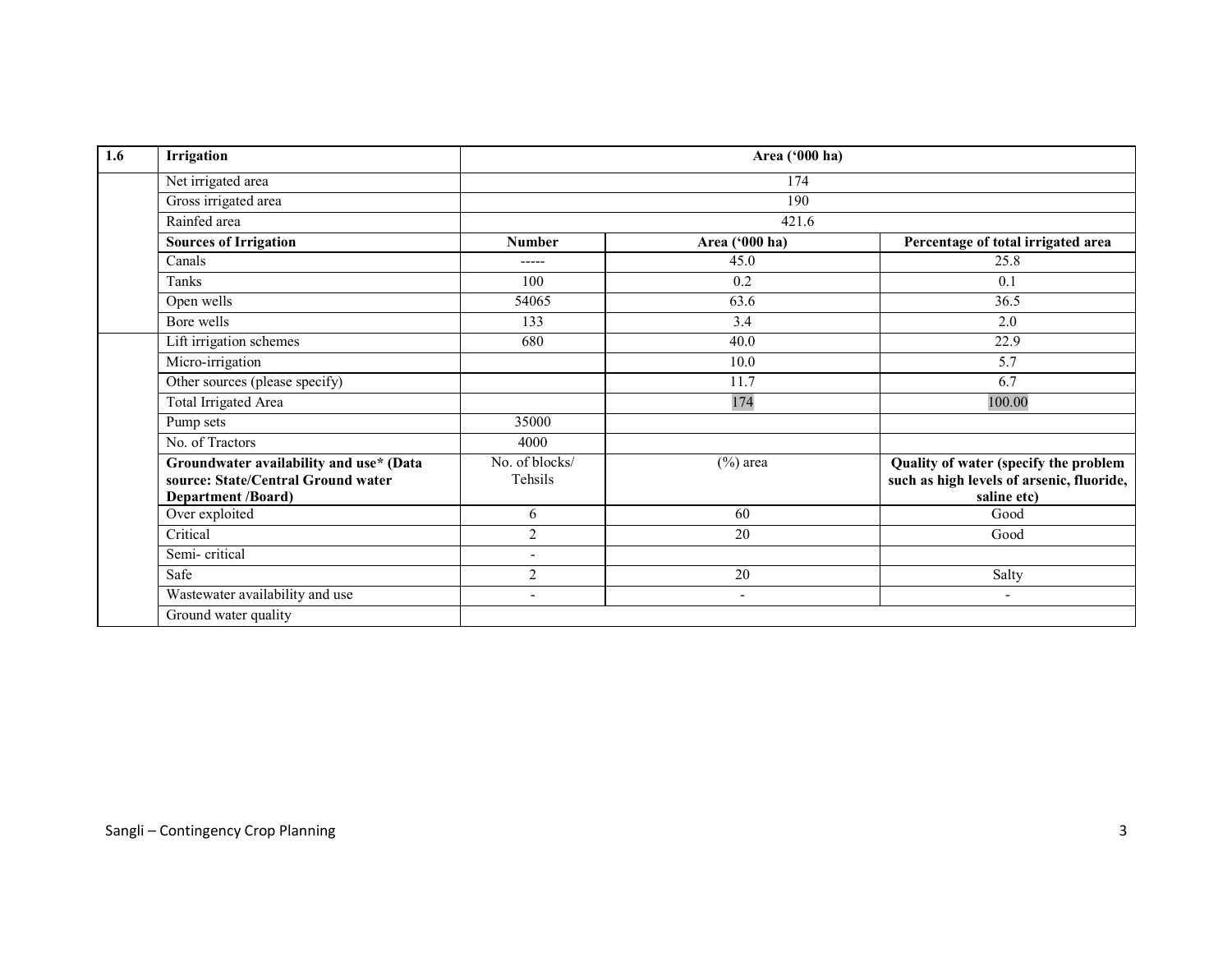| 1.7 | <b>Major Field Crops</b>                                     |                          |                          |                   | Area ('000 ha)           |                          |                          |                          |              |  |
|-----|--------------------------------------------------------------|--------------------------|--------------------------|-------------------|--------------------------|--------------------------|--------------------------|--------------------------|--------------|--|
|     | cultivated                                                   |                          | <b>Kharif</b>            |                   |                          | Rabi                     |                          | <b>Summer</b>            | <b>Total</b> |  |
|     |                                                              | <b>Irrigated</b>         | <b>Rainfed</b>           | <b>Total</b>      | <b>Irrigated</b>         | Rainfed                  | <b>Total</b>             |                          |              |  |
|     | Sorghum                                                      | $\overline{\phantom{0}}$ | 102.8                    | 102.8             | $\overline{\phantom{a}}$ | 153.2                    | 153.2                    | $\overline{\phantom{a}}$ | 256.0        |  |
|     | Pearlmillet                                                  | $\mathbf{r}$             | 95.6                     | 95.6              | $\sim$                   | $\blacksquare$           | $\blacksquare$           | $\sim$                   | 95.6         |  |
|     | Soybean                                                      | $\overline{a}$           | 82.6                     | 82.6              | $\sim$                   | $\blacksquare$           | $\overline{\phantom{a}}$ | $\overline{\phantom{a}}$ | 82.6         |  |
|     | Sugarcane                                                    | $\overline{55.7}$        | $\blacksquare$           | $\overline{55.7}$ | $\blacksquare$           | $\blacksquare$           | $\overline{\phantom{a}}$ | $\overline{\phantom{a}}$ | 55.7         |  |
|     | Groundnut                                                    | $\blacksquare$           | 32.1                     | 32.1              | $\blacksquare$           | $\blacksquare$           | $\blacksquare$           | 8.0                      | 40.1         |  |
|     | Wheat                                                        | $\blacksquare$           | $\overline{\phantom{a}}$ | $\blacksquare$    | 30.6                     | $\blacksquare$           | 30.6                     | $\blacksquare$           | 30.6         |  |
|     | Horticulture crops-<br><b>Fruits</b>                         |                          | Total area('000 ha)      |                   |                          | <b>Irrigated</b>         |                          | Rainfed                  |              |  |
|     | Grapes                                                       | 10.2                     |                          |                   | 10.2                     |                          | $\blacksquare$           |                          |              |  |
|     | Pomegranate                                                  |                          | 6.3                      |                   | 6.3                      |                          | $\overline{a}$           |                          |              |  |
|     | Horticultural crops-<br><b>Vegetables</b>                    | Total area('000 ha)      |                          |                   | <b>Irrigated</b>         |                          | Rainfed                  |                          |              |  |
|     | Tomato                                                       |                          | 2.1                      |                   |                          | 2.1                      |                          | $\blacksquare$           |              |  |
|     | Onion                                                        |                          | $\overline{1.5}$         |                   |                          | $\overline{1.5}$         |                          | $\blacksquare$           |              |  |
|     | <b>Spices</b>                                                |                          |                          |                   |                          |                          |                          |                          |              |  |
|     | Turmeric                                                     |                          | 9.0                      |                   | 9.0                      |                          |                          | ۰                        |              |  |
|     | <b>Medicinal and Aromatic</b><br>crops                       |                          | --                       |                   | $\overline{\phantom{a}}$ |                          |                          |                          |              |  |
|     | <b>Plantation crops</b>                                      |                          | Total area('000 ha)      |                   | <b>Irrigated</b>         |                          |                          | Rainfed                  |              |  |
|     | Others such as industrial<br>pulpwood crops etc<br>(specify) |                          |                          |                   |                          |                          |                          |                          |              |  |
|     | <b>Fodder crops</b>                                          |                          | Total area('000 ha)      |                   | <b>Irrigated</b>         |                          |                          | Rainfed                  |              |  |
|     | Total fodder crop area                                       |                          | 34.7                     |                   | $\blacksquare$           |                          |                          | 34.7                     |              |  |
|     | <b>Grazing land</b>                                          |                          | 17.7                     |                   |                          | $\overline{\phantom{a}}$ |                          | $\overline{\phantom{a}}$ |              |  |
|     | Sericulture etc                                              |                          | $\overline{\phantom{m}}$ |                   | $\overline{\phantom{a}}$ |                          |                          | $\overline{\phantom{a}}$ |              |  |

#### 1.7 Area under major field crops & horticulture etc. (2008-09)

Source: District Agricultural Information, Sangli District 2009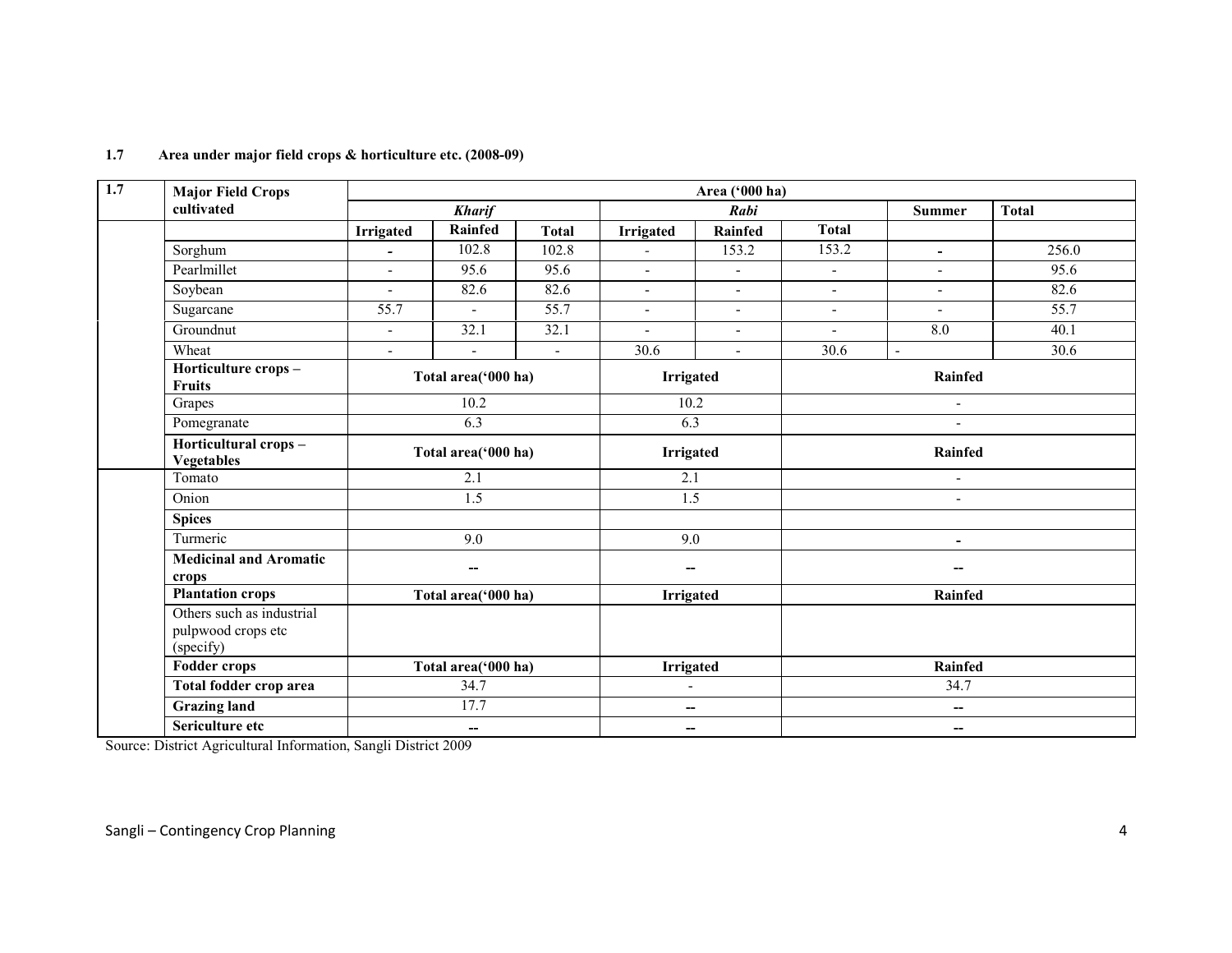| 1.8 | Livestock                                      | <b>Male</b> ('000)       | Female ('000)             | <b>Total ('000)</b>      |
|-----|------------------------------------------------|--------------------------|---------------------------|--------------------------|
|     | Non descriptive Cattle (local low yielding)    | 79.5                     | 66.5                      | 146.0                    |
|     | Crossbred cattle                               | 41.7                     | 35.9                      | 77.6                     |
|     | Non descriptive Buffaloes (local low yielding) | 20.8                     | 256.6                     | 276.6                    |
|     | Graded Buffaloes                               |                          |                           | $\overline{\phantom{m}}$ |
|     | Goat                                           |                          |                           | 369.9                    |
|     | Sheep                                          | $\overline{\phantom{0}}$ |                           | 207.0                    |
|     | Others (Camel, Pig, Yak etc.)                  | $\overline{\phantom{0}}$ |                           |                          |
|     | Commercial dairy farms (Number)                |                          |                           | 8.23                     |
| 1.9 | <b>Poultry</b>                                 | No. of farms             | Total No. of birds ('000) |                          |
|     | Commercial                                     | 212<br>2125              |                           |                          |
|     | Backyard                                       |                          |                           |                          |

| 1.10 | Fisheries (Data source: Chief Planning Officer)             |                        |                                  |                    |                                                  |                                                          |                              |
|------|-------------------------------------------------------------|------------------------|----------------------------------|--------------------|--------------------------------------------------|----------------------------------------------------------|------------------------------|
|      | A. Capture                                                  |                        |                                  |                    |                                                  |                                                          |                              |
|      | i) Marine (Data Source: Fisheries Department)               | No. of<br>fishermen    | <b>Boats</b>                     |                    | <b>Nets</b>                                      |                                                          | <b>Storage</b><br>facilities |
|      | <b>NA</b>                                                   |                        | Mechanized                       | Non-<br>mechanized | Mechanized<br>(Trawl nets,<br>Gill nets)         | Non-mechanized<br>(Shore Seines,<br>Stake $&$ trap nets) | (Ice plants<br>etc.)         |
|      |                                                             | <b>NA</b>              | <b>NA</b>                        | NA                 | <b>NA</b>                                        | NA                                                       | <b>NA</b>                    |
|      | ii) Inland (Data Source: Fisheries Department)              | No. Farmer owned ponds |                                  |                    | <b>No. of Reservoirs</b><br>No. of village tanks |                                                          |                              |
|      |                                                             | 266                    |                                  | 392                |                                                  |                                                          |                              |
|      | <b>B.</b> Culture                                           |                        |                                  |                    |                                                  |                                                          |                              |
|      |                                                             |                        | <b>Water Spread Area</b><br>(ha) |                    | Yield (t/ha)                                     | Production ('000 tons)                                   |                              |
|      | i) Brackish water (Data Source: MPEDA/Fisheries Department) |                        | NA                               |                    | NA                                               | NA                                                       |                              |
|      | ii) Fresh water (Data Source: Fisheries Department)         | 4098                   |                                  | 712                |                                                  | 2500                                                     |                              |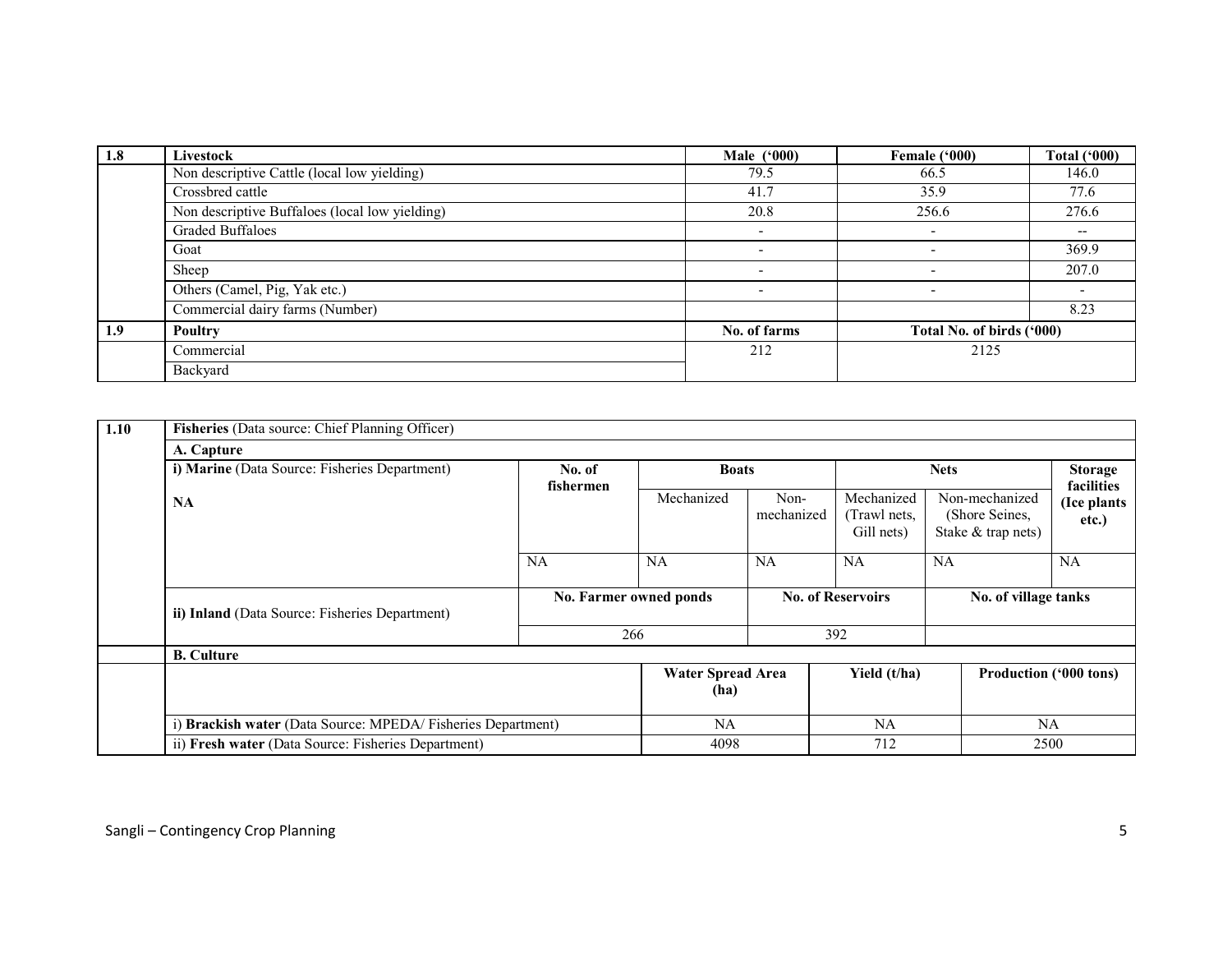| 1.11          | Name of                                 |                       | Kharif               |                          | Rabi                     |                          | Summer                   | Total                  | Average                 | Crop                                                      |
|---------------|-----------------------------------------|-----------------------|----------------------|--------------------------|--------------------------|--------------------------|--------------------------|------------------------|-------------------------|-----------------------------------------------------------|
|               | crop                                    | Production<br>(1000t) | Productivity (kg/ha) | Production<br>(1000 t)   | Productivity<br>(kg/ha)  | Production<br>(1000 t)   | Productivity<br>(kg/ha)  | Production<br>(1000 t) | Productivity<br>(kg/ha) | residu<br>e as<br>fodder<br>$^{\prime\prime}000$<br>tons) |
|               | <b>Major Field crops</b>                |                       |                      |                          |                          |                          |                          |                        |                         |                                                           |
|               | Sorghum                                 | 65.9                  | 647                  | 89.2                     | 583                      | ۰                        |                          | 155.1                  | 615                     |                                                           |
|               | Soybean                                 | 176.6                 | 2154                 | $\overline{\phantom{a}}$ | $\overline{\phantom{a}}$ | $\overline{\phantom{a}}$ |                          | 176.6                  | 2154                    | $\overline{a}$                                            |
|               | Sugarcane                               | ---                   | $\blacksquare$       | $\sim$                   | $\overline{\phantom{a}}$ | 4634                     | 84000                    | 4634                   | 84000                   | $\overline{\phantom{0}}$                                  |
|               | Pearlmillet                             | 37.7                  | 397                  | $\overline{\phantom{0}}$ | ٠                        | $\overline{\phantom{a}}$ |                          | 37.7                   | 397.0                   | $\overline{\phantom{0}}$                                  |
|               | Groundnut                               | 40.4                  | 1010                 | $\overline{\phantom{a}}$ | $\overline{\phantom{a}}$ | $\overline{\phantom{a}}$ | $\overline{\phantom{a}}$ | 40.4                   | 1010                    | $\overline{\phantom{a}}$                                  |
|               | <b>Major Horticultural crops fruits</b> |                       |                      |                          |                          |                          |                          |                        |                         |                                                           |
|               | Grape                                   | 2360                  | 23200                | $\overline{\phantom{a}}$ | $\overline{\phantom{a}}$ | $\overline{\phantom{a}}$ | $\overline{\phantom{a}}$ | 2360                   | 23200                   | $\overline{\phantom{a}}$                                  |
|               | Pomegranat<br>e                         | 377                   | 26000                | ۰                        | $\overline{\phantom{a}}$ |                          | ۰                        | 377                    | 26000                   |                                                           |
|               | Major Horticultural crops vegetable     |                       |                      |                          |                          |                          |                          |                        |                         |                                                           |
|               | Tomato                                  | 441                   | 21400                | $\overline{\phantom{0}}$ | ٠                        | $\blacksquare$           | $\overline{\phantom{a}}$ | 441                    | 21400                   | $\overline{\phantom{a}}$                                  |
|               | Onion                                   | 22.6                  | 12080                | ۰                        | $\qquad \qquad -$        | $\overline{\phantom{0}}$ |                          | 22.67                  | 12080                   |                                                           |
| <b>Spices</b> |                                         |                       |                      |                          |                          |                          |                          |                        |                         |                                                           |
|               | Turmeric                                | 1.0                   | 1000                 | $\qquad \qquad -$        | $\qquad \qquad -$        | $\qquad \qquad -$        |                          | 1.0                    | 1000                    |                                                           |

#### 1.11 Production and Productivity of major crops (2004, 05, 06, 07, 08, 09)

| 1.12 | Sowing window for<br>5 major field crops<br>(start and end of<br>normal sowing<br>period) | Sorghum                    | Soybean                                           | Sugarcane                                                                                         | Pearl millet                | Groundnut                  |
|------|-------------------------------------------------------------------------------------------|----------------------------|---------------------------------------------------|---------------------------------------------------------------------------------------------------|-----------------------------|----------------------------|
|      | Kharif-Rainfed                                                                            | $15th$ June to $30th$ June | $15^{\text{th}}$ June to $30^{\text{th}}$<br>June |                                                                                                   | $15th$ June to<br>15th July | $15th$ June to $30th$ June |
|      | Kharif-Irrigated                                                                          | $15th$ June to $30th$ June | $15^{th}$ May -30 <sup>th</sup> May               | Seasonal: Jan $15^{\text{th}}$ -30 <sup>th</sup><br>Pre seasonal: October $15th$ -November $15th$ |                             | June to 15th July          |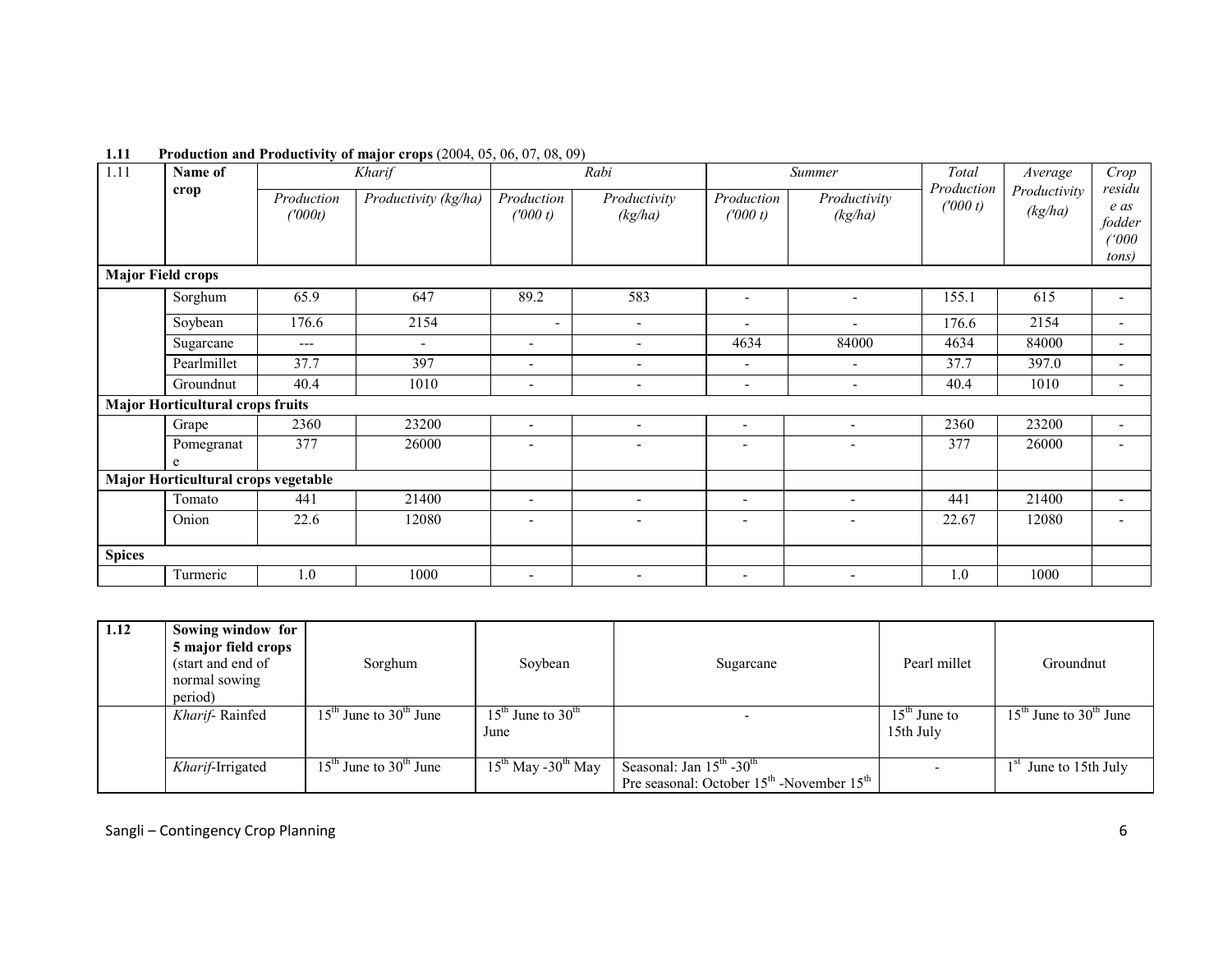|                        |                                                                         | . <i>–</i> u<br>Adsalı:<br>August<br>August 15 |  |
|------------------------|-------------------------------------------------------------------------|------------------------------------------------|--|
| $\sim$<br>Rabi-Rainfed | 1 FU.<br>$^{\circ}$ $\sim$ $^{\circ}$ Oct $\sim$<br>September to<br>∙ • |                                                |  |
| <i>Rabi</i> -Irrigated | 30 <sup>u</sup><br>15 <sup>th</sup> Oct<br>September to                 |                                                |  |

| 1.13 | What is the major contingency the district is prone to? | Regular                  | Occasional               | None                     |
|------|---------------------------------------------------------|--------------------------|--------------------------|--------------------------|
|      | Drought                                                 | $\overline{\phantom{m}}$ |                          | $\overline{\phantom{a}}$ |
|      | Flood                                                   | $\overline{\phantom{m}}$ |                          | $- -$                    |
|      |                                                         |                          | (Walava, Miraj)          |                          |
|      | Cyclone                                                 | $\overline{\phantom{m}}$ | --                       |                          |
|      | Hail storm                                              | $\overline{\phantom{m}}$ | --                       | ✓                        |
|      | Heat wave                                               | $\overline{\phantom{m}}$ | $\checkmark$ (Rare)      | $\overline{\phantom{a}}$ |
|      | Cold wave                                               | $\overline{\phantom{m}}$ | $\checkmark$ (Rare)      | $\overline{\phantom{a}}$ |
|      | Frost                                                   | $\overline{\phantom{m}}$ | --                       |                          |
|      | Sea water intrusion                                     | $\overline{\phantom{m}}$ | $\overline{\phantom{m}}$ |                          |
|      | Pests and disease outbreak (specify)                    |                          |                          |                          |
|      | Others (specify)                                        |                          | $---$                    |                          |

| 1.14 | Include Digital maps of the district for | Location map of district within State as Annexure I | Enclosed: Yes |
|------|------------------------------------------|-----------------------------------------------------|---------------|
|      |                                          | Mean annual rainfall as Annexure 2                  | Enclosed: No  |
|      |                                          | Soil map as Annexure 3                              | Enclosed: Yes |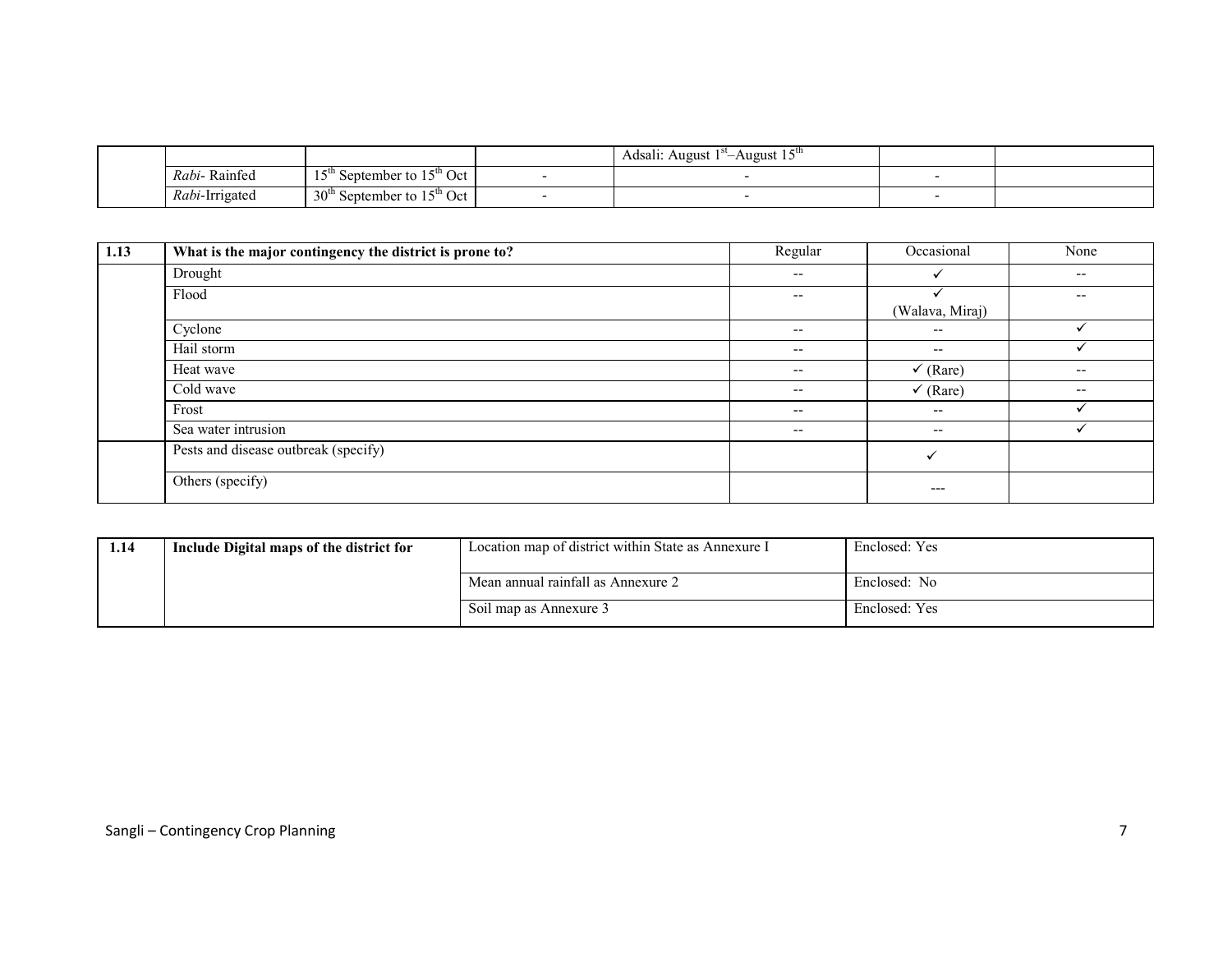## 2.0 Strategies for weather related contingencies

## 2.1 Drought

## 2.1.1 Rainfed situation

| <b>Condition</b>                                | <b>Suggested Contingency measures</b> |                        |                                    |                                                  |                       |  |
|-------------------------------------------------|---------------------------------------|------------------------|------------------------------------|--------------------------------------------------|-----------------------|--|
| <b>Early season</b>                             | <b>Major Farming</b>                  | Normal Crop/           | Change in crop / cropping          | <b>Agronomic measures</b>                        | <b>Remarks</b> on     |  |
| drought (delayed                                | situation                             | <b>Cropping system</b> | system including variety           |                                                  | Implementation        |  |
| onset)                                          |                                       |                        |                                    |                                                  |                       |  |
|                                                 | Shallow Black/Red                     | Groundnut              | No change.                         | Adopt recommended package of                     | Seed source MSSC, NSC |  |
| Delay by 2 weeks<br>(June 4 <sup>th</sup> week) | <b>Soils</b>                          |                        |                                    | practices                                        | and<br>ARS, K. Digraj |  |
|                                                 |                                       |                        |                                    |                                                  | ARS, Karad            |  |
|                                                 |                                       | Pearlmillet            | No change                          | Adopt recommended package of                     | MPKV, Rahuri          |  |
|                                                 |                                       |                        |                                    | practices                                        |                       |  |
|                                                 | Medium deep black                     | Pigeonpea              | $\bullet$ Pearl millet + Pigeonpea | • Hoeing at 25 DAS                               |                       |  |
|                                                 | soils                                 |                        | (2:1)                              |                                                  |                       |  |
|                                                 |                                       |                        | • Soybean + Pigeonpea $(3:1)$      |                                                  |                       |  |
|                                                 |                                       | Soybean                | • Soybean                          | Prefer early cultivars of                        |                       |  |
|                                                 |                                       |                        | • Soybean + Pigeonpea $(6:2)$      | Soybean (JS-9305),                               |                       |  |
|                                                 |                                       |                        | intercropping                      | Prefer rust tolerant variety of<br>$\bullet$     |                       |  |
|                                                 |                                       |                        |                                    | Soybean (DS-228)<br>Seed treatment with Thiram + |                       |  |
|                                                 |                                       |                        |                                    | Carbendazim 2 g each / kg                        |                       |  |
|                                                 |                                       |                        |                                    | Treat pigeonpea seed with<br>$\bullet$           |                       |  |
|                                                 |                                       |                        |                                    | trichoderma 5 g per kg of seed                   |                       |  |
|                                                 |                                       | Sorghum                | Soybean,                           | As above                                         |                       |  |
|                                                 |                                       |                        | Soybean $+$                        |                                                  |                       |  |
|                                                 |                                       |                        | Pigeonpea $(6:2)$ intercropping    |                                                  |                       |  |
|                                                 | Deep Black Soils                      | Kharif fallow          |                                    | • Take up soil and water                         |                       |  |
|                                                 |                                       |                        |                                    | conservation practices (like                     |                       |  |
|                                                 |                                       |                        |                                    | compartmental bunding, ridges                    |                       |  |
|                                                 |                                       |                        |                                    | furrow, etc.) for <i>rabi</i> crops              |                       |  |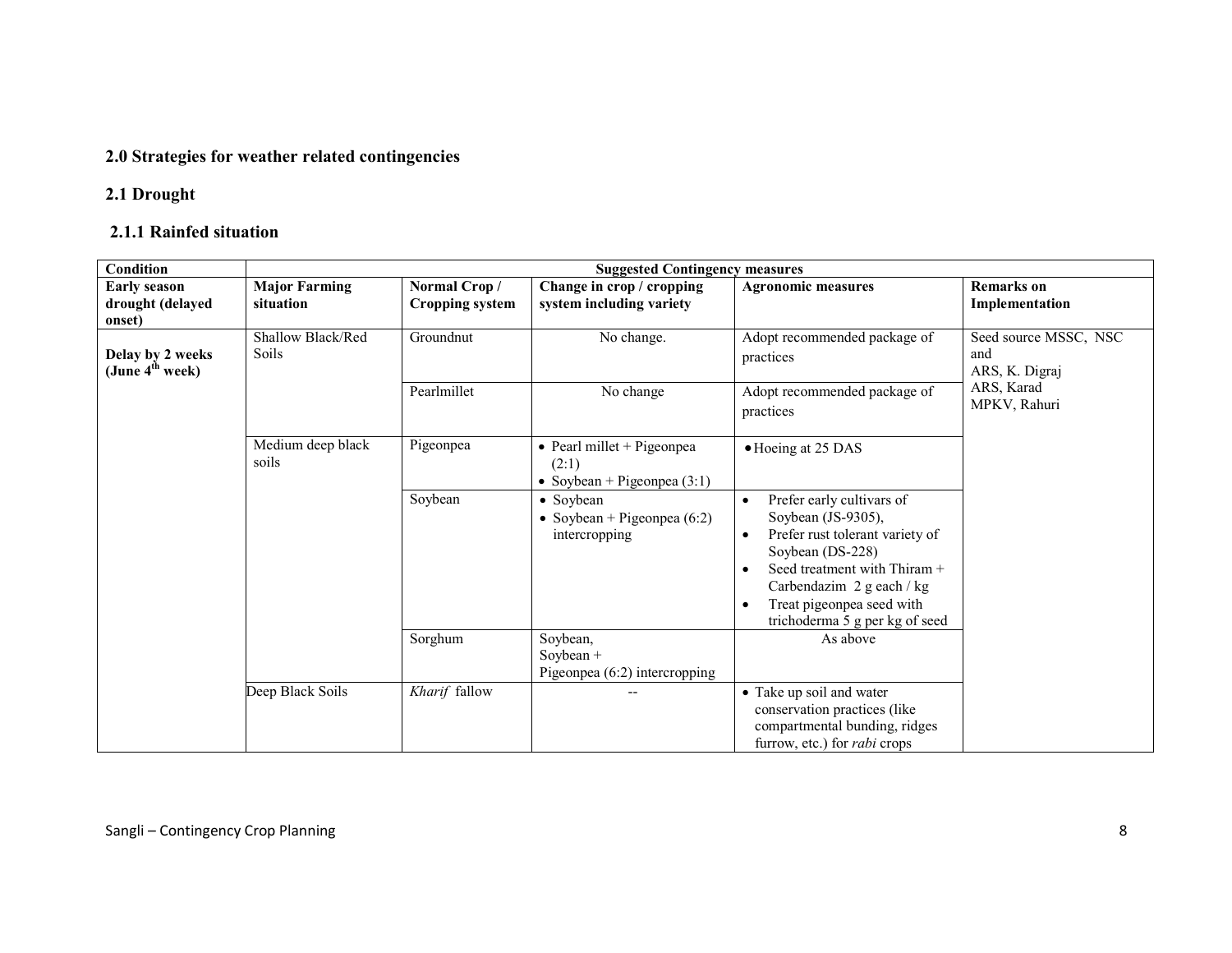| Condition                                                    | <b>Suggested Contingency measures</b> |                                 |                                                                                                    |                                                                                                                                                                                                                                                                                                                         |                                                      |  |
|--------------------------------------------------------------|---------------------------------------|---------------------------------|----------------------------------------------------------------------------------------------------|-------------------------------------------------------------------------------------------------------------------------------------------------------------------------------------------------------------------------------------------------------------------------------------------------------------------------|------------------------------------------------------|--|
| <b>Early season</b><br>drought (delayed<br>onset)            | <b>Major Farming</b><br>situation     | Normal Crop/<br>cropping system | Change in crop/cropping<br>system                                                                  | <b>Agronomic measures</b>                                                                                                                                                                                                                                                                                               | <b>Remarks</b> on<br>Implementation                  |  |
| Delay by 4 weeks<br>July 2 <sup>nd</sup> week<br><b>28MW</b> | Shallow Black/Red<br><b>Soils</b>     | Groundnut                       | Groundnut (JL-286/JL-24) +<br>Pigeonpea (Vipula) (6:2),                                            | • Two intercultivations 20 and 40 DAS<br>• Application of gypsum at the time of<br>50% flowering @ 250 kg/ha                                                                                                                                                                                                            | Seed source:<br>• Central campus MPKV,<br>Rahuri,    |  |
|                                                              |                                       |                                 | Pearlmillet (Shanti) +<br>Pigeonpea (Vipula) (2:1)                                                 | • Basal application of 25 kg $K_2O$ per ha<br>for pearlmillet<br>• Two intercultivations 30 and 45 DAS                                                                                                                                                                                                                  | · ARS, Mohol<br>· ZARS, Solapur<br>$\bullet$ NSC     |  |
|                                                              |                                       | Pearlmillet                     | Pearlmillet (Shanti) or<br>Pearlmillet (Shanti) +<br>Pigeonpea (Vipula) (2:1)                      | $-do-$                                                                                                                                                                                                                                                                                                                  | $\bullet$ MSSC<br>· NRCS, Solapur<br>· MAU, Parbhani |  |
|                                                              | Medium deep black<br>soils            | Pigeonpea                       | Pigeonpea (BDN-708) or<br>Pearlmillet (Shanti) +<br>Pigeonpea (BDN-708) $(2:1)$                    | • Application of 25 kg $K_2O$ per ha for<br>pearlmillet<br>• Opening of conservation furrows in<br>between two rows of sole pigeonpea<br>for water / moisture conservation at<br><b>30 DAS</b><br>• Opening of conservation furrows after<br>harvest of pearlmillet in case of<br>pearlmillet + pigeonpea intercropping |                                                      |  |
|                                                              |                                       | Soybean                         | Sunflower (SS-56 / Bhanu),<br>Sunflower (SS-56 / Bhanu) +<br>Pigeonpea (Vipula / BDN-708)<br>(2:1) | • Hoeing at 30 DAS<br>• Opening of conservation furrows in<br>between two rows of sole sunflower<br>for water / moisture conservation at<br><b>30 DAS</b><br>• Opening of conservation furrows after<br>harvest of sunflower in case of<br>sunflower + pigeonpea intercropping                                          |                                                      |  |
|                                                              |                                       | Sorghum                         | Fodder Sorghum (Phule<br>Amruta / MP Chari /<br>$CSV-21F$ )                                        | • Application of 20: 20 N:P <sub>2</sub> O <sub>5</sub> kg/ha as<br>basal and remaining 20 kg N per ha at<br>30 DAS with sufficient soil moisture                                                                                                                                                                       |                                                      |  |
|                                                              | Deep Black Soils                      | Kharif fallow                   | $-$                                                                                                | • Take up soil and water conservation<br>practices (like compartmental bunding,<br>ridges furrow, etc.) for <i>rabi</i> crops                                                                                                                                                                                           |                                                      |  |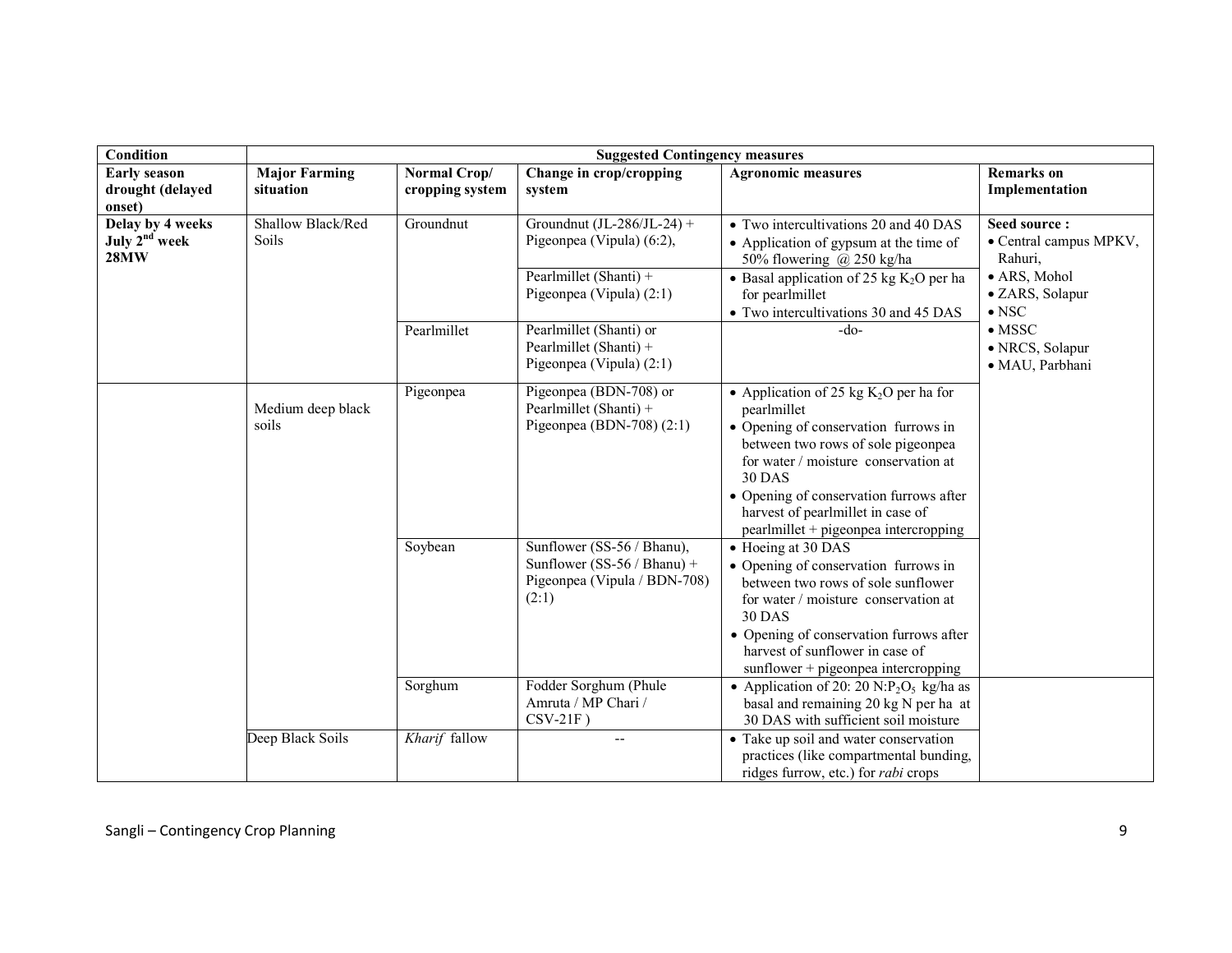| Condition                                         |                                    |                                           | <b>Suggested Contingency measures</b>                    |                                                                                                                                                   |                                                                   |
|---------------------------------------------------|------------------------------------|-------------------------------------------|----------------------------------------------------------|---------------------------------------------------------------------------------------------------------------------------------------------------|-------------------------------------------------------------------|
| <b>Early season</b><br>drought (delayed<br>onset) | <b>Major Farming</b><br>situation  | Normal Crop/<br><b>Cropping</b><br>system | Change in crop / cropping<br>system including variety    | <b>Agronomic measures</b>                                                                                                                         | <b>Remarks</b> on<br>Implementation                               |
| Delay by 6 weeks<br>$($ July $4th$ week)<br>30MW  | Shallow Black /Red<br><b>Soils</b> | Groundnut                                 | Pearlmillet (Shanti / Shraddha<br>'Saburi)               | • Basal application of 25 kg $K_2O$ per ha<br>for pearlmillet<br>• Two intercultivations 30 and 45 DAS                                            | Seed source:<br>• Central campus MPKV,<br>Rahuri.<br>• ARS, Mohol |
|                                                   |                                    | Pearlmillet                               | -do-                                                     | $-do-$                                                                                                                                            | • ZARS, Solapur<br>$\bullet$ NSC                                  |
|                                                   | Medium deep black<br>soils         | Pigeonpea                                 | Sunflower (SS-56 / Bhanu)                                | • Hoeing at 30 DAS<br>• Opening of conservation furrows in<br>between two rows of sole sunflower<br>for water / moisture                          | $\bullet$ MSSC<br>• NRCS, Solapur<br>MAU, Parbhani                |
|                                                   |                                    | Soybean                                   | -do-                                                     | -do-                                                                                                                                              |                                                                   |
|                                                   |                                    | Sorghum                                   | Fodder Sorghum (Phule<br>Amruta / MP Chari / CSV-<br>21F | • Application of 20: 20 N:P <sub>2</sub> O <sub>5</sub> kg/ha as<br>basal and remaining 20 kg N per ha at<br>30 DAS with sufficient soil moisture |                                                                   |
|                                                   | Deep Black Soils                   | Kharif fallow                             |                                                          | • Take up soil and water conservation<br>practices (like compartmental<br>bunding, ridges furrow, etc.) for <i>rabi</i><br>crops                  |                                                                   |

| Condition                                      |                                   |                                   | <b>Suggested Contingency measures</b> |                    |                              |
|------------------------------------------------|-----------------------------------|-----------------------------------|---------------------------------------|--------------------|------------------------------|
| <b>Early season drought</b><br>(delayed onset) | <b>Major Farming</b><br>situation | Normal<br>Crop/cropping<br>system | Change in crop/cropping<br>system     | Agronomic measures | Remarks on<br>Implementation |
| Delay by 8 weeks<br>August $2nd$ week          |                                   |                                   | Not Applicable for this district      |                    |                              |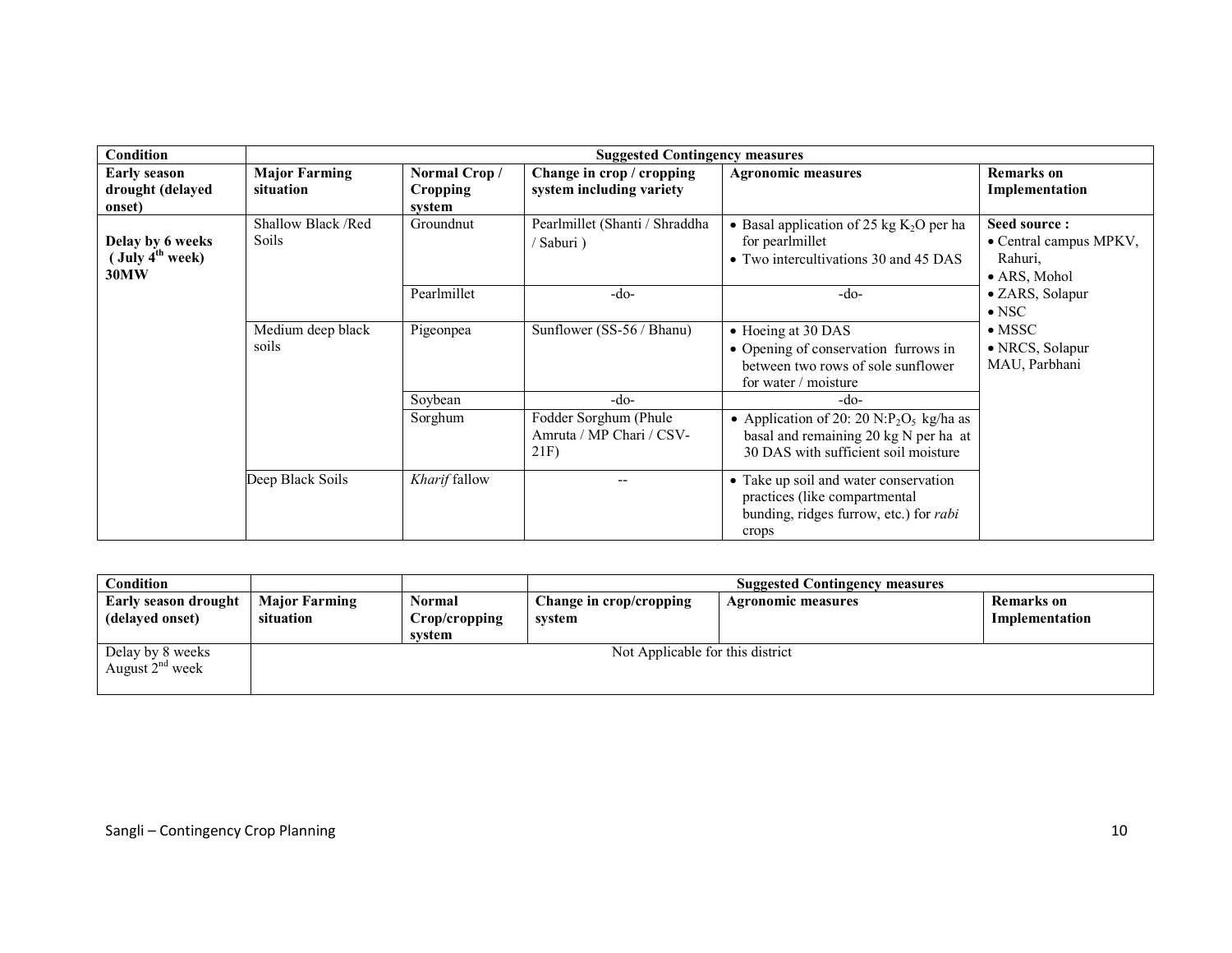| Condition                                                                                            |                                   |                                          | <b>Suggested Contingency measures</b>                                                                                            |                                                                                                                             |                                                                       |
|------------------------------------------------------------------------------------------------------|-----------------------------------|------------------------------------------|----------------------------------------------------------------------------------------------------------------------------------|-----------------------------------------------------------------------------------------------------------------------------|-----------------------------------------------------------------------|
| Early season drought<br>(Normal onset)                                                               | <b>Major Farming</b><br>situation | <b>Normal</b><br>Crop/cropping<br>system | Crop management                                                                                                                  | Soil nutrient & moisture conservation<br>measures                                                                           | <b>Remarks</b> on<br>Implementation                                   |
| Normal onset followed<br>by 15-20 days dry spell<br>after sowing leading to<br>poor germination/crop | Shallow Black/Red<br><b>Soils</b> | Groundnut                                | No change                                                                                                                        | Weeding and Hoeing                                                                                                          | Seed source:<br>• Central campus<br>MPKV, Rahuri,<br>• ARS, Mohol     |
| stand etc.                                                                                           | Medium deep black<br>soils        | Pearlmillet<br>Pigeonpea                 | No change<br>Gap Filling with seed<br>priming                                                                                    | $-do-$<br>Spray 2% urea or DAP<br>$\bullet$<br>Hoeing/weeding                                                               | • ZARS, Solapur<br>$\bullet$ NSC<br>$\bullet$ MSSC<br>• NRCS, Solapur |
|                                                                                                      |                                   | Soybean                                  | In case of less than 30 $\%$<br>germination take up<br>resowing with wider<br>spacing of 45 cm with<br>sufficient soil moisture. | Hoeing/weeding<br>$\bullet$                                                                                                 | · MAU, Parbhani                                                       |
|                                                                                                      |                                   | Sorghum                                  | Resowing with sufficient<br>soil moisture.                                                                                       | Opening of conservation furrows<br>Protective irrigation<br>Hoeing and weeding                                              |                                                                       |
|                                                                                                      | Deep Black Soils                  | Kharif fallow                            |                                                                                                                                  | Take up soil and water conservation<br>practices (like compartmental bunding,<br>ridges furrow, etc.) for <i>rabi</i> crops |                                                                       |

| Condition                                                                                        | <b>Suggested Contingency measures</b> |                                          |                            |                                                              |                                     |  |
|--------------------------------------------------------------------------------------------------|---------------------------------------|------------------------------------------|----------------------------|--------------------------------------------------------------|-------------------------------------|--|
| Mid season drought<br>(long dry spell,<br>consecutive 2 weeks<br>rainless $(>2.5$ mm)<br>period) | <b>Major Farming</b><br>situation     | <b>Normal</b><br>Crop/cropping<br>system | Crop management            | Soil nutrient & moisture conservation<br>measures            | <b>Remarks</b> on<br>Implementation |  |
| At vegetative stage                                                                              | <b>Shallow Black</b><br>/Red Soils    | Groundnut                                | Give protective irrigation | Hoeing/Weeding<br>Use of 8 % kaolin spray<br>2 % urea spray. |                                     |  |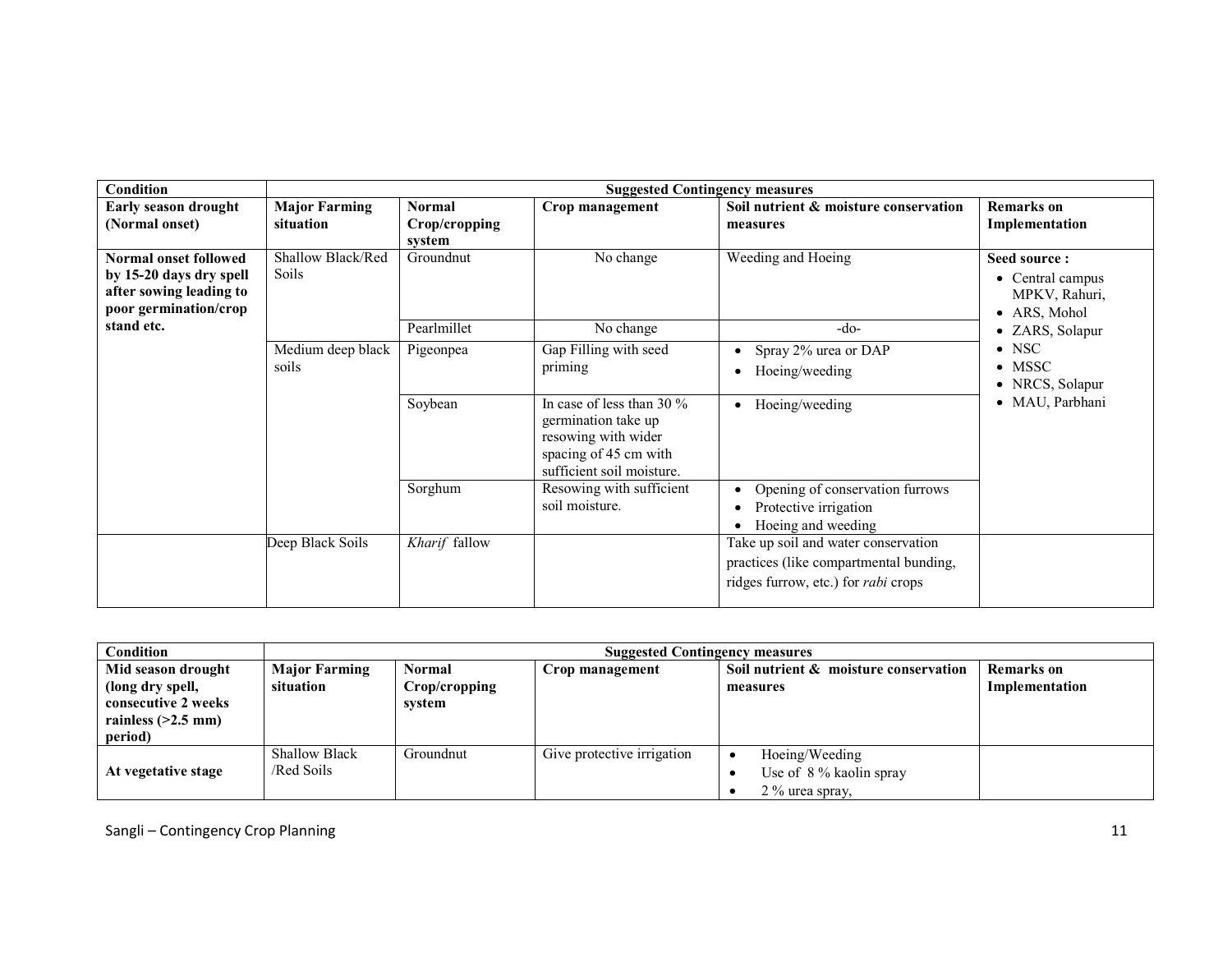|                            | Pearlmillet   | Give protective irrigation            | As above                                                                                                                                                     |
|----------------------------|---------------|---------------------------------------|--------------------------------------------------------------------------------------------------------------------------------------------------------------|
| Medium deep<br>black soils | Pigeonpea     | Protective irrigation and<br>thinning | Hoeing/Weeding<br>$\bullet$<br>Use of 8 % kaolin spray<br>٠<br>2 % urea spray,<br>Opening of conservation furrows in<br>between two rows of pigeonpea        |
|                            | Soybean       | Protective irrigation                 | Use of 8 % kaolin spray<br>$\bullet$<br>2 % urea spray,<br>Hoeing and weeding                                                                                |
|                            | Sorghum       | Protective irrigation                 | Use of anti transpirants $\omega$ 8 %<br>$\bullet$<br>kaolin,<br>Postpone N dose,<br>Hoeing and weeding<br>Thinning of every third row and<br>apply as mulch |
| Deep Black Soils           | Kharif fallow |                                       | Take up soil and water conservation<br>practices (like compartmental bunding,<br>ridges furrow, etc.) for <i>rabi</i> crops                                  |

| Condition                              |                                   | <b>Suggested Contingency measures</b> |                        |                                                                                                    |                                                                                                         |  |  |
|----------------------------------------|-----------------------------------|---------------------------------------|------------------------|----------------------------------------------------------------------------------------------------|---------------------------------------------------------------------------------------------------------|--|--|
| Mid season drought<br>(long dry spell) | <b>Major Farming</b><br>situation | Normal<br>Crop/cropping<br>svstem     | Crop management        | Soil nutrient & moisture conservation<br>measures                                                  | <b>Remarks</b> on<br>Implementation                                                                     |  |  |
| At flowering/fruiting<br>stage         | Shallow<br><b>Black/Red Soils</b> | Groundnut                             | Protective irrigation, | Use of anti transpirants $\omega$ 8 % kaolin,<br>Mulching                                          | Rain water harvesting and<br>utilization through farm<br>ponds. Convergence with<br>ongoing State Govt. |  |  |
|                                        |                                   | Pearlmillet                           | -do-                   | Hoeing/Weeding<br>Use of 8 % kaolin spray<br>$2\%$ urea spray,                                     | programmes MGNREGA,<br>RKVY etc.                                                                        |  |  |
|                                        | Medium deep<br>black soils        | Pigeonpea                             | $-do-$                 | Hoeing/Weeding<br>Use of 8 % kaolin spray<br>2 % urea spray,<br>Opening of conservation furrows in |                                                                                                         |  |  |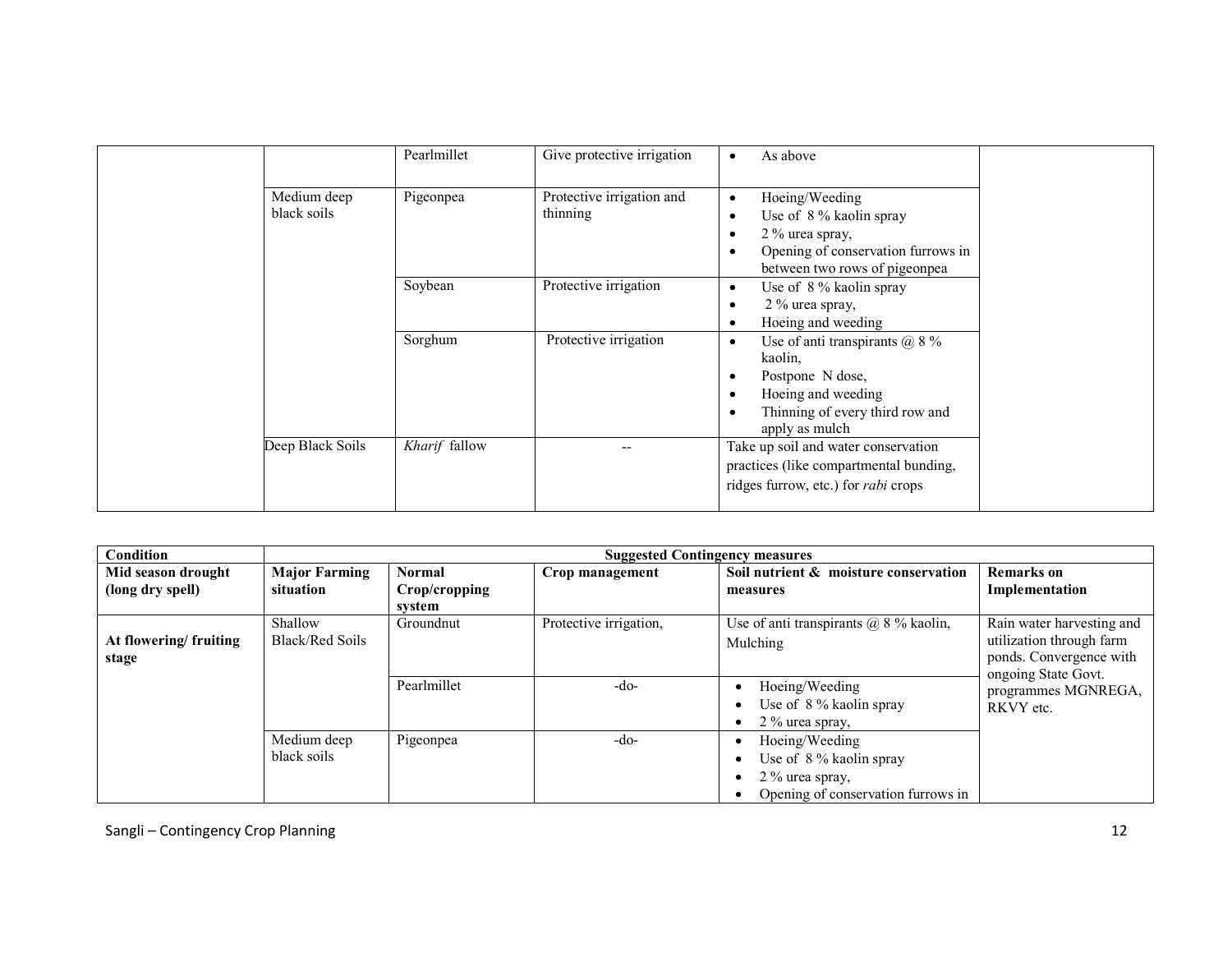|                  |                      |      | between two rows of pigeonpea              |
|------------------|----------------------|------|--------------------------------------------|
|                  | Soybean              | -do- | Hoeing                                     |
|                  | Sorghum              | -do- | As above                                   |
| Deep Black Soils | <i>Kharif</i> fallow |      | Take up soil and water conservation        |
|                  |                      |      | practices (like compartmental bunding,     |
|                  |                      |      | ridges furrow, etc.) for <i>rabi</i> crops |

| Condition                                                   |                                   |                                          | <b>Suggested Contingency measures</b>                                             |                                                                                                                                                                                                      |                                     |
|-------------------------------------------------------------|-----------------------------------|------------------------------------------|-----------------------------------------------------------------------------------|------------------------------------------------------------------------------------------------------------------------------------------------------------------------------------------------------|-------------------------------------|
| <b>Terminal drought</b><br>(Early withdrawal of<br>monsoon) | <b>Major Farming</b><br>situation | <b>Normal</b><br>Crop/cropping<br>system | Crop management                                                                   | Rabi Crop planning                                                                                                                                                                                   | <b>Remarks</b> on<br>Implementation |
|                                                             | Shallow<br><b>Black/Red Soils</b> | Groundnut                                | Protective irrigation or<br>harvest at physiological<br>maturity                  | No rabi crop                                                                                                                                                                                         |                                     |
|                                                             |                                   | Pearlmillet                              | Protective irrigation,<br>In case of poor grain filling<br>harvest for fodder     | $-do-$                                                                                                                                                                                               |                                     |
|                                                             | Medium deep<br>black soils        | Pigeonpea                                | Protective irrigation                                                             | $-do-$                                                                                                                                                                                               |                                     |
|                                                             |                                   | Soybean                                  | $-do-$                                                                            | Chickpea (Vijay / Digvijay) / Safflower<br>(Bhima) / Sunflower (SS-56 / Bhanu)                                                                                                                       |                                     |
|                                                             |                                   | Sorghum                                  | Protective irrigation,<br>In case of poor grain filling<br>harvest for fodder     | $-do-$                                                                                                                                                                                               |                                     |
|                                                             | Deep Black Soils                  | Kharif fallow                            | Adopt soil moisture<br>conservation measures like<br>ridges and furrows in kharif | Rabi sorghum (M-35.1/ Phule Vasudha /<br>Phule Anuradha / Phule Chitra / CSV-18<br>/ Phule Yashoda / PKV Kranti) /<br>Chickpea (Vijay / Digvijay) / Safflower<br>(Bhima) / Sunflower (SS-56 / Bhanu) |                                     |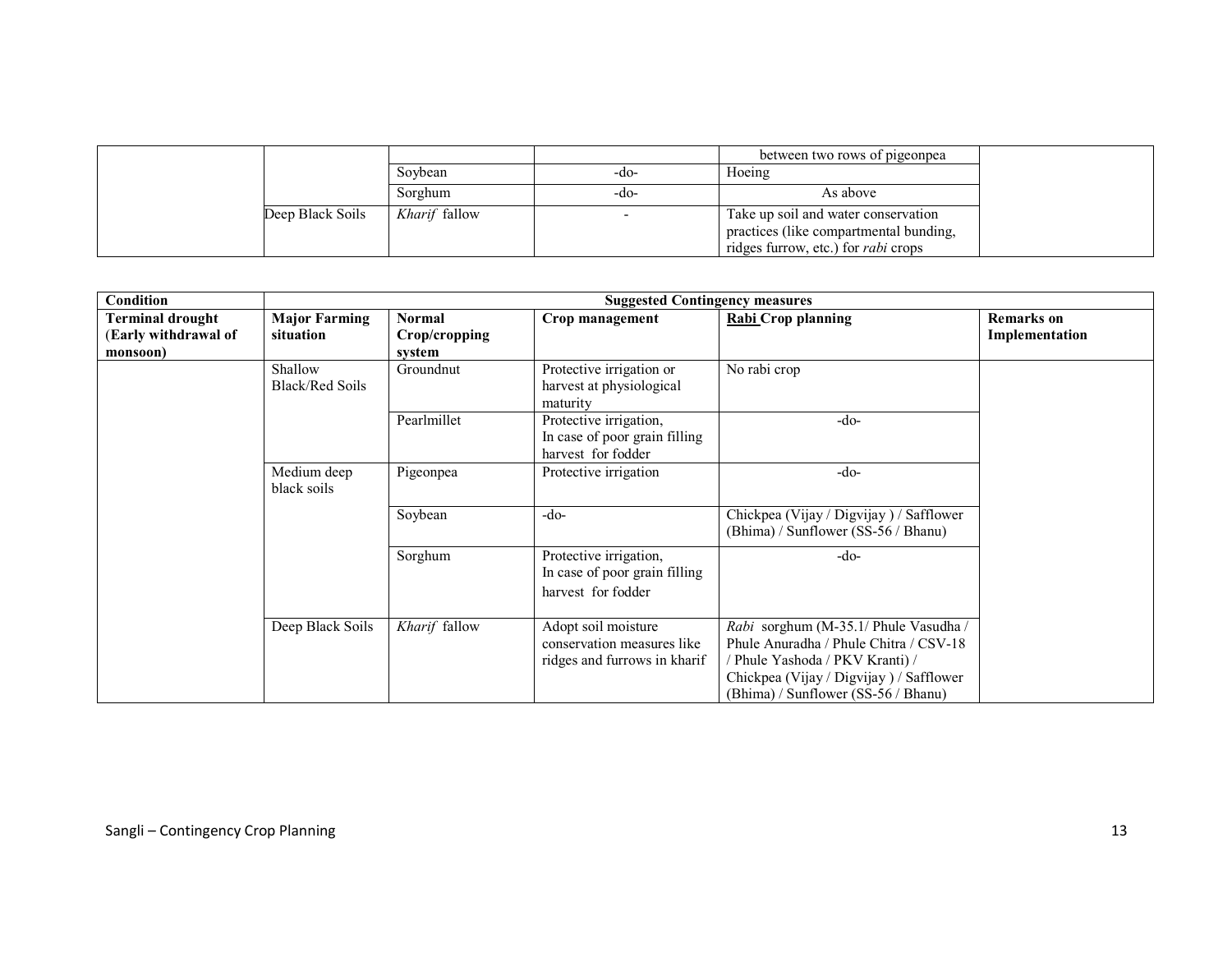### 2.1.2 Irrigated situation

## 2.1.2 Drought - Irrigated situation

| <b>Condition</b>       |                      |               |                                | <b>Suggested Contingency measures</b> |                   |
|------------------------|----------------------|---------------|--------------------------------|---------------------------------------|-------------------|
|                        | <b>Major Farming</b> | <b>Normal</b> | Change in crop/cropping        | <b>Agronomic measures</b>             | <b>Remarks</b> on |
|                        | situation            | Crop/cropping | system                         |                                       | Implementation    |
|                        |                      | system        |                                |                                       |                   |
| Delayed release of     | Kharif and rabi      | Sugarcane     | No change                      | Paired row planting                   |                   |
| water in canals due to | cropping under       |               |                                | Alternate furrow irrigation from      |                   |
| low rainfall           | canal irrigation     |               |                                | available sources                     |                   |
|                        |                      |               |                                | <b>Mulching</b>                       |                   |
|                        |                      | Soybean       | Short duration varieties viz., | Wider row spacing of 45 cm, give one  |                   |
|                        |                      |               | JS-9305.                       | supplemental irrigation at flowering  |                   |
|                        |                      |               |                                | stage                                 |                   |
|                        |                      | Wheat         | Trimbak, Tapovan               | Irrigate at critical stages CRI and   |                   |
|                        |                      |               |                                | flowering stage                       |                   |
|                        |                      | Turmeric      | Salem, Rajapuri                | Adopt raised bed planting, adopt drip |                   |
|                        |                      |               |                                | irrigation                            |                   |

| <b>Condition</b>       |                      |                      |                          | <b>Suggested Contingency measures</b> |                   |  |
|------------------------|----------------------|----------------------|--------------------------|---------------------------------------|-------------------|--|
|                        | <b>Major Farming</b> | <b>Normal</b>        | Change in crop/cropping  | <b>Agronomic measures</b>             | <b>Remarks</b> on |  |
|                        | situation            | Crop/cropping system | system                   |                                       | Implementation    |  |
| Limited release of     | Kharif and rabi      | Sugarcane            | No change                | Paired row planting                   |                   |  |
| water in canals due to | cropping under       |                      |                          | Alternate furrow irrigation from      |                   |  |
| low rainfall           | canal irrigation     |                      |                          | available sources                     |                   |  |
|                        |                      |                      |                          | Mulching                              |                   |  |
|                        |                      | Soybean              | Short duration varieties | Wider row spacing of 45 cm, give one  |                   |  |
|                        |                      |                      | viz., JS-9305.           | supplemental irrigation at flowering  |                   |  |
|                        |                      |                      |                          | stage                                 |                   |  |
|                        |                      | Wheat                | Trimbak, Tapovan         | Irrigate at critical stages CRI and   |                   |  |
|                        |                      |                      |                          | flowering stage                       |                   |  |
|                        |                      | Turmeric             | Salem, Rajapuri          | Adopt raised bed planting, adopt drip |                   |  |
|                        |                      |                      |                          | irrigation                            |                   |  |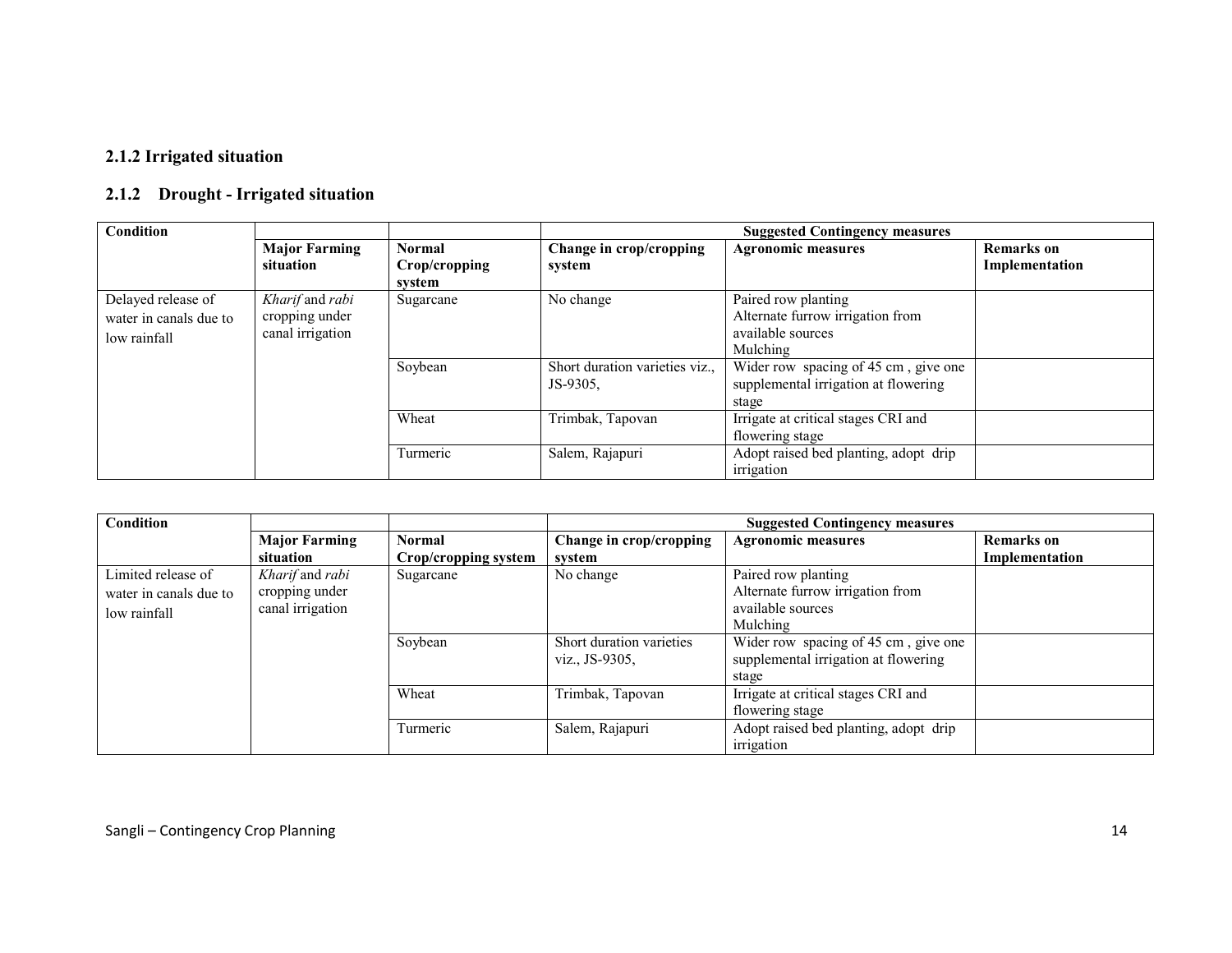| <b>Condition</b>        |                      |                      |                            | <b>Suggested Contingency measures</b> |                   |
|-------------------------|----------------------|----------------------|----------------------------|---------------------------------------|-------------------|
|                         | <b>Major Farming</b> | <b>Normal</b>        | Change in crop/cropping    | <b>Agronomic measures</b>             | <b>Remarks</b> on |
|                         | situation            | Crop/cropping system | system                     |                                       | Implementation    |
| Non release of water in | Kharif and rabi      | Sugarcane            | Pigeonpea,                 | Wider row spacing of 45 cm, give one  |                   |
| canals under delayed    | cropping under       |                      | Sunflower,                 | supplemental irrigation at flowering  |                   |
| onset of monsoon in     | canal irrigation     |                      | Chickpea                   | stage from available sources          |                   |
| catchment               |                      |                      | Sorghum                    |                                       |                   |
|                         |                      | Soybean              | Short duration varieties   | -do-                                  |                   |
|                         |                      |                      | viz., JS-9305,             |                                       |                   |
|                         |                      | Wheat                | Chickpea (Digvijay, Vijay) | Irrigate at critical stages CRI and   |                   |
|                         |                      |                      | Safflower (Bhima)          | flowering stage                       |                   |
|                         |                      | Turmeric             | Soybean                    | Wider row spacing of 45 cm, give one  |                   |
|                         |                      |                      | Short duration varieties   | supplemental irrigation at flowering  |                   |
|                         |                      |                      | viz., JS-9305,             | stage                                 |                   |
|                         |                      |                      | Chickpea (Vijay, Digvijay) |                                       |                   |
|                         |                      |                      |                            |                                       |                   |

| <b>Condition</b>                                                                 |                      |                                            | <b>Suggested Contingency measures</b>                                                 |                                                        |                   |
|----------------------------------------------------------------------------------|----------------------|--------------------------------------------|---------------------------------------------------------------------------------------|--------------------------------------------------------|-------------------|
|                                                                                  | <b>Major Farming</b> | <b>Normal</b>                              | Change in crop/cropping                                                               | <b>Agronomic measures</b>                              | <b>Remarks</b> on |
|                                                                                  | situation            | Crop/cropping system                       | system                                                                                |                                                        | Implementation    |
| Lack of inflows into<br>tanks due to<br>insufficient/delayed<br>onset of monsoon |                      |                                            | Not applicable                                                                        |                                                        |                   |
| Insufficiency of                                                                 | Kharif and rabi      | Sugarcane                                  | No change                                                                             | Paired row planting                                    |                   |
| surface water for<br>cropping under lift<br>irrigation<br>irrigation             | Soybean              | Short duration varieties<br>viz., JS-9305. | Wider row spacing of 45 cm, give one<br>supplemental irrigation at flowering<br>stage |                                                        |                   |
|                                                                                  |                      | Wheat                                      | Trimbak, Tapovan                                                                      | Irrigate at critical stages CRI and<br>flowering stage |                   |
|                                                                                  |                      | Turmeric                                   | Salem, Rajapuri                                                                       | Adopt raised bed planting, adopt drip<br>irrigation    |                   |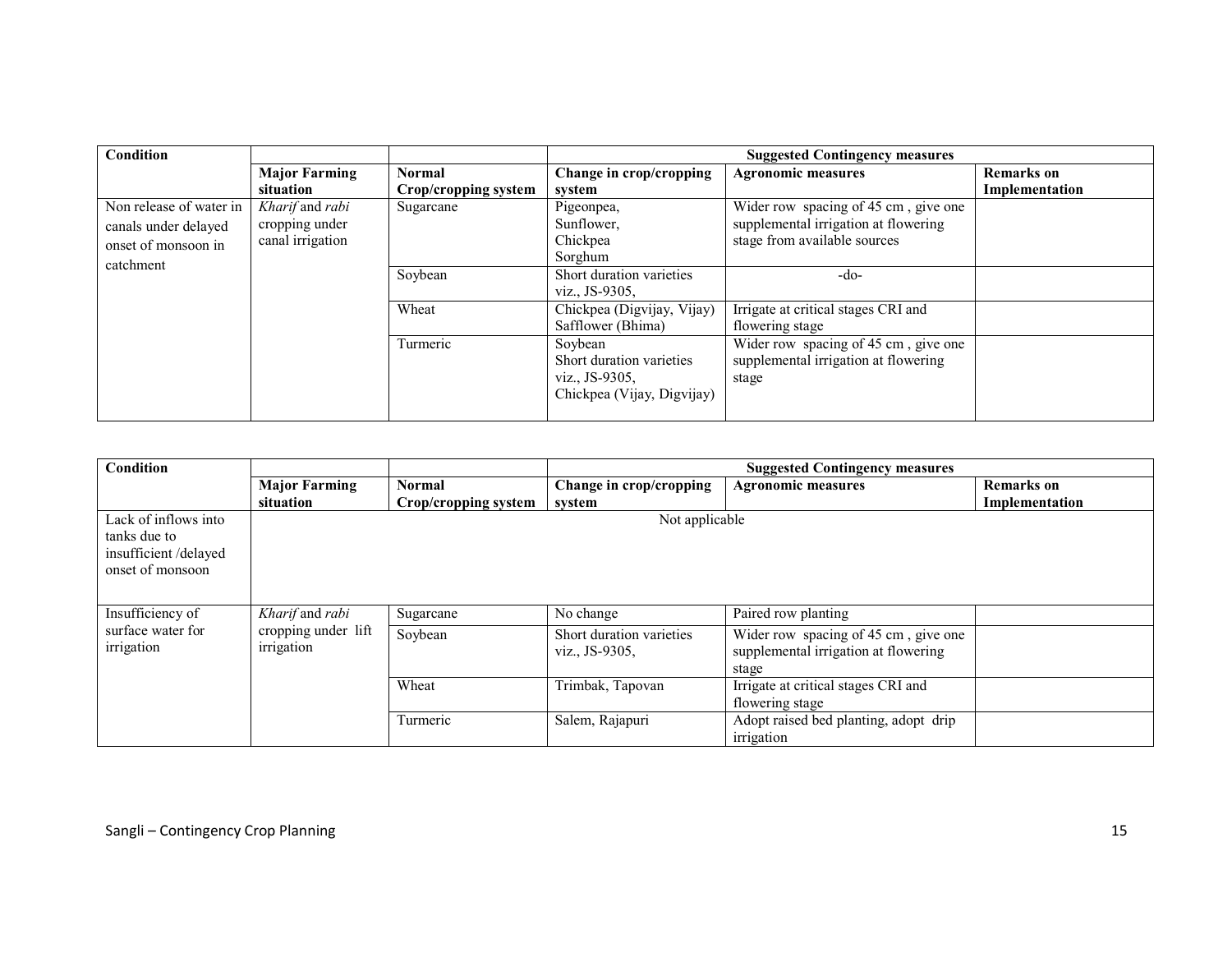| Condition            |                      |                      |                         | <b>Suggested Contingency measures</b> |                   |  |
|----------------------|----------------------|----------------------|-------------------------|---------------------------------------|-------------------|--|
|                      | <b>Major Farming</b> | <b>Normal</b>        | Change in crop/cropping | <b>Agronomic measures</b>             | <b>Remarks</b> on |  |
|                      | situation            | Crop/cropping system | svstem                  |                                       | Implementation    |  |
| Insufficient         | Bore well / Open     | Grapes               | No Change               | Mulching around tree basin, adopt     |                   |  |
| groundwater recharge | dug well Irrigated   |                      |                         | drip irrigation,                      |                   |  |
| due to low rainfall  | situation            | Pomegranate          | No Change               | -do-                                  |                   |  |
|                      |                      | Tomato               | No Change               | Mulching with plastic film            |                   |  |
|                      |                      | Capsicum             | No Change               | -do-                                  |                   |  |

#### 2.2 Unusual rains (untimely, unseasonal etc)

| <b>Condition</b>              | <b>Suggested contingency measure</b>      |                                      |                         |                            |
|-------------------------------|-------------------------------------------|--------------------------------------|-------------------------|----------------------------|
| Continuous high rainfall in a | <b>Vegetative stage</b>                   | <b>Flowering stage</b>               | Crop maturity stage     | <b>Post harvest</b>        |
| short span leading to water   |                                           |                                      |                         |                            |
| logging                       |                                           |                                      |                         |                            |
| Pearlmillet                   | Drain out excess water,<br>$\bullet$      | Drain out excess water,<br>$\bullet$ | Harvest at<br>$\bullet$ | $\bullet$ Harvest & dry in |
|                               | • Give second dose of $N$ at optimum soil |                                      | physiological           | drying shade               |
|                               | moisture                                  |                                      | maturity stage          |                            |
|                               |                                           |                                      |                         |                            |
| Kharif Sorghum                | As above                                  | As above                             | As above                | As above                   |
| Soybean                       | Drain out excess water.<br>$\bullet$      | As above                             | As above                | As above                   |
| Groundnut                     | As above                                  | As above                             | As above                | As above                   |
| Pigeonpea                     | As above                                  | As above                             | As above                | As above                   |
| Rabi sorghum                  | As above                                  | As above                             | As above                | As above                   |
| <b>Horticulture</b>           |                                           |                                      |                         |                            |
| Pomegranate                   | Drain out excess water,<br>$\bullet$      | Drain out excess water,<br>٠         |                         | • Immediate                |
|                               | Staking<br>$\bullet$                      | Staking<br>٠                         |                         | harvesting $\&$            |
|                               |                                           |                                      |                         | marketing                  |
| Grape                         | As above                                  | As above                             | As above                | As above                   |
| Vegetable crops               | As above                                  | As above                             |                         | As above                   |

Heavy rainfall with high speed winds in a short span - Not applicable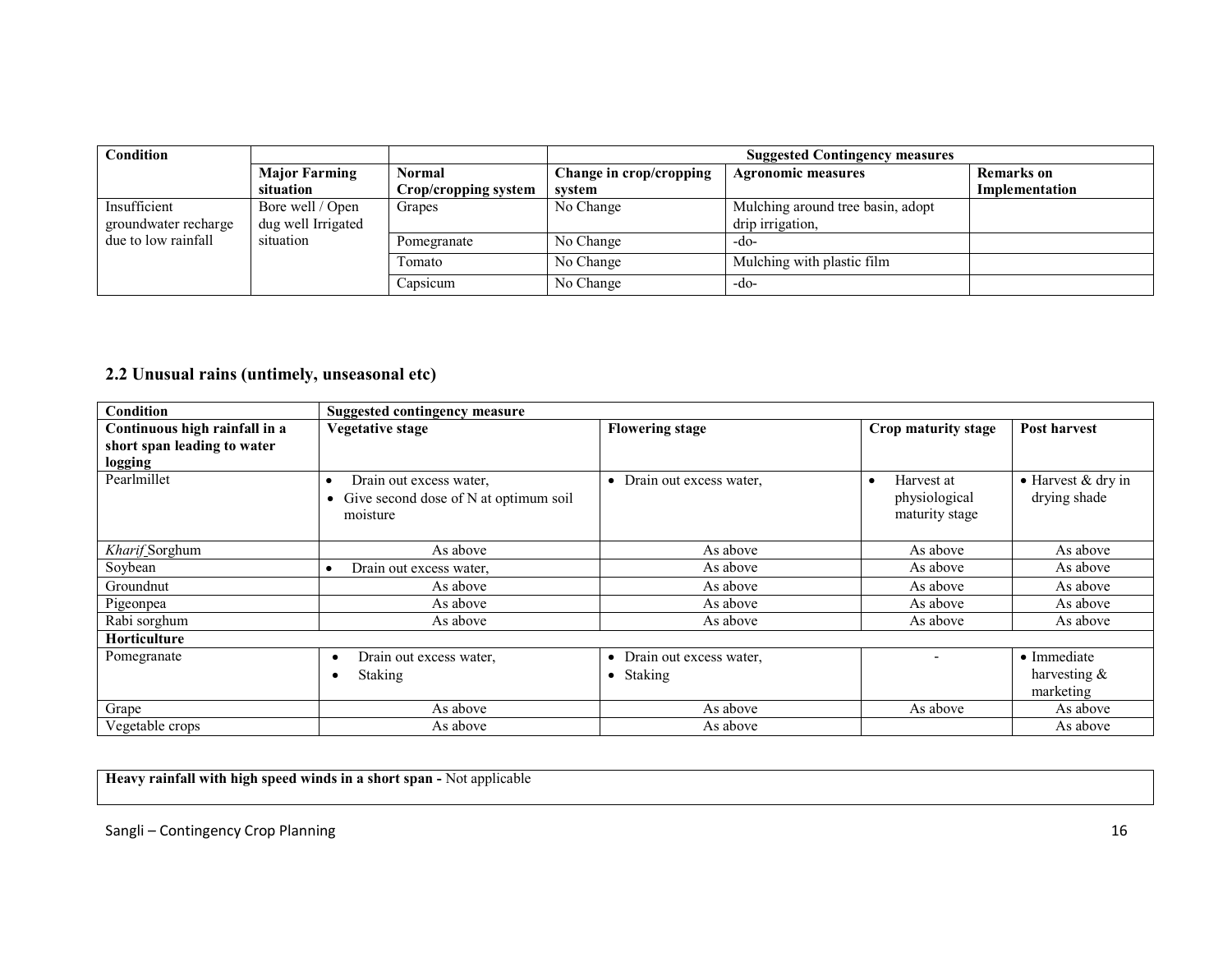| Outbreak of pests and diseases due to unseasonal rains |                                                                                                                                                                                                                                                  |                                                                                                                                                                                                                                                           |                                                                                              |                          |
|--------------------------------------------------------|--------------------------------------------------------------------------------------------------------------------------------------------------------------------------------------------------------------------------------------------------|-----------------------------------------------------------------------------------------------------------------------------------------------------------------------------------------------------------------------------------------------------------|----------------------------------------------------------------------------------------------|--------------------------|
| Soybean                                                | Root rot/collar rot- Treat seed with<br>carbendazim + mancozeb (2 g each/kg) or<br>Phule Trichoderma 5 g/kg.                                                                                                                                     | $Rust -$<br>Early sowing in last week of may<br>$\bullet$<br>Use of disease resistant variety<br>$\bullet$<br>Spraying of Propiconazole $@$ 0.1%<br>$\bullet$                                                                                             |                                                                                              | $\overline{\phantom{a}}$ |
|                                                        | Spodoptera/Hairy caterpillar/Semilooper<br>Pheromone traps for Spodoptera monitoring<br>Dust Quinolphos 1.5 % or Endosulphon<br>4% dust @ 20kg /ha.<br>Spraying of Chloropyriphos 2 ml/L or<br>$\bullet$<br>spraying of Endosulphan 35 EC 2 ml/L | Spodoptera/Hairy caterpillar<br>Semilooper<br>Installation of Pheromone traps<br>Dust Quinolphos 1.5 % or<br>$\bullet$<br>Endosulphon 4% dust @ 20kg /ha.<br>Spraying of Chloropyriphos 2 ml/L<br>$\bullet$<br>or spraying of Endosulphan 35 EC 2<br>mI/L | $\overline{a}$                                                                               | $\overline{\phantom{a}}$ |
| Pigeonpea                                              | Wilt/Root rot - Treat seed with carbendazim +<br>mancozeb (2 g each/kg) or Phule Trichoderma<br>5 $g/kg$ .                                                                                                                                       | Spray of neem seed extract (NSE) 5% at<br>10% flowering.                                                                                                                                                                                                  |                                                                                              | $\blacksquare$           |
|                                                        | Leaf roller: Destruction of rolled leaves<br>Spraying of quinolphos $@$ 2 ml /L                                                                                                                                                                  | Spraying of chloropyriphos / qinolphos<br>$(a)2$ ml/L                                                                                                                                                                                                     |                                                                                              | $\overline{\phantom{a}}$ |
| Chickpea                                               | Diseases:<br>Wilt/Root rot - Treat seed with carbendazim +<br>mancozeb (2 g each/kg) or Phule Trichoderma<br>5 g/kg.                                                                                                                             |                                                                                                                                                                                                                                                           |                                                                                              | $\blacksquare$           |
|                                                        | Heliothis: Spray 5 % NSE                                                                                                                                                                                                                         | Heliothis: Installation of Pheromone<br>traps<br>Spray 5 % NSE followed by<br>Endosulphan 2 ml/L                                                                                                                                                          |                                                                                              |                          |
| Sorghum                                                | Insect pests<br>Shootfly: Installation of fishmeal traps<br>Spraying of endosulphan 1.5 ml/L<br>Stem Borer: Spraying of Endosulphan 1.5 ml<br>$\pi$ .<br>Aphids/Jassids- Spraying of Dimethoate 1<br>m/L                                         | Stem Borer: Spraying of Chloropyriphos<br>2ml /L or Endosulfan 2ml/L                                                                                                                                                                                      | Grain Mold: Fungicide<br>Bavistin 1g/litre<br>against grain mold<br>after cessation of rains |                          |
| Groundnut                                              | Diseases                                                                                                                                                                                                                                         | Diseases                                                                                                                                                                                                                                                  | --                                                                                           | Proper drying for        |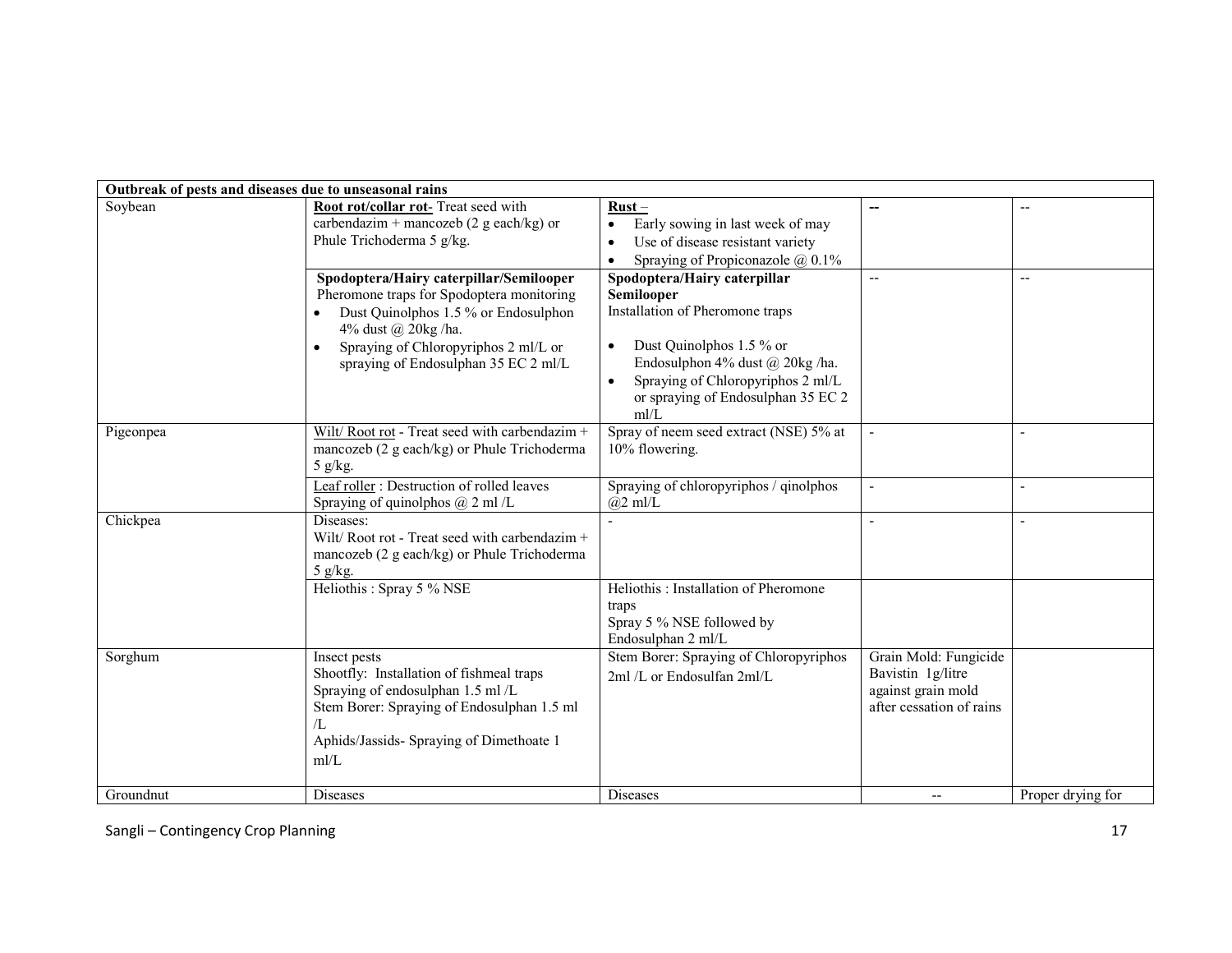|           | Leaf spot & Rust – Spray Mancozeb 75 WP       | Leaf spot & Rust – Spray Mancozeb 75      | control of Afflatoxin |
|-----------|-----------------------------------------------|-------------------------------------------|-----------------------|
|           | $0.25\%$ or Carbendenzim 50WP 0.1 %           | WP 0.25 $\%$ or Carbendenzim 50WP 0.1     | due to Aspergillus    |
|           |                                               |                                           |                       |
|           | Insect pests                                  | Leaf Roller: Spraying of Quinolphos 25    |                       |
|           | Thrips & Jassids: Spraying of Dimethoate 1    | $EC 2$ ml/L                               |                       |
|           | ml/L or Methyl demeton1 ml/L                  |                                           |                       |
| Sugarcane | Stem Borer and white grub Soil application of | Top shoot borer: Soil application of 10 G |                       |
|           | 10 G Phorate 20 kg/ha or dust Endosulphan     | Phorate 20 kg/ha or dust Endosulphan      |                       |
|           | $4\%$ 50 kg/ha or 20% Chloropyriphos 5 lit in | 4% 50 kg/ha or 20% Chloropyriphos 5 lit   |                       |
|           | 1000 lit of water.                            | in 1000 lit of water.                     |                       |
|           |                                               | White wooly aphid: Phorate 10G 15         |                       |
|           |                                               | kg/ha, or spray Methyl dematon 25 EC      |                       |
|           |                                               | 1.5 ml/L or Dimethoate 30% 1.5ml/L        |                       |

| <b>Horticulture</b> |                                               |                                              | --                     |  |
|---------------------|-----------------------------------------------|----------------------------------------------|------------------------|--|
| Grape               | Downy mildew- Spray 0.4 to 1.0 % Bordo        | Downy mildew- Spray 0.4 to 1.0 % BM          | Botrytis rot-          |  |
|                     | mixture or Metalaxyl-mancozeb 0.2 % or        | or Metalaxyl-mancozeb $0.2\%$ or             | Spray Carbendazim 50   |  |
|                     | Cymoxanil Mancozeb 0.2 %.                     | Cymoxanil mancozeb 0.2 %.                    | $WP 0.1 \%$            |  |
|                     | Anthracnose- Spray Mancozeb 75 WP 0.25 %      | Powdery Mildew: Penconazole $\omega$ 0.05 to |                        |  |
|                     | or Carbendazim 50 WP $0.1\%$                  | 0.1 % 4 times. First spray 15 day after      |                        |  |
|                     |                                               | October pruning $&$ subsequent sprays at     |                        |  |
|                     |                                               | interval of 15 days                          |                        |  |
|                     | Mealy bugs: Use of sticky traps on trunks and | Mealy bugs: Use of sticky traps on trunks    | Mealy bugs- use of     |  |
|                     | girdles and spraying of Dimethoate or         | and girdles and spraying of Dimethoate       | sticky traps on either |  |
|                     | Malathion $\omega$ 1.5 ml/L                   | or Malathion $\omega$ 1.5 ml/L               | side of berry bunches  |  |
|                     |                                               |                                              |                        |  |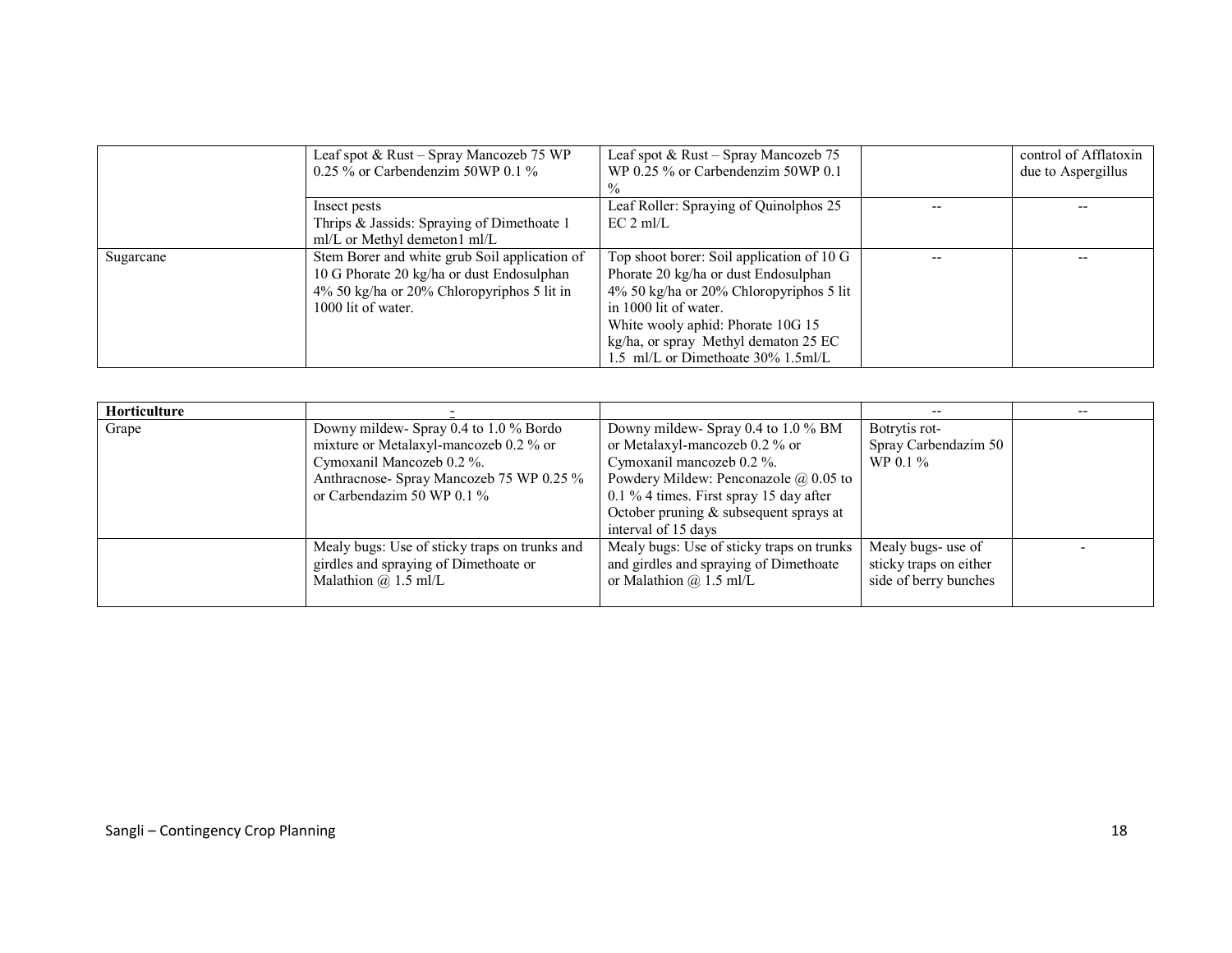#### 2.3 Floods

| <b>Condition</b>                            | <b>Suggested contingency measures</b>                                      |                                                                                  |                                                                            |                                                                            |  |
|---------------------------------------------|----------------------------------------------------------------------------|----------------------------------------------------------------------------------|----------------------------------------------------------------------------|----------------------------------------------------------------------------|--|
| Transient water logging/ partial inundation | Seedling / nursery stage                                                   | <b>Vegetative stage</b>                                                          | <b>Reproductive stage</b>                                                  | At harvest                                                                 |  |
| Soybean                                     | Resowing<br>Sowing on ridges and furrows                                   | Removal of excess<br>water                                                       | Removal of excess water                                                    | Removal of excess water                                                    |  |
| Sugarcane                                   | As above                                                                   | As above                                                                         | As above                                                                   | As above                                                                   |  |
| Ground nut                                  | As above                                                                   | As above                                                                         | As above                                                                   | As above                                                                   |  |
| Horticulture                                |                                                                            |                                                                                  |                                                                            |                                                                            |  |
| Grapes                                      | Removal of excess water                                                    | Removal of excess<br>water                                                       | Removal of excess water                                                    | Removal of excess water                                                    |  |
| Continuous submergence for more than 2 days |                                                                            |                                                                                  |                                                                            |                                                                            |  |
| Soybean                                     | Resowing                                                                   | Prepare for next rabi<br>season                                                  |                                                                            |                                                                            |  |
| Ground nut                                  | As above                                                                   | As above                                                                         |                                                                            |                                                                            |  |
| Sugarcane                                   | Removal of excess water<br>Gap filling                                     | of<br>Removal<br>excess<br>water<br>Spraying of 2 % urea                         | Removal of excess water<br>Spraying of 2 % urea                            | ۰                                                                          |  |
| Horticulture                                |                                                                            |                                                                                  |                                                                            |                                                                            |  |
| Grapes                                      | Removal of excess water<br>Provide need based plant<br>protection measures | Removal of excess<br>water<br>Provide need based<br>plant protection<br>measures | Removal of excess water<br>Provide need based plant<br>protection measures | Removal of excess water<br>Provide need based plant<br>protection measures |  |

## 2.4 Extreme events: Heat wave/Cold wave/Frost/Hailstorm/Cyclone -

Heat wave and cold wave are rare in appearance and do not warrant any contingency measures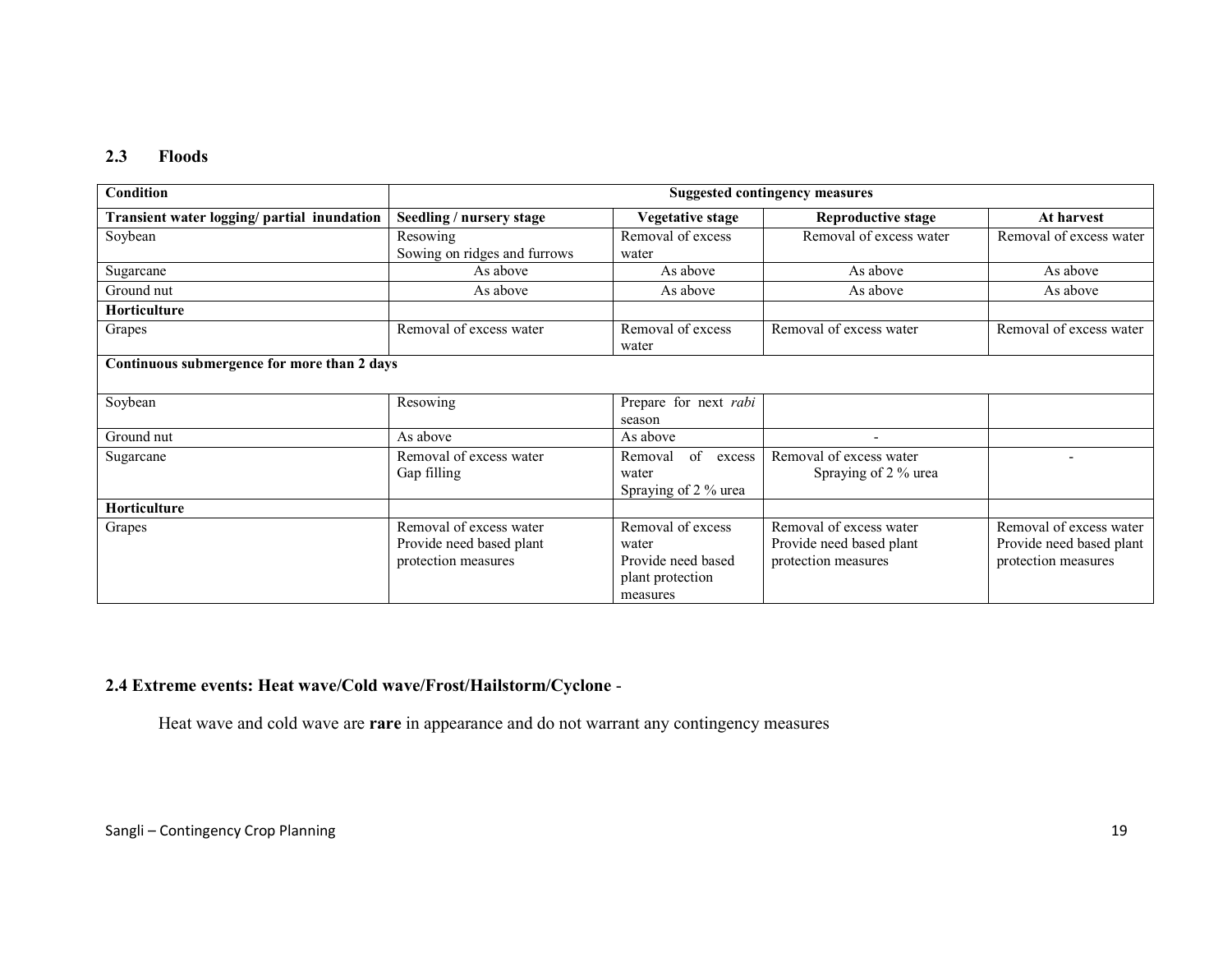## 2.5 Contingent strategies for Livestock and Poultry in Sangli District

## 2.5.1 Livestock

|                                    | <b>Suggested contingency measures</b>                                                                                                                                                                                                                                                                                                                                                                                                                                                                                                                                                                                                                                                                                                                                                                                                                                                                                                                                                                                                                                                                                               |                                                                                                                                                                                                                                                                                                                                                                                                                                                                                                                                                                                                                                                                                                                                                                                                                                                                                                                                                                                                     |                                                                                                                                                                                                                                                                                                                                                                                                                                                                                    |  |  |
|------------------------------------|-------------------------------------------------------------------------------------------------------------------------------------------------------------------------------------------------------------------------------------------------------------------------------------------------------------------------------------------------------------------------------------------------------------------------------------------------------------------------------------------------------------------------------------------------------------------------------------------------------------------------------------------------------------------------------------------------------------------------------------------------------------------------------------------------------------------------------------------------------------------------------------------------------------------------------------------------------------------------------------------------------------------------------------------------------------------------------------------------------------------------------------|-----------------------------------------------------------------------------------------------------------------------------------------------------------------------------------------------------------------------------------------------------------------------------------------------------------------------------------------------------------------------------------------------------------------------------------------------------------------------------------------------------------------------------------------------------------------------------------------------------------------------------------------------------------------------------------------------------------------------------------------------------------------------------------------------------------------------------------------------------------------------------------------------------------------------------------------------------------------------------------------------------|------------------------------------------------------------------------------------------------------------------------------------------------------------------------------------------------------------------------------------------------------------------------------------------------------------------------------------------------------------------------------------------------------------------------------------------------------------------------------------|--|--|
|                                    | Before the event                                                                                                                                                                                                                                                                                                                                                                                                                                                                                                                                                                                                                                                                                                                                                                                                                                                                                                                                                                                                                                                                                                                    | During the event                                                                                                                                                                                                                                                                                                                                                                                                                                                                                                                                                                                                                                                                                                                                                                                                                                                                                                                                                                                    | After the event                                                                                                                                                                                                                                                                                                                                                                                                                                                                    |  |  |
| <b>Drought</b>                     |                                                                                                                                                                                                                                                                                                                                                                                                                                                                                                                                                                                                                                                                                                                                                                                                                                                                                                                                                                                                                                                                                                                                     |                                                                                                                                                                                                                                                                                                                                                                                                                                                                                                                                                                                                                                                                                                                                                                                                                                                                                                                                                                                                     |                                                                                                                                                                                                                                                                                                                                                                                                                                                                                    |  |  |
| Feed and<br>fodder<br>availability | Sowing of cereals (Sorghum/Bajra) and leguminous crops<br>(Lucerne, Berseem, Horse gram, Cowpea) during North-East<br>monsoon under dry land system for fodder production.<br>Collection of soya meal waste and groundnut cake for use as<br>feed supplement during drought<br>Motivating the sugarcane farmers to convert green sugarcane<br>tops in to silage by the end of February<br>Preserving the green maize fodder as silage<br>Establishment of fodder bank at village level with available dry<br>fodder (paddy /wheat straw, Sorghum/Bajra stover, groundnut<br>haulms, sugarcane tops)<br>Development of silvopastoral models with Leucaena,<br>Glyricidia, Prosopis as fodder trees and Marvel, Madras Anjan,<br>Stylo, Desmanthus, etc., as under storey grass<br>Encourage fodder production with Sorghum - stylo- Sorghum<br>on rotation basis and also to cultivate short-term fodder crops<br>like sunhemp<br>Promote Azola cultivation at backyard<br>Formation of village Disaster Management Committee<br>Capacity building and preparedness of the stakeholders and<br>official staff for the drought/floods | Harvest and use biomass of dried up crops<br>(paddy/wheat/Sorghum/Bajra,/maize/hors<br>egram/ ground nut/ soya)<br>material as<br>fodder<br>Use of<br>unconventional<br>and locally<br>available<br>feed<br>cheap<br>ingredients<br>especially<br>meal<br>sova<br>waste and<br>groundnut cake for feeding of livestock<br>during drought<br>Harvest all the top fodder available<br>(Subabul, Glyricidia, Pipol, Prosopis etc)<br>and feed the LS during drought<br>Concentrate ingredients such as Grains,<br>brans, chunnies & oilseed cakes, low<br>grade grains etc. unfit for human<br>consumption should be procured from<br>Govt. Godowns<br>for<br>feeding<br>as<br>supplement for high productive animals<br>during drought<br>Promotion of Horse gram as contingent<br>crop and harvesting it at vegetative stage<br>as fodder<br>All the hay should be enriched with 2%<br>Urea molasses solution or 1% common<br>salt solution and fed to LS.<br>Continuous supplementation of minerals | Encourage progressive farmers to grow multi<br>cut fodder crops of sorghum/bajra/maize(UP<br>chari, MP chari, HC-136, HD-2, GAINT<br>BAJRA, L-74, K-677, Ananad/African Tall,<br>Kisan composite, Moti, Manjari, B1-7 on their<br>own lands with input subsidy<br>Supply of quality seeds of COFS 29, Stylo and<br>fodder slips of Marvel, Yaswant, Jaywant,<br>Napier, guinea grass well before monsoon<br>Flushing the stock to recoup<br>Replenish the feed and<br>fodder banks |  |  |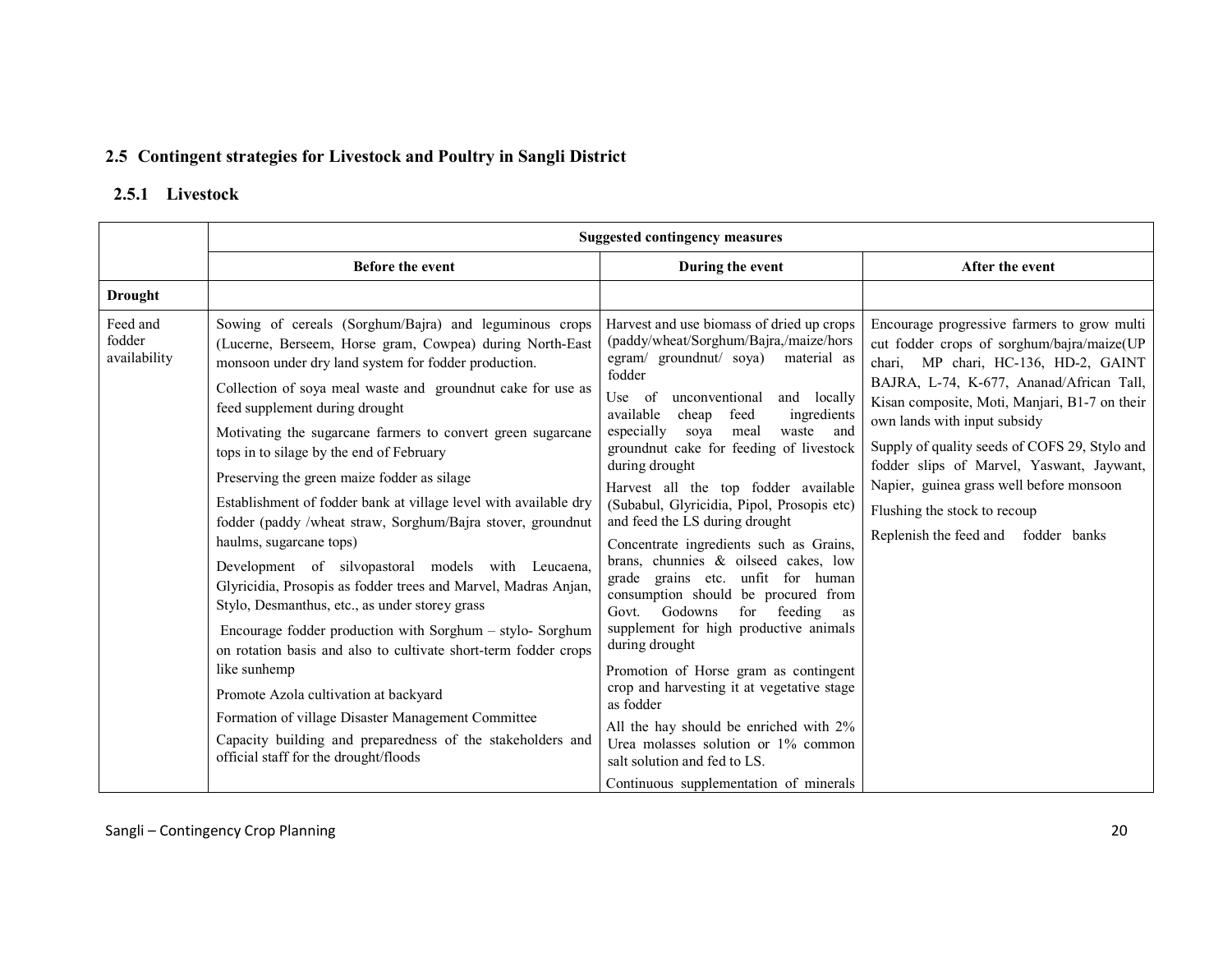|                       |                                                                                                                                                                | to prevent infertility.<br>Encourage mixing available kitchen<br>waste with dry fodder while feeding to<br>the milch animals |                                                                                                                                   |
|-----------------------|----------------------------------------------------------------------------------------------------------------------------------------------------------------|------------------------------------------------------------------------------------------------------------------------------|-----------------------------------------------------------------------------------------------------------------------------------|
|                       |                                                                                                                                                                | Arrangements should be made for<br>mobilization of small ruminants across<br>the districts where no drought exits            |                                                                                                                                   |
|                       |                                                                                                                                                                | Unproductive livestock should to be<br>culled during severe drought                                                          |                                                                                                                                   |
|                       |                                                                                                                                                                | Create transportation and marketing<br>facilities for the culled and unproductive<br>animals (10000-20000 animals)           |                                                                                                                                   |
|                       |                                                                                                                                                                | Subsidized loans (5-10 crores) should be<br>provided to the livestock keepers                                                |                                                                                                                                   |
| Drinking water        | Adopt various water conservation methods at village level to<br>improve the ground water level for adequate water supply.<br>Identification of water resources | Adequate supply of drinking water.<br>Restrict wallowing of animals in water<br>bodies/resources                             | Watershed management practices shall be<br>promoted to conserve the rainwater. Bleach<br>$(0.1\%)$ drinking water / water sources |
|                       | Desilting of ponds                                                                                                                                             | Add alum in stagnated water bodies                                                                                           | Provide clean drinking water                                                                                                      |
|                       | Rain water harvesting and create water bodies/watering points<br>(when water is scarce use only as drinking water for animals)                                 | daily basis.                                                                                                                 |                                                                                                                                   |
|                       | Construction of drinking water tanks in herding places/village<br>junctions/relief camp locations                                                              |                                                                                                                              |                                                                                                                                   |
|                       | Community drinking water trough can be arranged in shandies<br>/community grazing areas                                                                        |                                                                                                                              |                                                                                                                                   |
| Health and            | Procure and stock emergency medicines and<br>vaccines for                                                                                                      | Carryout deworming to all animals                                                                                            | Keep close surveillance on disease outbreak.                                                                                      |
| disease<br>management | important endemic diseases of the area                                                                                                                         | entering into relief camps                                                                                                   | Undertake the vaccination depending on need                                                                                       |
|                       | All the stock must be immunized for endemic diseases of the<br>area                                                                                            | Identification and quarantine of sick<br>animals                                                                             | Keep the animal houses clean and spray<br>disinfectants Farmers should be advised to                                              |
|                       | Surveillance and disease monitoring network to be established<br>at Joint Director (Animal Husbandry) office in the district                                   | Constitution of Rapid Action Veterinary                                                                                      | breed their milch animals during July-<br>September so that the peak milk production                                              |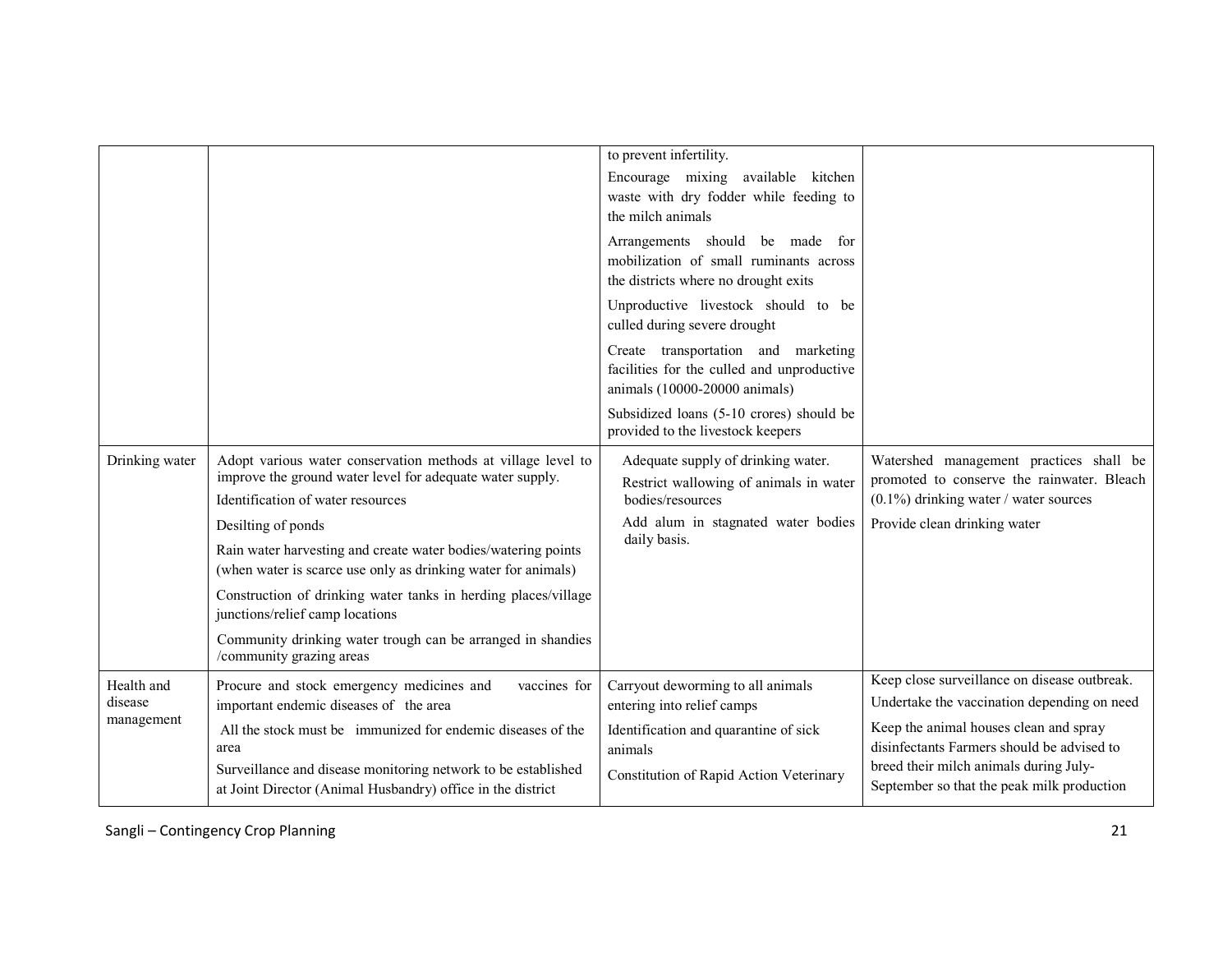| measures<br>mixture | Adequate refreshment training on draught management to be<br>given to VAS, Jr.VAS, LI with regard to health & management<br>Procure and stock multivitamins & area specific mineral | Force<br>Performing ring<br>vaccination (8 km<br>radius) in case of any outbreak<br>Restricting movement of livestock in case<br>of any epidemic | does not coincide with mid summer |
|---------------------|-------------------------------------------------------------------------------------------------------------------------------------------------------------------------------------|--------------------------------------------------------------------------------------------------------------------------------------------------|-----------------------------------|
|                     |                                                                                                                                                                                     | Tick control measures be undertaken to<br>prevent tick borne diseases in animals                                                                 |                                   |
|                     |                                                                                                                                                                                     | Rescue of sick and injured animals and<br>their treatment                                                                                        |                                   |
|                     |                                                                                                                                                                                     | Organize with community, daily lifting of<br>dung from relief camps                                                                              |                                   |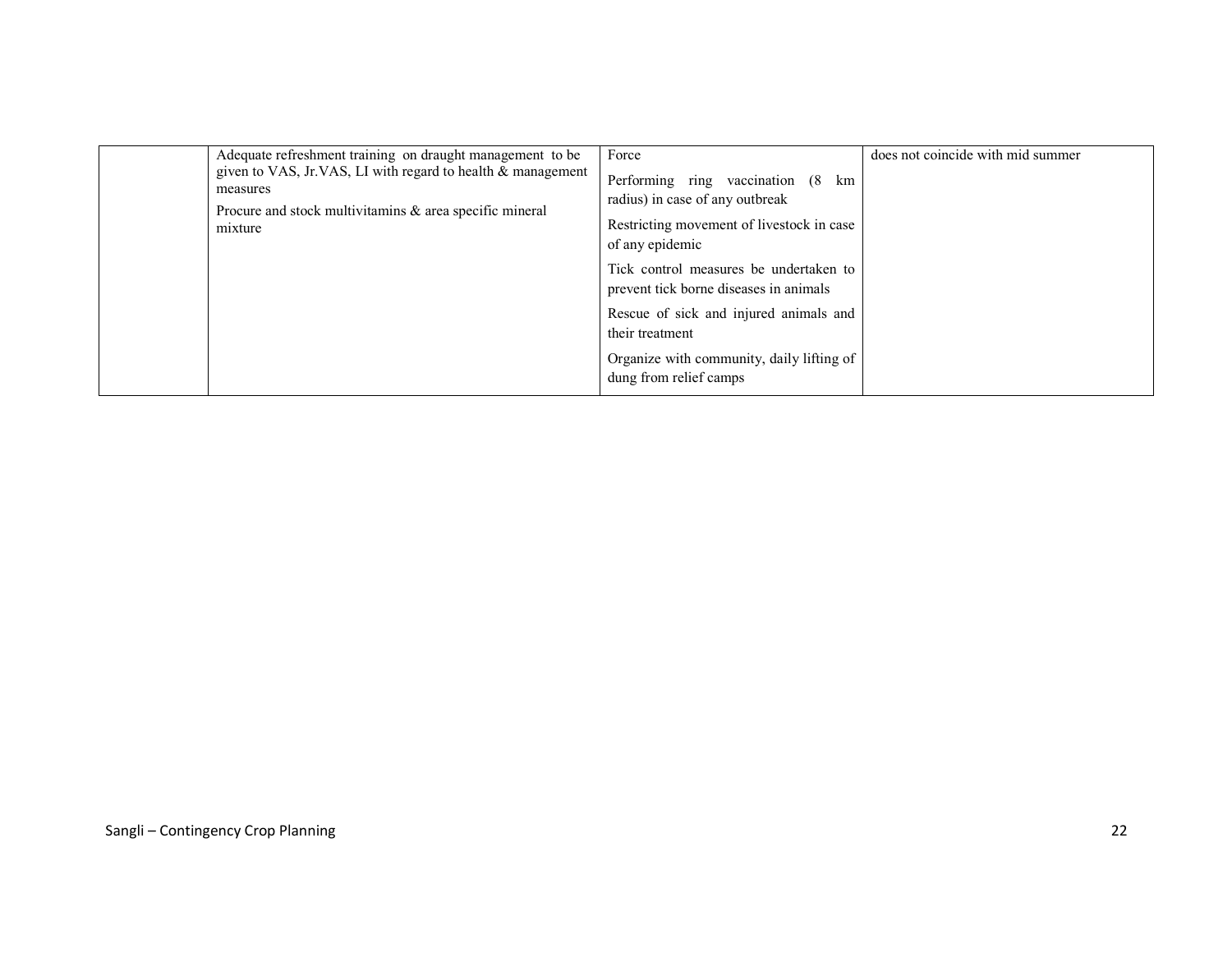| <b>Floods</b> | In case of early forewarning (EFW), harvest all the crops<br>(paddy/wheat/Sorghum/Bajra,/maize/horsegram/groundnut/<br>soya etc.) that can be useful as feed/fodder in future (store<br>properly)<br>Keeping sufficient of dry fodder to transport to the flood<br>affected villages<br>Don't allow the animals for grazing if severe floods are<br>forewarned<br>Keep stock of bleaching powder and lime<br>Carry out Butax spray for control of external parasites<br>Identify the Clinical staff and trained paravets and indent for<br>their services as per schedules<br>Identify the volunteers who can serve in need of emergency<br>Arrangement for transportation of animals from low lying area<br>to safer places and also for rescue animal health workers to get<br>involve in rescue operations | Transportation of animals to elevated<br>areas<br>Proper hygiene and sanitation of the<br>animal shed<br>In severe storms, un-tether or let loose the<br>animals<br>unconventional and locally<br>Use of<br>ingredients for<br>available cheap feed<br>feeding of livestock.<br>Avoid soaked and mould infected feeds /<br>fodders to livestock<br>Emergency outlet establishment for<br>required medicines or feed in each village<br>Spraying of fly repellants in animal sheds | Repair of animal shed<br>Bring back the animals to the shed<br>Cleaning and disinfection of the shed<br>Bleach $(0.1\%)$ drinking water / water sources<br>Encouraging farmers to cultivate<br>short-term fodder crops like sunhemp.<br>Deworming with broad spectrum dewormers<br>Proper disposable of the dead animals /<br>carcasses by burning / deep burying (4-8 feet)<br>with lime powder (1kg for small ruminants<br>and 5kg for large ruminants) in pit<br>Drying the harvested crop material and proper<br>storage for use as fodder.                                                   |
|---------------|---------------------------------------------------------------------------------------------------------------------------------------------------------------------------------------------------------------------------------------------------------------------------------------------------------------------------------------------------------------------------------------------------------------------------------------------------------------------------------------------------------------------------------------------------------------------------------------------------------------------------------------------------------------------------------------------------------------------------------------------------------------------------------------------------------------|-----------------------------------------------------------------------------------------------------------------------------------------------------------------------------------------------------------------------------------------------------------------------------------------------------------------------------------------------------------------------------------------------------------------------------------------------------------------------------------|---------------------------------------------------------------------------------------------------------------------------------------------------------------------------------------------------------------------------------------------------------------------------------------------------------------------------------------------------------------------------------------------------------------------------------------------------------------------------------------------------------------------------------------------------------------------------------------------------|
| Cyclone       | possible<br>all<br>the<br>Harvest<br>wetted<br>grain<br>(paddy/wheat/Sorghum/Bajra,/maize/horsegram/<br>groundnut/<br>soya etc) and use as animal feed.<br>Stock of anti-diarrheal drugs and electrolytes should be made<br>available for emergency transport<br>Don't allow the animals for grazing in case of early<br>forewarning (EFW) of cyclone<br>Incase of EFW of severe cyclone, shift the animals to safer<br>places.                                                                                                                                                                                                                                                                                                                                                                               | Treatment of the sick, injured and<br>affected animals through arrangement of<br>mobile emergency veterinary hospitals<br>rescue animal health workers.<br>Diarrhea out break may happen. Health<br>camps should be organized<br>In severe cases un-tether or let loose the<br>animals<br>transportation<br>of<br>highly<br>Arrange<br>productive animals to safer place<br>Spraying of fly repellants in animal sheds                                                            | Repair of animal shed<br>Deworm the animals through mass camps<br>Vaccinate against possible disease out breaks<br>like HS, BQ, FMD and PPR<br>Proper dispose of the dead animals / carcasses<br>by burning / deep burying (4-8 feet) with lime<br>powder (1kg for small ruminants and 5kg for<br>large ruminants) in pit<br>Bleach / chlorinate (0.1%) drinking water or<br>water resources<br>Collect drowned crop material, dry it and<br>store for future use<br>Sowing of short duration fodder crops in<br>unsown and water logged areas when crops<br>are damaged and no chance to replant |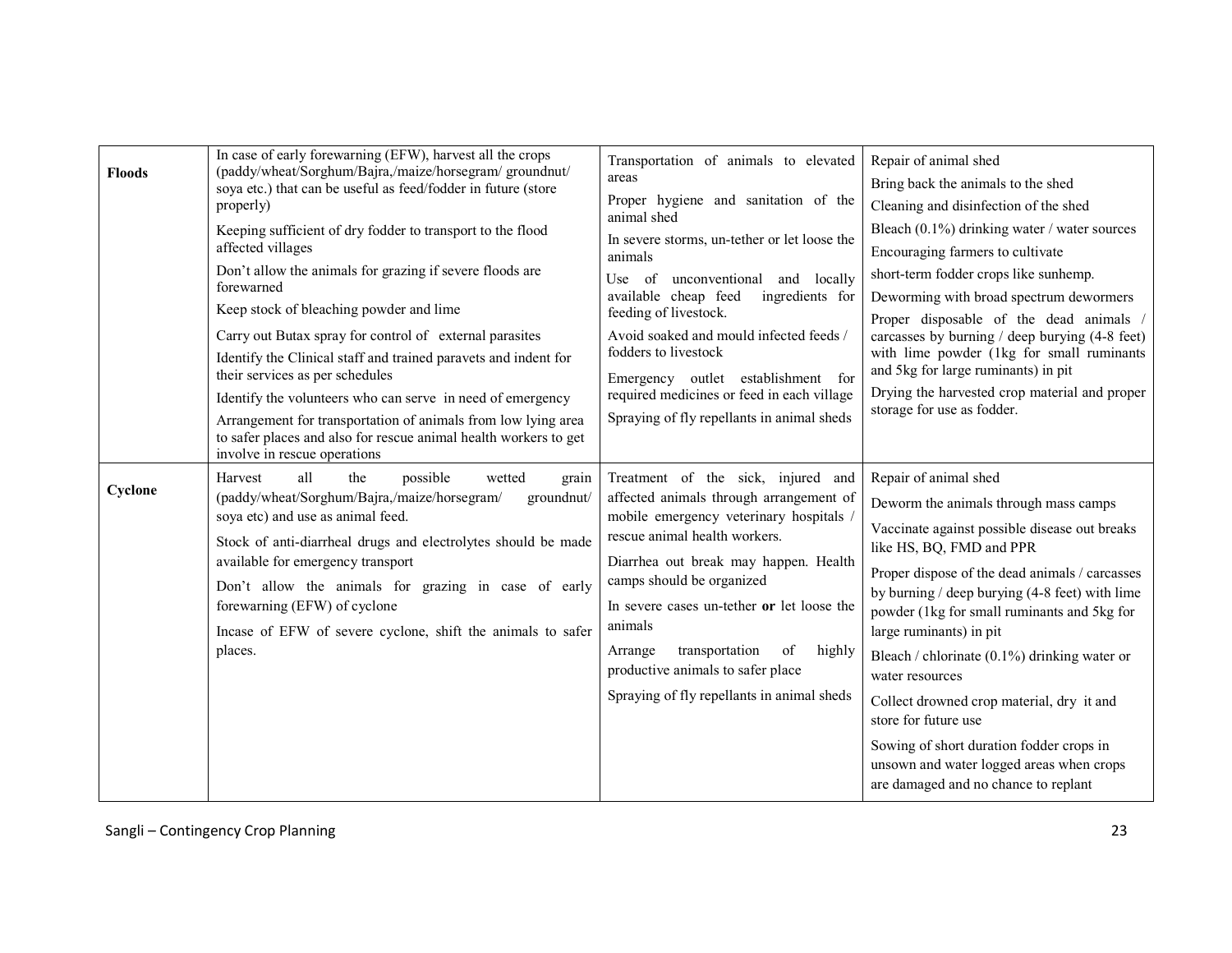|                  |  | Application of urea (20-25kg/ha) in the<br>inundated areas and CPR's to enhance the bio<br>mass production. |
|------------------|--|-------------------------------------------------------------------------------------------------------------|
| Heat & Cold   NA |  |                                                                                                             |
| wave             |  |                                                                                                             |

#### Vaccination schedule in small ruminants (Sheep & Goat)

| <b>Disease</b>                | <b>Season</b>                        |
|-------------------------------|--------------------------------------|
| Foot and mouth disease (FMD)  | Preferably in winter / autumn        |
| <b>PPR</b>                    | All seasons, preferably in June-July |
| Black quarter (BQ)            | May / June                           |
| Enterotoxaemia (ET)           | May                                  |
| Haemorrhagic septicaemia (HS) | March / June                         |
| Sheep pox (SP)                | December / march                     |

#### Vaccination programme for cattle and buffalo:

| <b>Disease</b> | Age and season at vaccination     |
|----------------|-----------------------------------|
| Anthrax        | In endemic areas only, Feb to May |
| HS             | May to June                       |
| <b>BQ</b>      | May to June                       |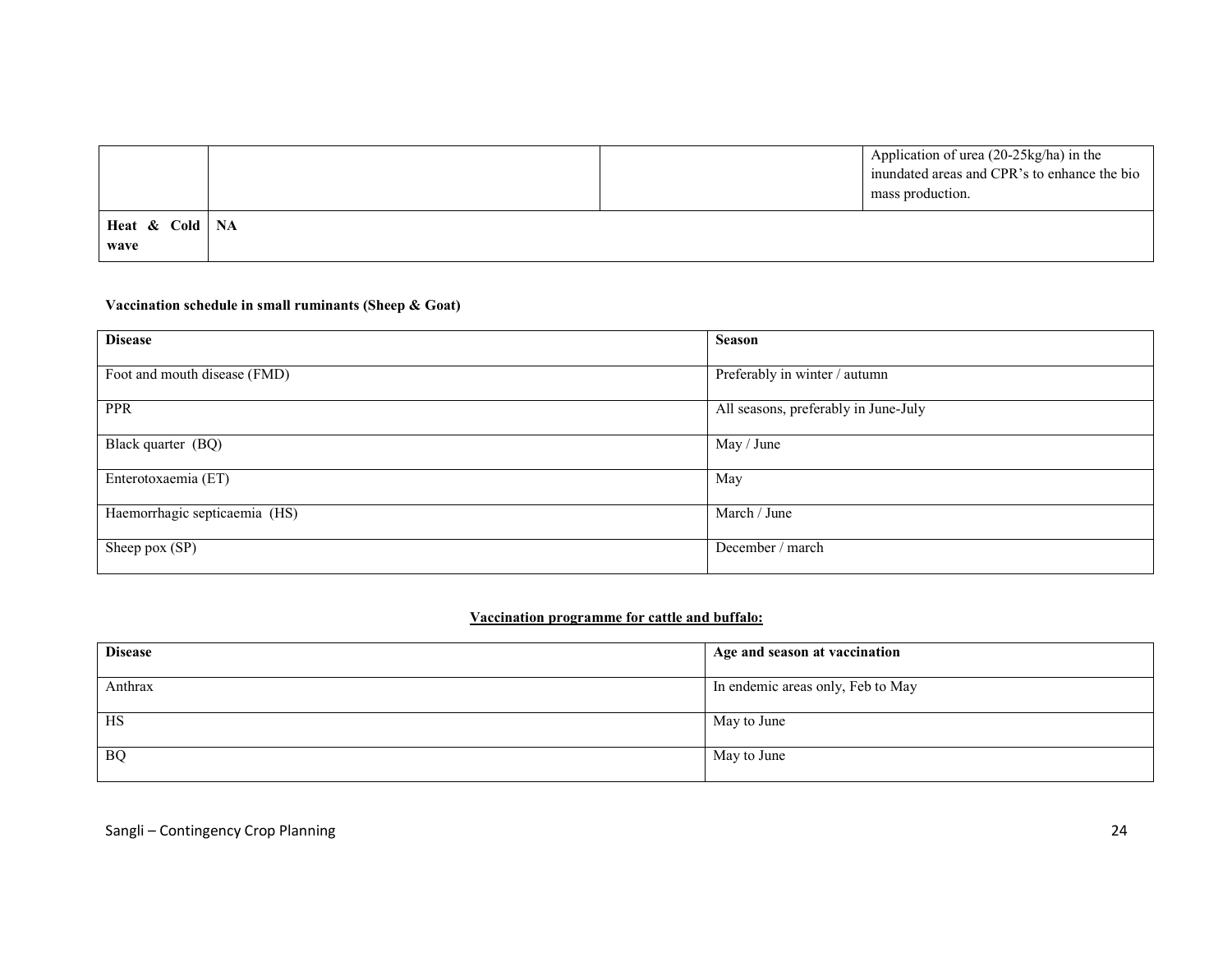FMD November to December

### 2.5.2 Poultry

|                               | <b>Suggested contingency measures</b>                                                                                                              |                                                                                                                                                            |                                                                                                                    |
|-------------------------------|----------------------------------------------------------------------------------------------------------------------------------------------------|------------------------------------------------------------------------------------------------------------------------------------------------------------|--------------------------------------------------------------------------------------------------------------------|
|                               | <b>Before the event</b>                                                                                                                            | During the event                                                                                                                                           | After the event                                                                                                    |
| Shortage of feed ingredients  | Storing of house hold grain like<br>maize, broken rice etc, in to use<br>as feed in case of severe drought                                         | Supplementation only for productive birds<br>with house hold grain<br>Supplementation of shell grit (calcium) for<br>laying birds<br>Culling of weak birds | Supplementation to all survived birds                                                                              |
| Drinking water                |                                                                                                                                                    | Use water sanitizers or offer cool hygienic<br>drinking water                                                                                              |                                                                                                                    |
| Health and disease management | Culling of sick birds.<br>Deworming<br>vaccination<br>and<br>against RD and IBD                                                                    | Mixing of Vit. A, D, E, K and B-complex<br>including vit C in drinking water (5ml in one<br>litre water)                                                   | Hygienic and sanitation of poultry house<br>Disposal of dead birds by burning / burying with<br>lime powder in pit |
| <b>Floods</b>                 |                                                                                                                                                    |                                                                                                                                                            |                                                                                                                    |
| Shortage of feed ingredients  | In case of early forewarning of<br>floods, shift the birds to safer<br>place<br>Storing of house hold grain like<br>maize, broken rice, bajra etc, | Use stored feed as supplement<br>Don't allow for scavenging<br>Culling of weak birds                                                                       | Routine practices are followed<br>Deworming and vaccination against RD                                             |
| Drinking water                |                                                                                                                                                    | Use water sanitizers or offer cool hygienic<br>drinking water                                                                                              |                                                                                                                    |
| Health and disease management | In case of EFW, add antibiotic                                                                                                                     |                                                                                                                                                            |                                                                                                                    |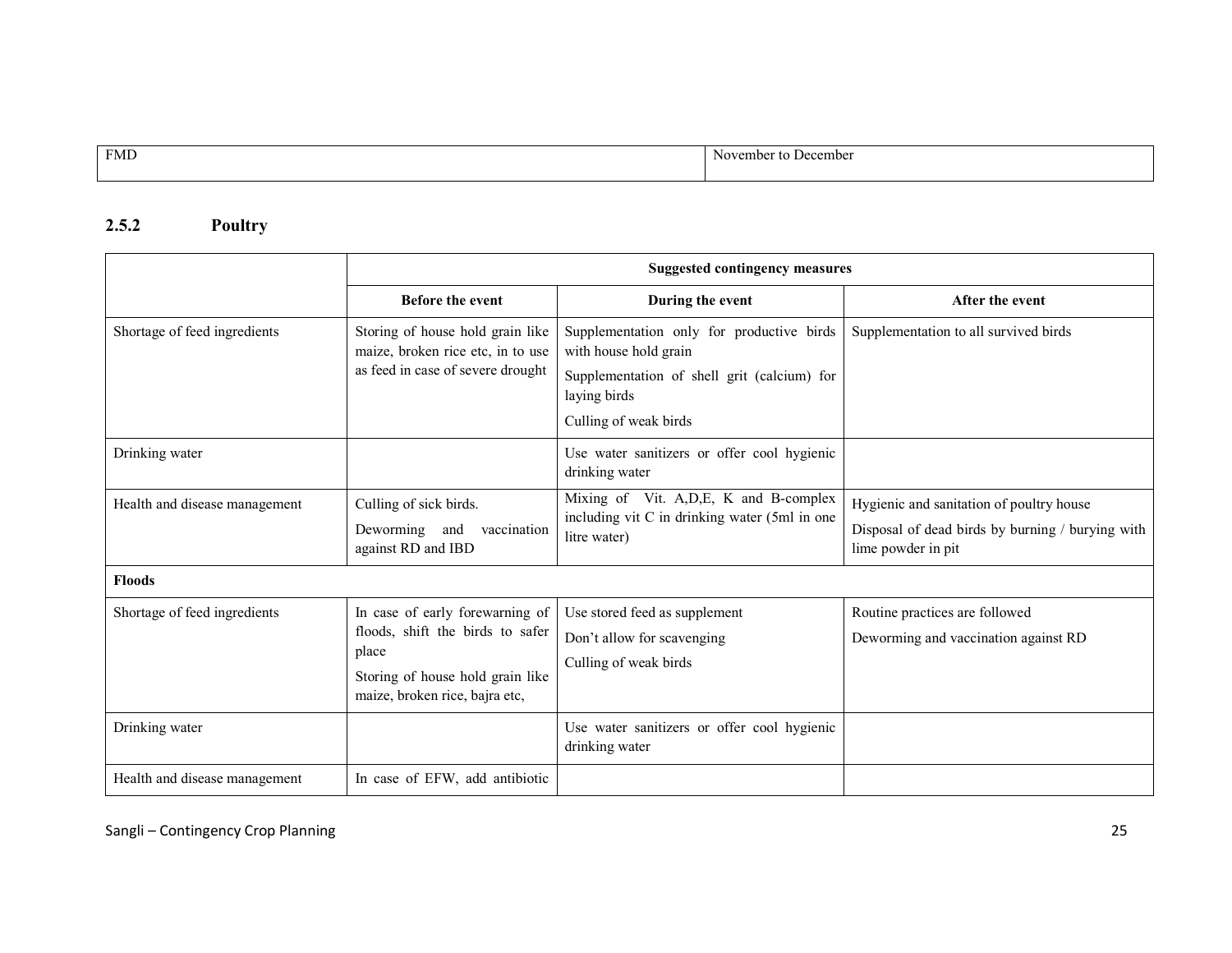|                                | powder<br>(Terramycin/Ampicilline/<br>Ampiclox etc., 10g in one litre)<br>in drinking water to prevent any<br>disease outbreak                   | Prevent water logging surrounding the sheds<br>through proper drainage facility<br>Assure supply of electricity by generator or<br>solar energy or biogas<br>Sprinkle lime powder to prevent ammonia<br>accumulation due to dampness            | Sanitation of poultry house<br>Treatment of affected birds Disposal of dead<br>birds by burning / burying with line powder in pit<br>Disposal of poultry manure to prevent protozoal<br>problem<br>Supplementation of coccidiostats in feed<br>Vaccination against RD |
|--------------------------------|--------------------------------------------------------------------------------------------------------------------------------------------------|-------------------------------------------------------------------------------------------------------------------------------------------------------------------------------------------------------------------------------------------------|-----------------------------------------------------------------------------------------------------------------------------------------------------------------------------------------------------------------------------------------------------------------------|
| Cyclone                        |                                                                                                                                                  |                                                                                                                                                                                                                                                 |                                                                                                                                                                                                                                                                       |
| Shortage of feed ingredients   | In case of EFW, shift the birds<br>to safer place<br>Storing of house hold grain like<br>maize, broken rice, bajra etc,<br>Culling of weak birds | Use stored feed as supplement<br>Don't allow for scavenging<br>Protect from thunder storms                                                                                                                                                      | Routine practices are followed                                                                                                                                                                                                                                        |
| Drinking water                 |                                                                                                                                                  | Use water sanitizers or offer cool drinking<br>water                                                                                                                                                                                            |                                                                                                                                                                                                                                                                       |
| Health and disease management  | In case of EFW, add antibiotic<br>powder in drinking water to<br>prevent any disease outbreak                                                    | Sanitation of poultry house<br>Treatment of affected birds<br>Prevent water logging surrounding the sheds<br>Assure supply of electricity<br>Sprinkle lime powder (5-10g per square feet)<br>to prevent ammonia accumulation due to<br>dampness | Disposal of dead birds by burning / deep burying<br>with lime powder in pit<br>Disposal of poultry manure to prevent protozoal<br>problem<br>Supplementation of coccidiostats in feed<br>Vaccination against Ranikhet Disease (0.5ml S/c)                             |
| <b>Floods</b>                  |                                                                                                                                                  |                                                                                                                                                                                                                                                 |                                                                                                                                                                                                                                                                       |
| Shelter/environment management | Provision of proper shelter with<br>good ventilation                                                                                             | foggers/water<br>In<br>severe<br>cases,<br>sprinklers/wetting of hanged<br>gunny bags<br>should be arranged                                                                                                                                     | Routine practices are followed                                                                                                                                                                                                                                        |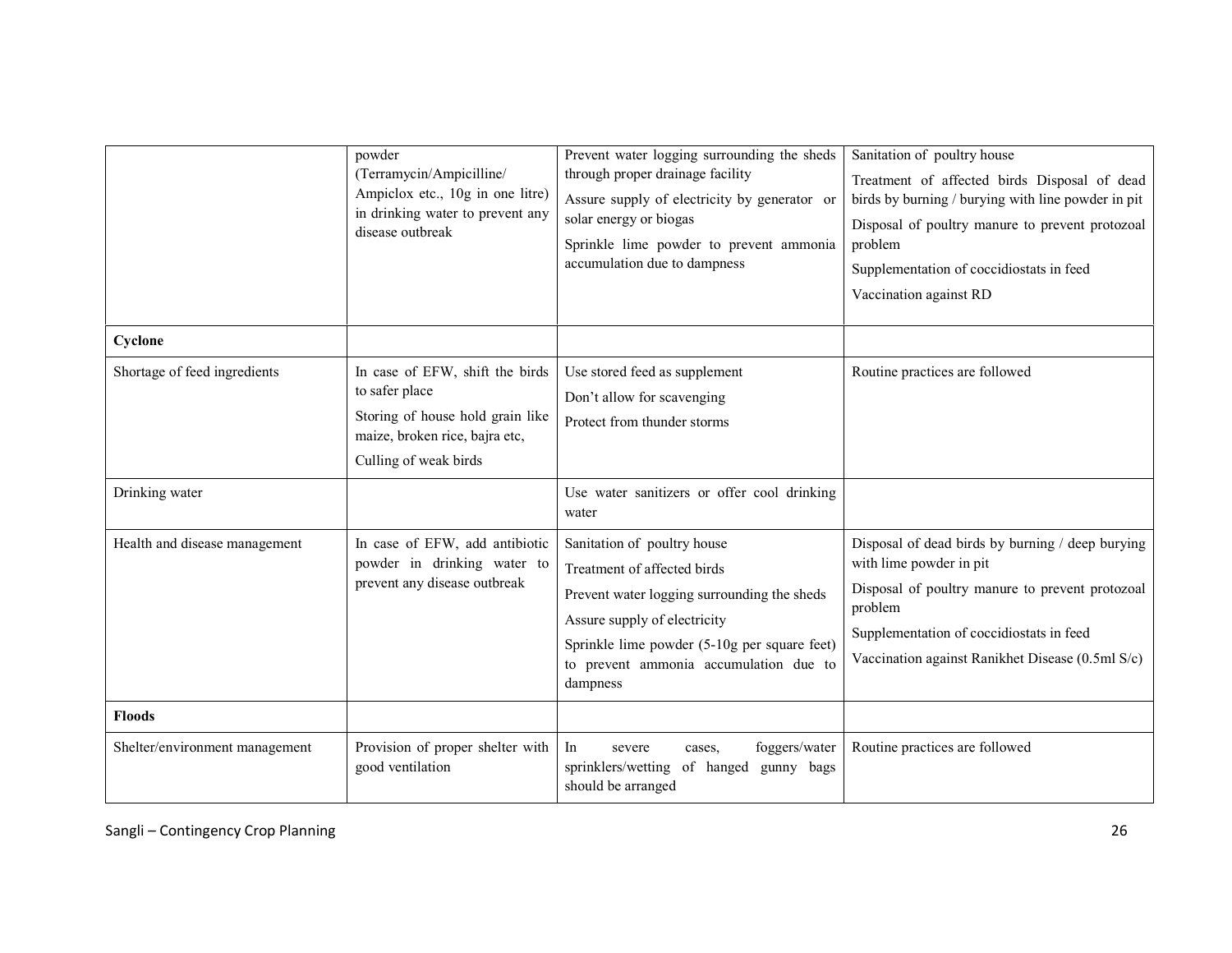|                               |                                                         | Don't allow for scavenging during mid day                                                                                                                                              |                                |
|-------------------------------|---------------------------------------------------------|----------------------------------------------------------------------------------------------------------------------------------------------------------------------------------------|--------------------------------|
| Health and disease management | Deworming and<br>vaccination<br>against RD and fowl pox | Supplementation of house hold grain<br>Provide cool and clean drinking water with<br>electrolytes and vit. C<br>In hot summer, add anti-stress probiotics in<br>drinking water or feed | Routine practices are followed |
| Heat wave & Cold wave         | <b>NA</b>                                               |                                                                                                                                                                                        |                                |

## 2.5.3 Aquaculture and Fisheries

|                                                                             | <b>Suggested contingency measures</b>                                                                                                                                                                                                                                                                                               |                                                                                                                                                                                                                                                                                  |                                                                                                                                                                                                                                                                                                                                                                                              |
|-----------------------------------------------------------------------------|-------------------------------------------------------------------------------------------------------------------------------------------------------------------------------------------------------------------------------------------------------------------------------------------------------------------------------------|----------------------------------------------------------------------------------------------------------------------------------------------------------------------------------------------------------------------------------------------------------------------------------|----------------------------------------------------------------------------------------------------------------------------------------------------------------------------------------------------------------------------------------------------------------------------------------------------------------------------------------------------------------------------------------------|
|                                                                             | <b>Before the event</b>                                                                                                                                                                                                                                                                                                             | During the event                                                                                                                                                                                                                                                                 | After the event                                                                                                                                                                                                                                                                                                                                                                              |
| 1) Drought                                                                  |                                                                                                                                                                                                                                                                                                                                     |                                                                                                                                                                                                                                                                                  |                                                                                                                                                                                                                                                                                                                                                                                              |
| A. Capture                                                                  |                                                                                                                                                                                                                                                                                                                                     |                                                                                                                                                                                                                                                                                  |                                                                                                                                                                                                                                                                                                                                                                                              |
| Marine                                                                      |                                                                                                                                                                                                                                                                                                                                     |                                                                                                                                                                                                                                                                                  |                                                                                                                                                                                                                                                                                                                                                                                              |
| Inland<br>(i) Shallow water<br>depth due to<br>insufficient<br>rains/inflow | Proper planning of water storage<br>Conservation & development of water<br>2.<br>resources by construction of reservoirs $\&$<br>dams.<br>Avoid seepage losses by lining the canals.<br>3.<br>Adopt rain water harvest techniques.<br>4.<br>Farmer's organizations, water users $\&$<br>5.<br>private sectors should be involved in | Maintenance of dams & reservoirs to<br>avoid leakage $&$ to control theft of<br>water.<br>Proper use of water resources on<br>priority base.<br>Add water in shallow water pond.<br>4. Use stored water.<br>5. Use surface water flow.<br>6. Divert water from unutilized areas. | Regular desiltation of reservoirs & dams.<br>Govt. should make laws on water conservation.<br>To develop demand oriented system.<br>Govt. should make laws to stop deforestation.<br>4.<br>Need based monitoring through research plan.<br>6. Intensive forestation program.<br>7. Augmentation of surface water flow.<br>8. Strengthening of water reservoirs.<br>9. Rain water harvesting. |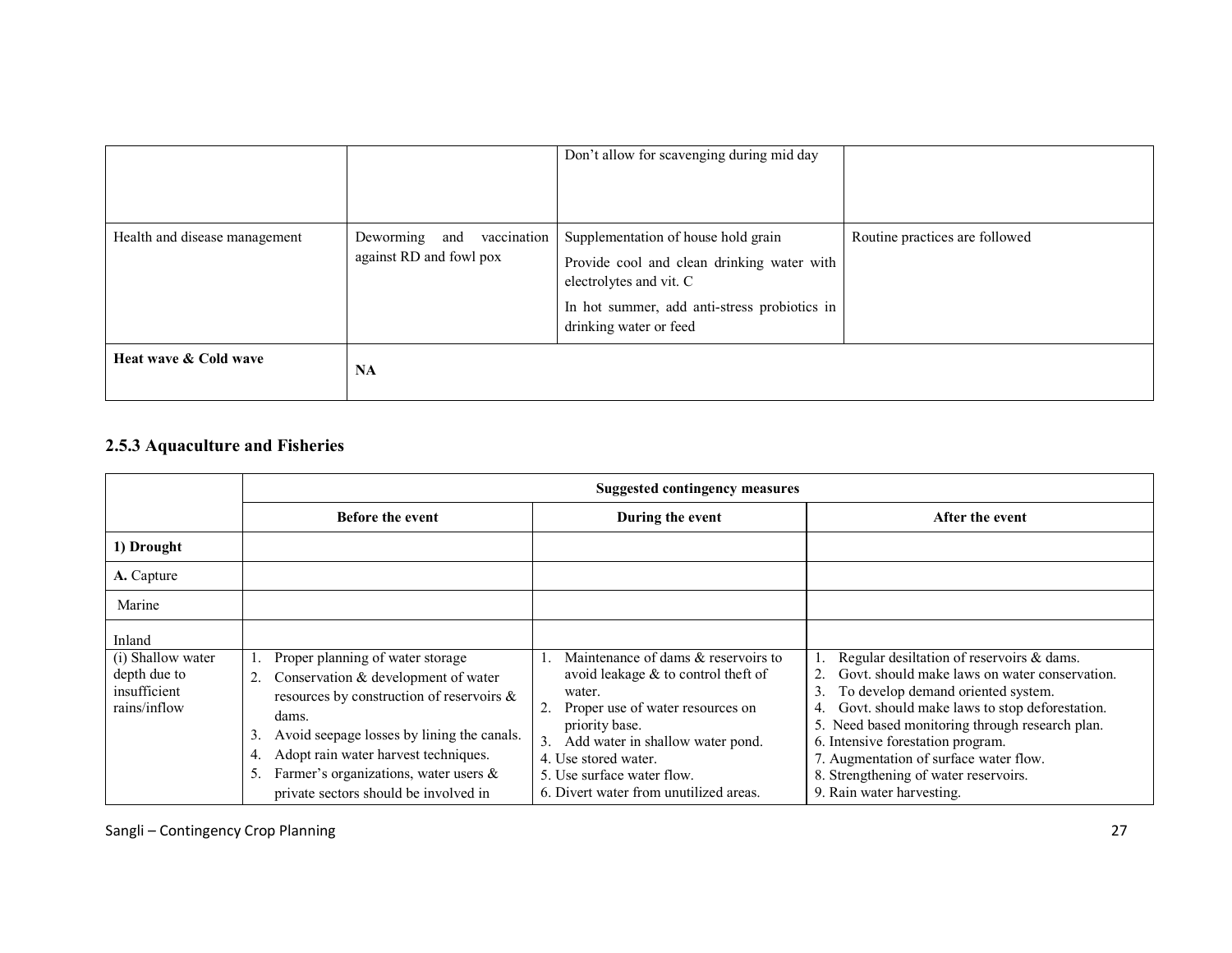|                                                                      | construction, operation & maintenance of<br>irrigation system.<br>To make people aware about conservation<br>6.<br>of water.<br>Critical analysis of long range a Forecast<br>7.<br>data.<br>8.<br>Storage of water.<br>A forestation program.<br>9.<br>10. Conservation of rivers/reservoir/ponds.<br>11. Re-excavation of local canals and<br>reservoirs.                                                                                                                                                                                      | 7. Utilize canal water.<br>8. Aeration of water in ponds/reservoirs.                                                                                                                                                                                                                                                                                                                                                                                                                          | 10. Compensation claims.<br>11. Prepare vulnerability map and place it to<br>management committee                                                                                                                                                                                                                                                                                                                                                                                                           |
|----------------------------------------------------------------------|--------------------------------------------------------------------------------------------------------------------------------------------------------------------------------------------------------------------------------------------------------------------------------------------------------------------------------------------------------------------------------------------------------------------------------------------------------------------------------------------------------------------------------------------------|-----------------------------------------------------------------------------------------------------------------------------------------------------------------------------------------------------------------------------------------------------------------------------------------------------------------------------------------------------------------------------------------------------------------------------------------------------------------------------------------------|-------------------------------------------------------------------------------------------------------------------------------------------------------------------------------------------------------------------------------------------------------------------------------------------------------------------------------------------------------------------------------------------------------------------------------------------------------------------------------------------------------------|
| (ii) Changes in<br>water quality<br><b>B.</b> Aquaculture            | Storage of water disinfectant such as<br>1.<br>chlorine, alum etc. at district level.<br>2. Prohibit dumping of solid, liquid and waste<br>in water sources.<br>3. Preparedness with stocks of chemicals,<br>disinfectants and therapeutic drugs.                                                                                                                                                                                                                                                                                                | Provision of water filtration system for<br>the ponds to overcome the water<br>contamination-<br>2. Use disinfectants and therapeutic drugs.<br>3. Adoption of bio-remedial measures                                                                                                                                                                                                                                                                                                          | Removal of runoff from land by proper means<br>before decomposition.<br>Supply of water filtration system even after the<br>2.<br>event & creating awareness in farmers.<br>Need based research data should be generated on<br>3.<br>water quality.<br>Dumping of solid, liquid and waste in water bodies<br>4.<br>should be stopped through enactment of legislation.                                                                                                                                      |
| (i) Shallow water in<br>ponds due to<br>insufficient<br>rains/inflow | 1. Available resources will be identified and<br>need to be kept ready for each district on<br>the basis of forecasting of insufficient<br>rain.<br>2. To avoid loss due to seepage, infiltration<br>& leakage by using bentonite, ash,<br>polythene liners etc.<br>3. Maintain the level of water by pumping<br>water into pond.<br>4. Critical analysis of long range Forecast<br>data.<br>5.<br>Storage of water.<br>A forestation program.<br>6.<br>7.<br>Conservation of rivers/reservoir/ponds.<br>8.<br>Re-excavation of local canals and | Water resources of the areas will be<br>$\mathbf{1}_{\cdot}$<br>exploited with planning of proper<br>transport facilities in affected areas.<br>Maintain the level of water to the<br>required depth.<br>Add stored water in shallow water<br>depth.<br>Harvesting of fishes as early as<br>4.<br>possible to avoid mortality.<br>Use stored water.<br>5.<br>Use surface water flow.<br>6.<br>7.<br>Divert water from unutilized areas.<br>Utilize canal water.<br>8.<br>9. Aeration of ponds | Available resources need to be listed with adequate<br>1.<br>transport arrangement.<br>2. Desiltation of pond bottom.<br>Maintenance of tanks & ponds<br>3.<br>Need based monitoring through research plan.<br>4.<br>Intensive a forestation program.<br>5.<br>Augmentation of surface water flow.<br>6.<br>Construction of water reservoirs.<br>Adoption of rain harvesting methods.<br>8.<br>Compensation claims.<br>9.<br>10. Prepare vulnerability map<br>and<br>place<br>it to<br>management committee |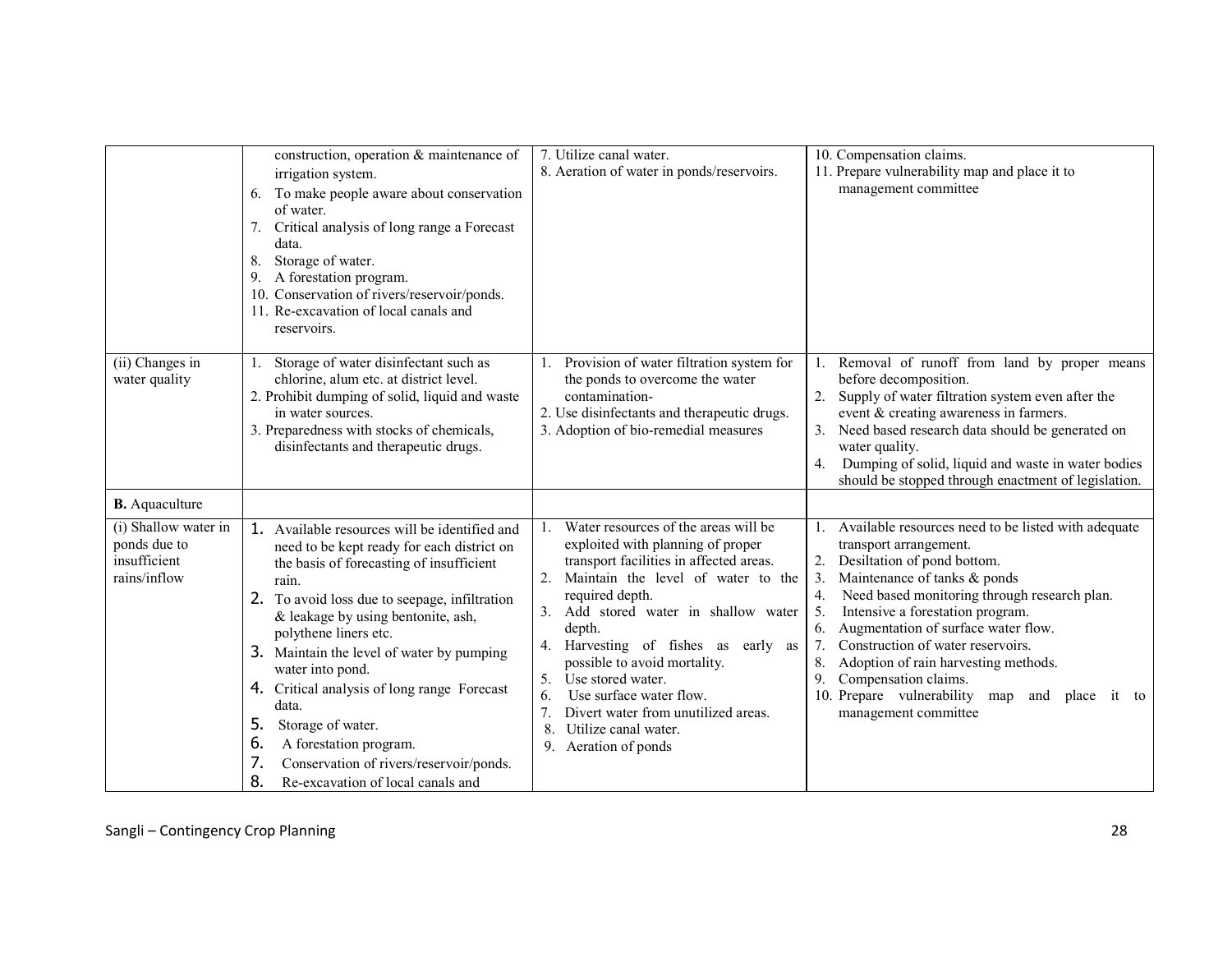|                                                                               | reservoirs.                                                                                                                                                                                                                                                                                                                                                                                                                                                                                                                                                                |                                                                                                                                                                                                                                                                                                                                                                                                                                                                                                                                                                                 |                                                                                                                                                                                                                                                                                                                                                                                                                                                                                                                                                                                                                  |
|-------------------------------------------------------------------------------|----------------------------------------------------------------------------------------------------------------------------------------------------------------------------------------------------------------------------------------------------------------------------------------------------------------------------------------------------------------------------------------------------------------------------------------------------------------------------------------------------------------------------------------------------------------------------|---------------------------------------------------------------------------------------------------------------------------------------------------------------------------------------------------------------------------------------------------------------------------------------------------------------------------------------------------------------------------------------------------------------------------------------------------------------------------------------------------------------------------------------------------------------------------------|------------------------------------------------------------------------------------------------------------------------------------------------------------------------------------------------------------------------------------------------------------------------------------------------------------------------------------------------------------------------------------------------------------------------------------------------------------------------------------------------------------------------------------------------------------------------------------------------------------------|
| (ii) Impact of salt<br>load build up in<br>ponds / change in<br>water quality | Minimize evaporation losses.<br>1.<br>Dilution of water if salt load is high.<br>2.<br>3. Available resources will be identified $\&$<br>need to be kept ready for each district on<br>the basis of forecasting of insufficient rain<br>to reduce the salinity by trapping available<br>water resources.<br>4. On the basis of forecasting advising fish<br>farmers for harvesting of marketable fish.<br>Prohibit dumping of solid, liquid and<br>5.<br>waste in water sources.<br>Preparedness with stocks of chemicals,<br>disinfectants and therapeutic drugs          | Dilution of water or exchange water to<br>avoid salt builds up.<br>Harvesting the marketable fish to<br>reduce the density.<br>Use disinfectants and therapeutic<br>drugs.<br>Adoption of bio-remedial measures                                                                                                                                                                                                                                                                                                                                                                 | Trapping the water resources from other places for<br>1.<br>dilution to reduce salt load.<br>Need based research data should be generated on<br>2.<br>water quality.<br>Dumping of solid, liquid and waste should be<br>3.<br>stopped through enactment of legislation.                                                                                                                                                                                                                                                                                                                                          |
| 2) Floods                                                                     |                                                                                                                                                                                                                                                                                                                                                                                                                                                                                                                                                                            |                                                                                                                                                                                                                                                                                                                                                                                                                                                                                                                                                                                 |                                                                                                                                                                                                                                                                                                                                                                                                                                                                                                                                                                                                                  |
| A. Capture                                                                    |                                                                                                                                                                                                                                                                                                                                                                                                                                                                                                                                                                            |                                                                                                                                                                                                                                                                                                                                                                                                                                                                                                                                                                                 |                                                                                                                                                                                                                                                                                                                                                                                                                                                                                                                                                                                                                  |
| Marine                                                                        |                                                                                                                                                                                                                                                                                                                                                                                                                                                                                                                                                                            |                                                                                                                                                                                                                                                                                                                                                                                                                                                                                                                                                                                 |                                                                                                                                                                                                                                                                                                                                                                                                                                                                                                                                                                                                                  |
| Inland                                                                        |                                                                                                                                                                                                                                                                                                                                                                                                                                                                                                                                                                            |                                                                                                                                                                                                                                                                                                                                                                                                                                                                                                                                                                                 |                                                                                                                                                                                                                                                                                                                                                                                                                                                                                                                                                                                                                  |
| (i) Average<br>compensation paid<br>due to loss of<br>human life              | Fishermen will be given forewarning<br>regarding heavy rains and advised not to<br>go for fishing in rivers/reservoirs.<br>2. Areas need to be identified in each district<br>prone for flood.<br>3. Maintenance of water drainages in proper<br>way to avoid blockage.<br>Proper forecasting information should be<br>4.<br>available.<br>Be prepared to evacuate at a short notice.<br>5.<br>Preparation of flood control action plan.<br>6.<br>Warning dissemination and precautionary<br>7.<br>response.<br>Formation<br>8.<br>flood<br>of<br>management<br>committee. | Fishermen will be advised on use of<br>$\mathbf{1}$<br>Life saving jackets and life boats. The<br>life saving appliances/machinery shall<br>be kept ready for rescue operation.<br>Sufficient stock of food, medicine etc.<br>should be available.<br>Govt. should take necessary action $\&$<br>provide trained people for rescue<br>operation during flood.<br>Human evacuation from the area.<br>$\overline{4}$ .<br>5.<br>Coordination of assistance.<br>Damage and need assessment.<br>6.<br>Immediate management of relief<br>supplies.<br>Immediate help delivery.<br>8. | 1. The victim's family shall be provided with<br>compensation up to Rs. 1, 00,000/- for the deaths<br>occurring during the fishing.<br>2. Rehabilitation of people.<br>3.<br>Identify the causes of flood affected area & take<br>necessary preventive measures.<br>Arrangement for rescue and casualty care.<br>4.<br>5.<br>Arrangement for burial control room.<br>Restoration of essential services, security and<br>6.<br>protection of property.<br>7.<br>Support to rehabilitation, logistics, training and<br>awareness build up & testing and updating the plan.<br>8. Insurance and compensation claim. |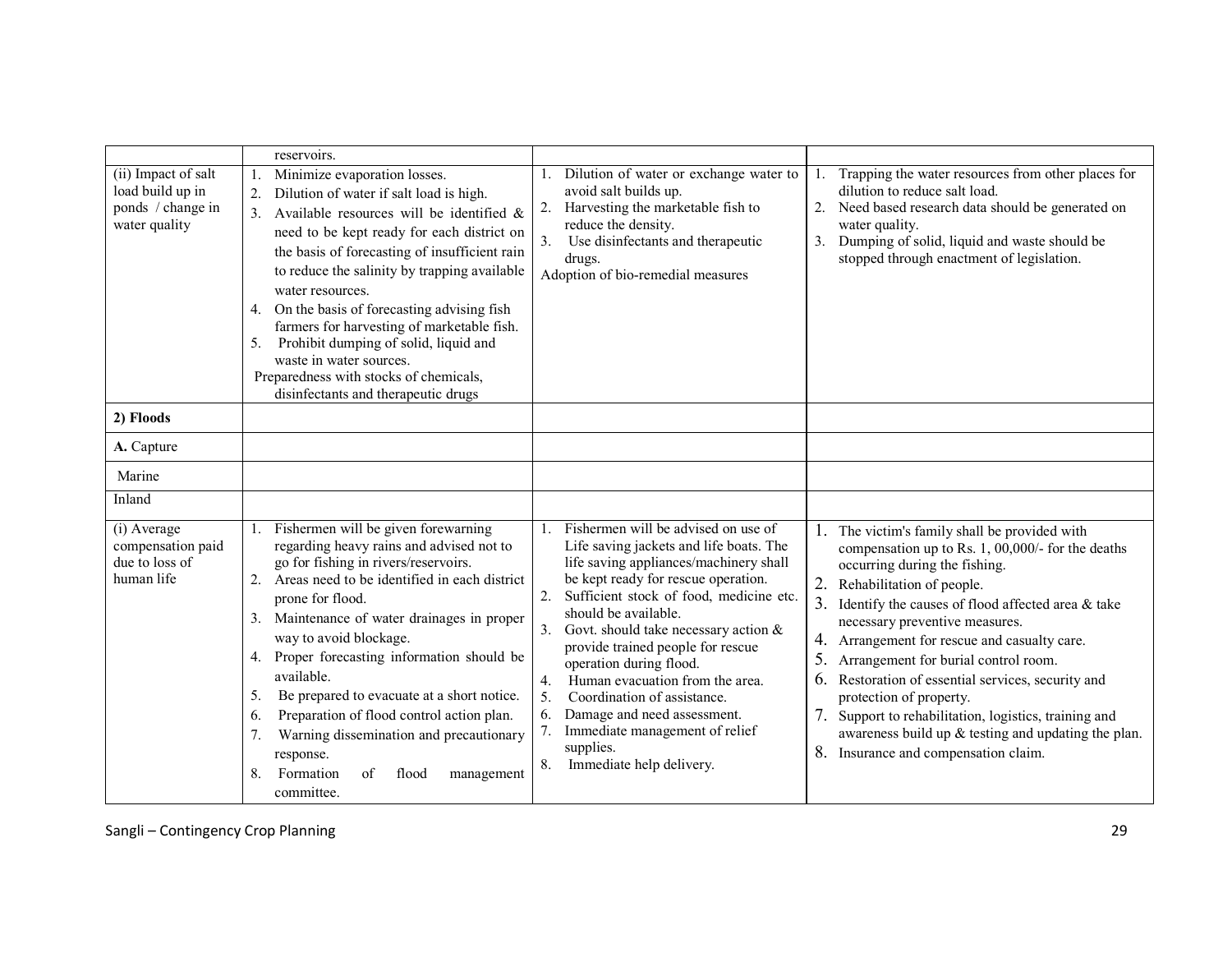| $(ii)$ No. of boats /<br>nets/damaged | Enhancement in coping capabilities of<br>9.<br>common people.<br>10. Insurance<br>for<br>life<br>of<br>the<br>people/fishermen.<br>1. The prior information on safe keeping of<br>boats and nets will be provided to the<br>fishermen.<br>2. If prior information is given bring boats $\&$<br>nets towards the safer side.<br>3. Annual repair of boats/nets and gears.<br>4. Insurance of boats/nets/gears. | 1. Fishermen will be advised to stop<br>fishing during the floods and heavy<br>rainfall.<br>2. Continuous monitoring on water level<br>is required.<br>3. Coordination of assistance<br>4. Immediate management of relief<br>supplies.<br>5. Govt. support and compensation.   | 1. The affected fishermen will provided with<br>compensation up to Rs. 50,000/- for damaged boats<br>or nets.<br>2. Education and training for the repair of boats/nets<br>and gears.<br>3. Loss assessment & insurance claim.                                                                                    |
|---------------------------------------|---------------------------------------------------------------------------------------------------------------------------------------------------------------------------------------------------------------------------------------------------------------------------------------------------------------------------------------------------------------------------------------------------------------|--------------------------------------------------------------------------------------------------------------------------------------------------------------------------------------------------------------------------------------------------------------------------------|-------------------------------------------------------------------------------------------------------------------------------------------------------------------------------------------------------------------------------------------------------------------------------------------------------------------|
| (iii) No.of houses<br>damaged         | 1. Forewarning regarding heavy rainfall,<br>sudden downpour and floods will be<br>spread in the fishermen villages on the<br>banks of rivers.<br>2. Shift the people to safer places.<br>3. Proper maintenance of Kaccha houses.<br>4. Education and training for the repair of<br>houses<br>5. Store raw material for emergency repair<br>of houses.<br>House insurance                                      | 1. Temporary shelter to the affected<br>families will be provided.<br>2. Arrangement of temporary shelters for<br>homeless people.<br>3. Damaged house enumeration and need<br>assessment.<br>4. Coordination of assistance.<br>5. Immediate management of relief<br>supplies. | 1. The housing facilities on higher elevation shall be<br>provided to affected families by the Government<br>agencies.<br>2. Provide compensation from Govt. to build/repair<br>houses.<br>3. Loss assessment & insurance claim.<br>4. Govt. assistance claim.                                                    |
| (iv) Loss of stock                    | 1. Harvesting the existing fish stock<br>2. Keep boats, nets/gears ready for<br>emergency use.<br>3. Store fuels, food/other item<br>4. Develop flood control management plans.<br>5. Stock material insurance.                                                                                                                                                                                               | 1. Search/locate the tock/input.<br>2. Mobilize local people for protection.<br>3. Hire stock/inputs from distant<br>areas/company/ farmers who are not<br>affected by flood                                                                                                   | 1. Provided subsidy on seeds by Govt.<br>2. Implementation of Insurance policy.<br>3. Locate backup stocks and verify its usability time.<br>4. Follow flood control management plan.<br>5. Notify utilities of the critical demand about loss of<br>stock and inputs.<br>6. Loss assessment $&$ insurance claim. |
| $(v)$ Changes in                      | 1. Storage of water disinfectant such as                                                                                                                                                                                                                                                                                                                                                                      | 1. Provision of water filtration system for                                                                                                                                                                                                                                    | 1.Removal of runoff from land by proper means                                                                                                                                                                                                                                                                     |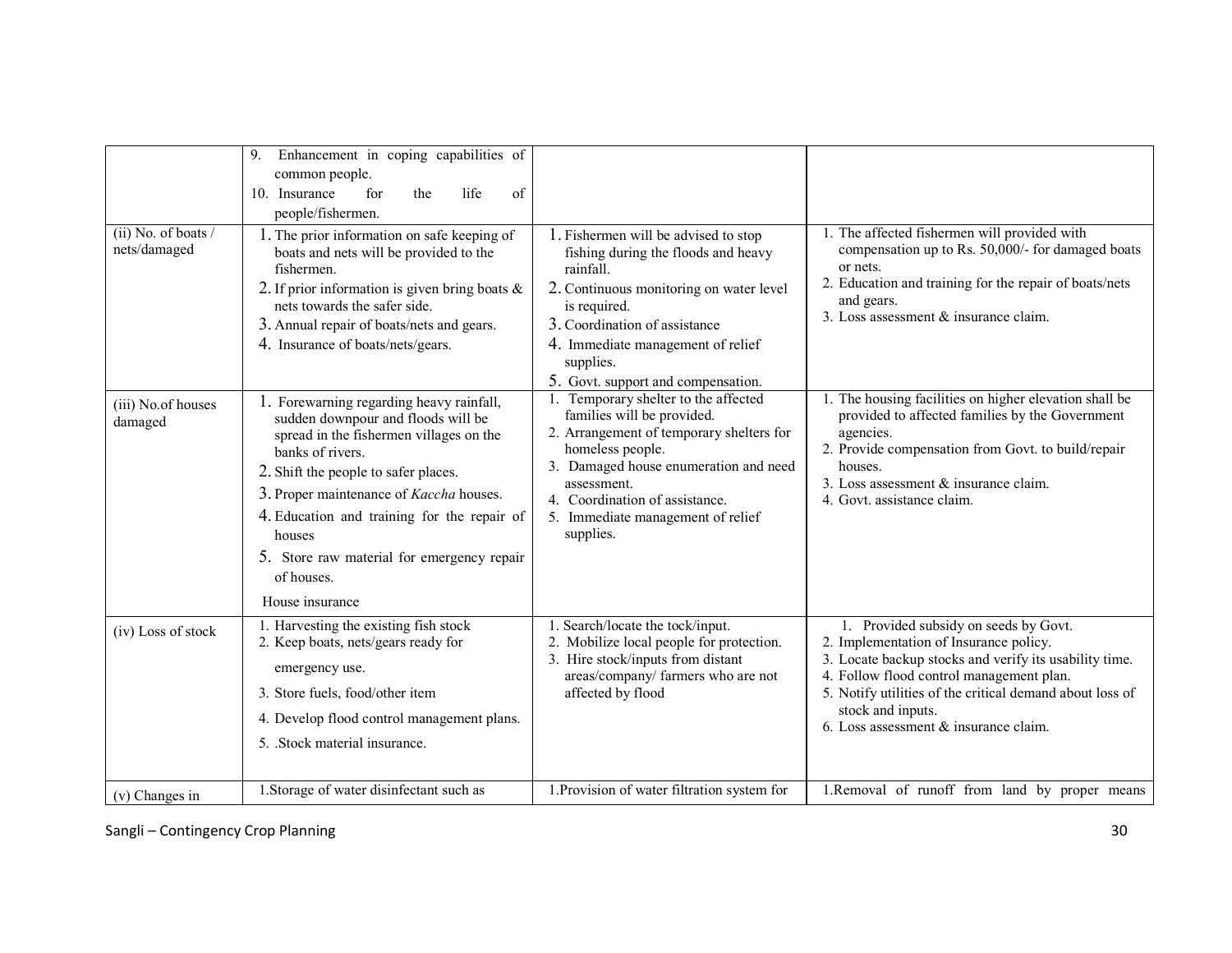| water quality         | chlorine, alum etc. at district level.        | the ponds to overcome the water                    | before decomposition.                                                                                |
|-----------------------|-----------------------------------------------|----------------------------------------------------|------------------------------------------------------------------------------------------------------|
|                       | 2. Provision to stop/close the                | contamination-                                     | 2. Supply of water filtration system even after the event                                            |
|                       | effluent/sewerage discharge point in water    | 2. Do not use contaminated water                   | & creating awareness in farmers.                                                                     |
|                       | odies                                         | 3. Proper preparation and management               | 3. Need based research data should be generated to                                                   |
|                       | 3. Store chemicals, disinfectants and         | through emergency aeration.                        | maintain water quality,                                                                              |
|                       | therapeutic drugs.                            | 4. Use appropriate amount of                       | 4. Dumping of solid, liquid and waste should be                                                      |
|                       | 4. Develop flood control management plan.     | disinfectants, chemicals and therapeutic           | stopped through enactment of legislation.                                                            |
|                       |                                               |                                                    | 5. Contact Govt. and industrial organization for                                                     |
|                       |                                               | drugs.<br>5. Immediate support of Govt./industrial | immediate remedy and cleaning of the water bodies.                                                   |
|                       |                                               | organizations for maintaining the                  |                                                                                                      |
|                       |                                               | purity and quality of water bodies.                | 6. Regular water monitoring and bio-monitoring of<br>water bodies for formulation of management plan |
|                       |                                               | 6. Need based bioremediation                       |                                                                                                      |
|                       |                                               |                                                    |                                                                                                      |
| (vi) Health and       | 1. Water filtration system & control          | 1. Periodical checking particularly with           | 1. Setting health & disease management training centre                                               |
| diseases              | measures for diseases should be available.    | respective fish mortality should be                | at district level for fisherman community by Govt.                                                   |
|                       | 2. Advance planning and preparedness.         | done during flood & dead fishes                    | or with the help of NGO.                                                                             |
|                       | 3. Store chemicals, disinfectants and         | disposed properly.                                 | 2. Laboratory diagnosis of diseased fish, generation of                                              |
|                       | therapeutic drugs.                            | 2. Prompt action or immediate removal of           | data about type or kind of disease spread.                                                           |
|                       | 4. Stock sufficient stores of medicines       | disease causing agents/ dead fish,                 | 3. Eradicating the disease where possible.                                                           |
|                       |                                               | followed by sterile or landfill disposal.          | 4. Follow up surveillance and monitoring after disease                                               |
|                       |                                               | 3. Use appropriate amount of                       | outbreak.                                                                                            |
|                       |                                               | disinfectants, chemicals and therapeutic           | 5. Need based research data should be generated.                                                     |
|                       |                                               | drugs.                                             | 6. Loss assessment $&$ insurance claim.                                                              |
|                       |                                               | 4. Emergency aeration or splashing in              |                                                                                                      |
|                       |                                               | water bodies.                                      |                                                                                                      |
| <b>B.</b> Aquaculture |                                               |                                                    |                                                                                                      |
|                       | 1. In the flood prone areas proper draining   | On the basis of forecasting information            | 1). Planning even after the event should be made for                                                 |
| (i) Inundation with   | system from ponds need to be developed        | to farmers for sale of marketable fish             | proper drainage and creating awareness and                                                           |
| flood water           | and planned in flood situation before         | with sufficient transport facility                 | trainings in flood situations.                                                                       |
|                       | forecasting of flood.                         | through various media. Proper drainage             | 2). Pinning even after the event should be made for                                                  |
|                       | 2. Site should be away from flood prone area. | should be adopted so that inundation               | proper drainage $\&$ creating awareness $\&$ training in                                             |
|                       | 3. Dyke should be stable in all weather       | with flood water should be minimized.              | flood situation.                                                                                     |
|                       | condition & not liable to collapse during     | On the basis of forecasting, information<br>2.     | 3) Support to rehabilitation, logistics, training and                                                |
|                       | heavy rains.                                  | to farmers for sale of marketable fish             | awareness build up & testing and updating the plan                                                   |
|                       | 4. Proper channels to be provided to pass     | with sufficient transport facility                 | 4) Reallocate fish to maintain appropriate biomass so                                                |
|                       | surplus water $&$ to avoid breakage to the    | through various media.                             | that waste assimilation capacity of pond is not                                                      |
|                       | bundh.                                        | 3.<br>Proper drainage should be adopted so         | exceeded.                                                                                            |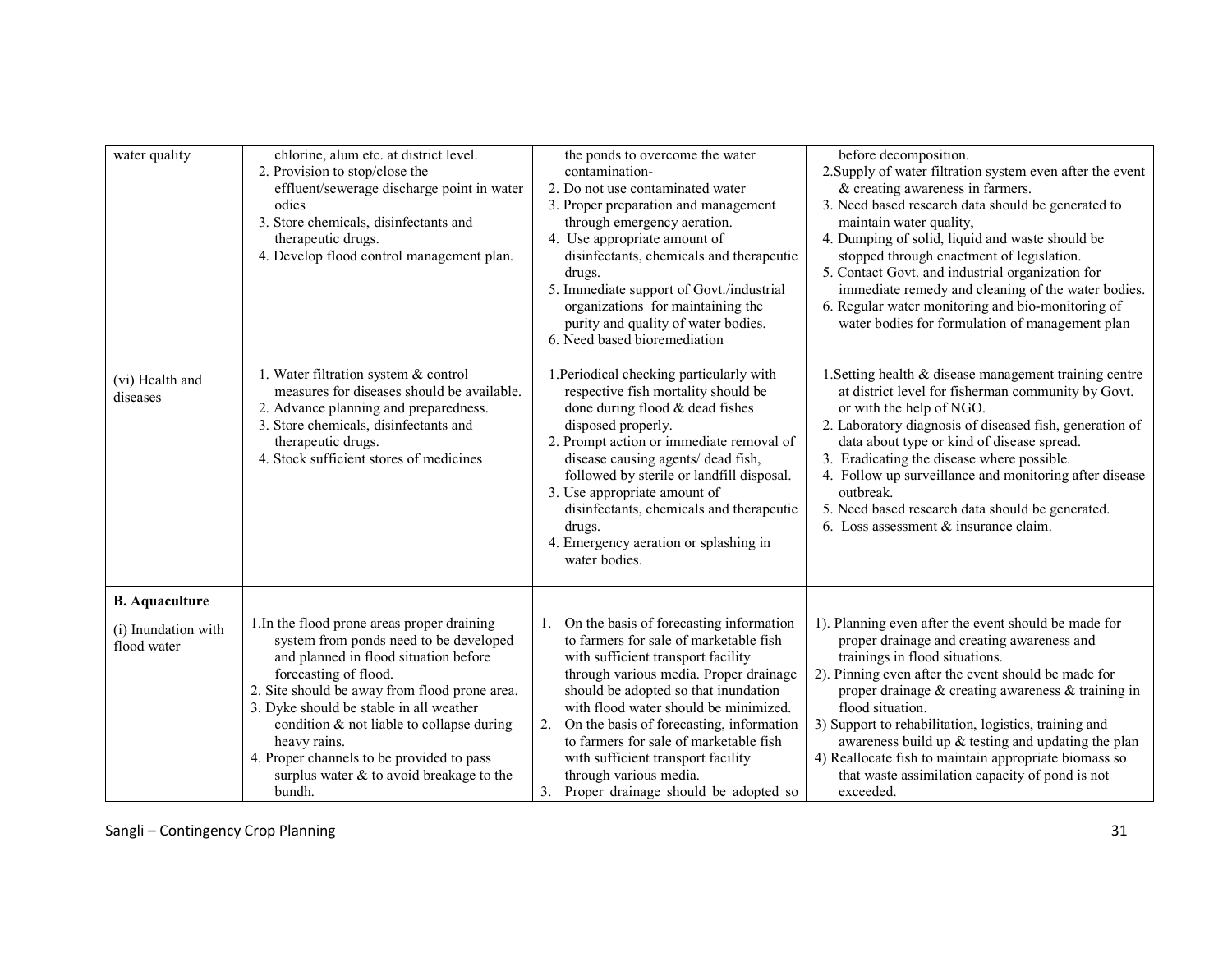|                                                                | 5. Proper facility construction for ponds and<br>its stock safety.<br>6. Development of flood control management<br>plan.<br>7. Preparedness with emergency backup<br>equipment on site.<br>8. Stock insurance.<br>9. Preventive measures against entry of<br>alien/wild organisms through flood water.                             | that inundation with flood water should<br>be minimized. Excess water should be<br>drained from pond by providing screen<br>outlets or using pumps.<br>Arrangement for evacuation.<br>4.<br>Arrangement for rescue and casualty<br>care.<br>Arrangement for burial control room.<br>6.<br>Restoration of essential services.<br>security and protection of property.<br>Coordination of assistance.<br>8.<br>Damage and need assessment.<br>9.<br>10. Immediate management of relief<br>supplies.<br>11. Release excess water from height of T.<br>12. Lower the water level in culture<br>facilities.                                             | 5) Reduce or cease feeding because uneaten food and<br>fish waste decreases the dissolved oxygen level.<br>6) Strengthening of water bodies/ponds.<br>7) Loss assessment $&$ insurance claim.                                                                                                                                                                                                                                                                                                                                                                            |
|----------------------------------------------------------------|-------------------------------------------------------------------------------------------------------------------------------------------------------------------------------------------------------------------------------------------------------------------------------------------------------------------------------------|----------------------------------------------------------------------------------------------------------------------------------------------------------------------------------------------------------------------------------------------------------------------------------------------------------------------------------------------------------------------------------------------------------------------------------------------------------------------------------------------------------------------------------------------------------------------------------------------------------------------------------------------------|--------------------------------------------------------------------------------------------------------------------------------------------------------------------------------------------------------------------------------------------------------------------------------------------------------------------------------------------------------------------------------------------------------------------------------------------------------------------------------------------------------------------------------------------------------------------------|
| (ii) Water<br>contamination and<br>changes in water<br>quality | 1. Availability of water purifier i.e.,<br>chlorine, alum etc at district level.<br>2. Availability of water disinfectant such as<br>chlorine, alum etc at district level.<br>3. Use of calcium hydroxide $(a)$ 150 kg/ha<br>4. Store chemicals, disinfectants and<br>therapeutic drugs<br>5. Develop flood control management plan | 1. Supply of water purifier for the ponds<br>to overcome the contamination and<br>changes in BOD.<br>2. Supply of water filtration system for<br>ponds to overcome the contamination.<br>Use of $KMno4$ for bath of fish as<br>prophylactics<br>3. Do not use contaminated water.<br>4. Proper preparation and management<br>through emergency aeration (paddle<br>wheel aerator/circulating aerator), that<br>may improve water quality in affected<br>areas.<br>5. Use appropriate amount of<br>disinfectants, chemicals and therapeutic<br>drugs.<br>6. Maintaining the purity and quality of<br>water bodies.<br>7. Need based bioremediation. | 1. Supply of water purifier even after the event and<br>creating awareness in farmers.<br>2. Supply of water filtration system even after the<br>event & crating awareness in farmers.<br>3. Lime treatment for oxidation<br>4. To maintain water quality, need based research data<br>should be generated<br>5. Dumping of solid, liquid and waste should be<br>stopped through enactment of legislation.<br>6. Immediate remedy and cleaning of water bodies.<br>7. Regular water monitoring and bio-monitoring of<br>water bodies for formulation of management plan. |
| (iii) Health and<br>diseases                                   | Storage of water purifiers and control<br>measures for diseases should be available.<br>Personnel should be trained for health &                                                                                                                                                                                                    | 1. Periodical checking particularly with<br>respective fish mortality should be done<br>during flood.                                                                                                                                                                                                                                                                                                                                                                                                                                                                                                                                              | 1. Setting health and disease management training<br>centre at district level for fishermen and government<br>officials.                                                                                                                                                                                                                                                                                                                                                                                                                                                 |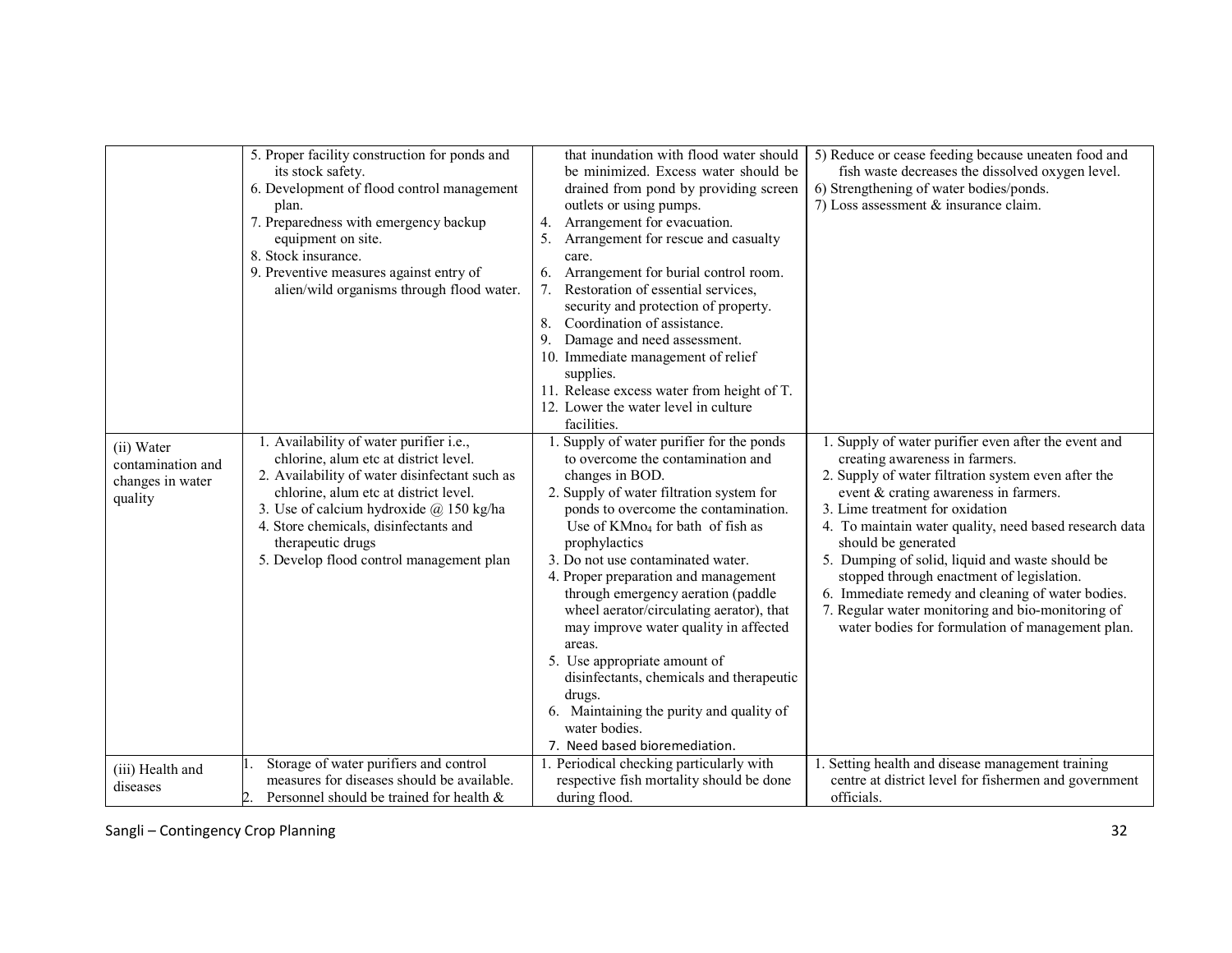|                                                             | disease management through training<br>& list of trained personnel should be<br>3.<br>available at each district level.<br>Adequate stock of medicine should be<br>4.<br>available at each district level.<br>Antibiotics fortified feeding as<br>5.<br>prophylactics<br>Advance planning and preparedness.<br>Store chemicals, disinfectants and<br>7.<br>therapeutic drugs.<br>Stock sufficient emergency medicines.<br>8.                                      | 2. Services of trained personnel need to be<br>made available in affected areas with<br>sufficient supply of life saving<br>medicines.<br>3. Disinfectants formalin treatments as<br>prophylactics<br>4. Identification of type of disease<br>outbreak, immediate removal of disease<br>causing agents/ dead fish.<br>5. Use appropriate amount of disinfectants,<br>chemicals and therapeutic drugs.<br>6. Determination of nature and speed of<br>transmission of diseases.<br>7. Emergency aeration or splashing in<br>water bodies | 2. Routine training programmed as a refresher course<br>need to be implemented in relation to health $\&$<br>disease management during flood.<br>3. Lime treatment for oxidation<br>4. Laboratory diagnosis of diseased fish, generation of<br>data about type or kind of disease spread.<br>5. Eradicating the disease.<br>6. Follow up surveillance and monitoring.<br>7. Proper disposal of dead fish.<br>8. Loss assessment & insurance claim |
|-------------------------------------------------------------|-------------------------------------------------------------------------------------------------------------------------------------------------------------------------------------------------------------------------------------------------------------------------------------------------------------------------------------------------------------------------------------------------------------------------------------------------------------------|----------------------------------------------------------------------------------------------------------------------------------------------------------------------------------------------------------------------------------------------------------------------------------------------------------------------------------------------------------------------------------------------------------------------------------------------------------------------------------------------------------------------------------------|---------------------------------------------------------------------------------------------------------------------------------------------------------------------------------------------------------------------------------------------------------------------------------------------------------------------------------------------------------------------------------------------------------------------------------------------------|
| (iv) Loss of stock<br>and inputs (feed,<br>chemicals etc)   | 1. Harvestable sized fishes shall be marketed<br>before the event to avoid losses. The<br>inputs like feed and chemical etc. shall be<br>stored at safe places.<br>2. Flood situation going to exist then move the<br>feed, chemicals & other accessories to<br>safer places.<br>3. Keep the stock/input at safe place for<br>emergency purpose.<br>4. Store fuels, food/other item.<br>5 .Develop flood control management plan.<br>6. Stock material insurance. | 1. The pond embankments will be fenced<br>with netting to avoid fish losses. The<br>store rooms for inputs like feed,<br>chemicals etc. shall be created.<br>2. Available fish stock should be recovered.<br>Stock of inputs must be stored in well<br>protected area.<br>3. Search/locate the stock/input.<br>4. Purchase/hire valuable stock/inputs from<br>distant areas not affected by flood.                                                                                                                                     | 1. The fish farmers shall be provided with fish seed and<br>feed at concessional rates.<br>2. Feeds, chemicals etc required for the culture<br>operation should be purchased.<br>3. Strengthening of stocks.<br>4. Assessment of total loss.<br>5. Insurance claims                                                                                                                                                                               |
| (v) Infrastructure<br>damage (pumps,<br>aerators, huts etc) | 1. Prior information regarding removal of<br>Pumps and aerators shall be given to the<br>fish farmers.<br>2. Flood situation going to exist then move<br>the pumps, aerators $\&$ other accessories to<br>safer places.<br>3. Educate and provide training for the repair<br>of infrastructure.<br>4. Follow flood control management plan.<br>5. Store raw materials for repairing of pumps<br>aerators, huts etc.                                               | Pumps, aerator and generators shall be<br>removed from the pond before the<br>event.<br>2. Use manual techniques for aeration or<br>make substitute arrangement for the<br>same.<br>3. Notify utilities of the critical demand.<br>4. Coordination of assistance.<br>5. Immediate<br>management<br>of<br>relief<br>supplies.                                                                                                                                                                                                           | 1. Suitable Compensation for the damaged machinery<br>shall be given to the fish farmers.<br>2. Install the equipments during flood.<br>3. Damaged infrastructure enumeration and need<br>assessment.<br>4. Locate backup equipment and verify its operation.<br>5. Repair of damaged infrastructure.<br>6. Loss assessment & insurance claim.                                                                                                    |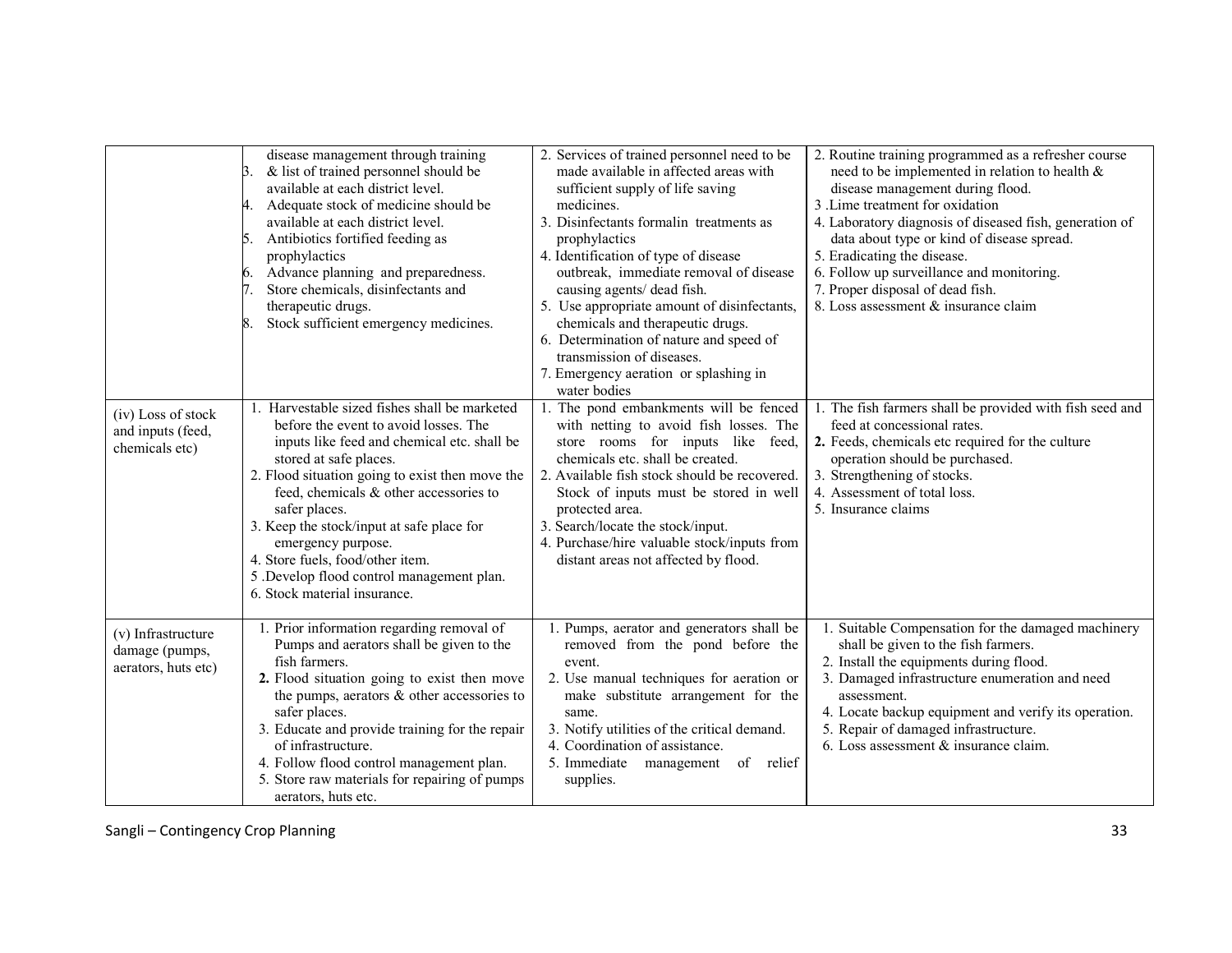|                                                                             | 6. Infrastructure insurance.                                                                                                                                                                                 |                                                                                                                                                                                                                                                                                                         |                                                                                                                                                                    |
|-----------------------------------------------------------------------------|--------------------------------------------------------------------------------------------------------------------------------------------------------------------------------------------------------------|---------------------------------------------------------------------------------------------------------------------------------------------------------------------------------------------------------------------------------------------------------------------------------------------------------|--------------------------------------------------------------------------------------------------------------------------------------------------------------------|
| 3. Cyclone / Tsunami                                                        |                                                                                                                                                                                                              |                                                                                                                                                                                                                                                                                                         |                                                                                                                                                                    |
| A. Capture                                                                  |                                                                                                                                                                                                              |                                                                                                                                                                                                                                                                                                         |                                                                                                                                                                    |
| Marine                                                                      |                                                                                                                                                                                                              |                                                                                                                                                                                                                                                                                                         |                                                                                                                                                                    |
| (i) Average<br>compensation paid<br>due to loss of<br>fishermen lives       |                                                                                                                                                                                                              |                                                                                                                                                                                                                                                                                                         |                                                                                                                                                                    |
| (ii) Avg. no. of<br>$\text{boats}$ /<br>nets/damaged                        |                                                                                                                                                                                                              |                                                                                                                                                                                                                                                                                                         |                                                                                                                                                                    |
| $(iii)$ Avg. no. of<br>houses damaged                                       |                                                                                                                                                                                                              |                                                                                                                                                                                                                                                                                                         |                                                                                                                                                                    |
| Inland                                                                      |                                                                                                                                                                                                              |                                                                                                                                                                                                                                                                                                         |                                                                                                                                                                    |
| B. Aquaculture                                                              |                                                                                                                                                                                                              |                                                                                                                                                                                                                                                                                                         |                                                                                                                                                                    |
| $(i)$ Overflow /<br>flooding of ponds                                       | 1. If intensity of cyclone with heavy rain fall<br>exists then harvest existing fish stock.<br>2. Dike should be stable in all weather<br>condition & not liable to collapse during<br>flood.                | 1.<br>On the basis of forecasting information<br>to farmers for sale of marketable fish<br>sufficient transport facility<br>with<br>through various media. Proper drainage<br>should be adopted so that inundation<br>with storm water should be managed<br>Enhancement of dykes height by sand<br>bags | Planning even after the event should be made for<br>proper drainage & creating awareness & training in<br>storm situation.                                         |
| (ii) Changes in<br>water quality (fresh<br>water / brackish<br>water ratio) | 1.<br>Supply of water for correcting the<br>changes in fresh water & brackish water.<br>2. Maintain salinity by addition of fresh water<br>up to 20-25 ppt.                                                  | Supply of water for correcting the<br>changes in fresh water & brackish<br>water.<br>Use euryhaline species                                                                                                                                                                                             | Water storage facility needs to be developed to<br>overcome the problem of changes in fresh $\&$<br>brackish water ratio.<br>2. use Euryhaline species for culture |
| (iii) Health and<br>diseases                                                | 1. Water filtration system $\&$<br>control<br>measures for disease should be available.<br>2. Adequate stock of medicine should be<br>available at each district level.<br>3. Liming and formal in treatment | Periodically checking particularly in<br>respective of fish mortality & water<br>parameter during flood.<br>2. Disinfectants treatments                                                                                                                                                                 | Settling health & disease management training<br>centre at district level for fishermen & Govt.<br>official.                                                       |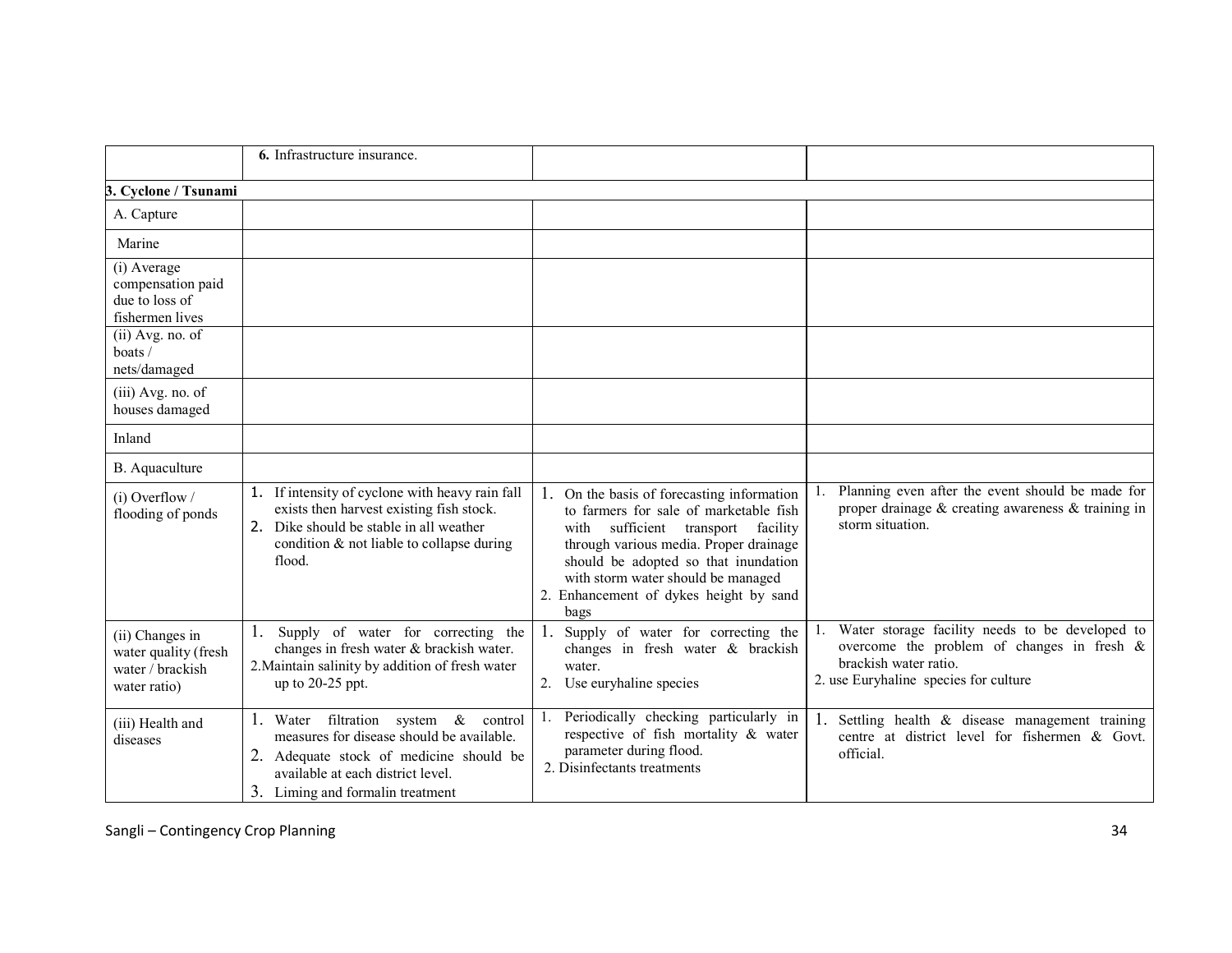| (iv) Loss of stock<br>and inputs (feed,<br>chemicals etc)               | 1. Cyclone with heavy rain fall situation<br>going to exist then move the feed,<br>chemicals & other accessories to safer<br>places.<br>2. Stock cover under insurance                                                                                                                                                                                                                                                                                                                                                            | Available<br>should<br>fish<br>stock<br>be<br>1.<br>recovered.                                                                                                                                                                                                                                                                                                                                                                                                                                                                                                                                                                                       | 1. Feeds, chemicals etc required for the culture<br>operation should be purchased.<br>2.<br>Seed and feed to be supplied through Deptt of<br>fisheries.                                                                                                                                                                                                                                                                                                                                                                                                                                                                                                 |
|-------------------------------------------------------------------------|-----------------------------------------------------------------------------------------------------------------------------------------------------------------------------------------------------------------------------------------------------------------------------------------------------------------------------------------------------------------------------------------------------------------------------------------------------------------------------------------------------------------------------------|------------------------------------------------------------------------------------------------------------------------------------------------------------------------------------------------------------------------------------------------------------------------------------------------------------------------------------------------------------------------------------------------------------------------------------------------------------------------------------------------------------------------------------------------------------------------------------------------------------------------------------------------------|---------------------------------------------------------------------------------------------------------------------------------------------------------------------------------------------------------------------------------------------------------------------------------------------------------------------------------------------------------------------------------------------------------------------------------------------------------------------------------------------------------------------------------------------------------------------------------------------------------------------------------------------------------|
| (v) Infrastructure<br>damage (pumps,<br>aerators,<br>shelters/huts etc) | 1) Cyclone with heavy rain fall situation<br>going to exist then shifted the pumps,<br>aerators & other accessories to safer<br>places.                                                                                                                                                                                                                                                                                                                                                                                           | Use manual techniques for aeration or<br><sup>1</sup><br>make substitute arrangement for the<br>same.                                                                                                                                                                                                                                                                                                                                                                                                                                                                                                                                                | Compensation on assessment<br>of actual losses &<br>damage of pumps, aerators, shelters/huts given<br>through RKVY, NCDC, NREGS                                                                                                                                                                                                                                                                                                                                                                                                                                                                                                                         |
| 4. Heat wave and<br>cold wave                                           |                                                                                                                                                                                                                                                                                                                                                                                                                                                                                                                                   |                                                                                                                                                                                                                                                                                                                                                                                                                                                                                                                                                                                                                                                      |                                                                                                                                                                                                                                                                                                                                                                                                                                                                                                                                                                                                                                                         |
| A. Capture                                                              |                                                                                                                                                                                                                                                                                                                                                                                                                                                                                                                                   |                                                                                                                                                                                                                                                                                                                                                                                                                                                                                                                                                                                                                                                      |                                                                                                                                                                                                                                                                                                                                                                                                                                                                                                                                                                                                                                                         |
| Marine                                                                  |                                                                                                                                                                                                                                                                                                                                                                                                                                                                                                                                   |                                                                                                                                                                                                                                                                                                                                                                                                                                                                                                                                                                                                                                                      |                                                                                                                                                                                                                                                                                                                                                                                                                                                                                                                                                                                                                                                         |
| Inland                                                                  |                                                                                                                                                                                                                                                                                                                                                                                                                                                                                                                                   |                                                                                                                                                                                                                                                                                                                                                                                                                                                                                                                                                                                                                                                      |                                                                                                                                                                                                                                                                                                                                                                                                                                                                                                                                                                                                                                                         |
| <b>B</b> . Aquaculture                                                  |                                                                                                                                                                                                                                                                                                                                                                                                                                                                                                                                   |                                                                                                                                                                                                                                                                                                                                                                                                                                                                                                                                                                                                                                                      |                                                                                                                                                                                                                                                                                                                                                                                                                                                                                                                                                                                                                                                         |
| (i) Changes in pond<br>environment (water<br>quality)                   | 1)If intensity of heat wave high, add water<br>from other source.<br>2) Harvest existing fish stock.<br>3) Adequate facility should be ready for heat<br>wave $\&$ system for changing water<br>temperature during cold wave.<br>4) Listen to local weather forecasts and stay<br>aware of upcoming temperature changes.<br>5) Arrange the aerators.<br>6) Ensure sufficient water quantity in water<br>bodies.<br>7) Formulate strategic fishing management for<br>the heat /cold waves.<br>8) Tree plantation around fish ponds | 1) Adequate facility should be ready for<br>heat wave & system for changing water<br>temperature during cold wave.<br>2) Monitor fishing sites frequently to<br>ensure that they are not affected by<br>heat or cold waves.<br>3) Use dark materials to cover the water<br>bodies during excessive heat waves.<br>4) Stay hydrated by drinking plenty of<br>fluids during fishing/field work.<br>5) Adopt proper care and management<br>during the fishing period of cold/heat<br>wave like keeping stock of drinking<br>water and extra cloths.<br>6) Educating the farmers through electronic<br>or print media<br>7) Maintain Water level in pond | 1) Adequate facility should be ready for heat wave $\&$<br>system for changing water temperature during cold<br>wave.<br>2) Intensive afforestation program for reducing heat<br>waves.<br>3) Collect basic weather data and incidence of extreme<br>and physical data of water bodies, water chemistry<br>and seasonal changes, plankton profile and seasonal<br>blooms, topography and soil composition.<br>4) Gather information about history of catch per unit<br>effort as well as fish yield rate during heat wave and<br>cold wave and accordingly simulate future plan for<br>sustainable fishing.<br>5) Loss assessment $\&$ insurance claim. |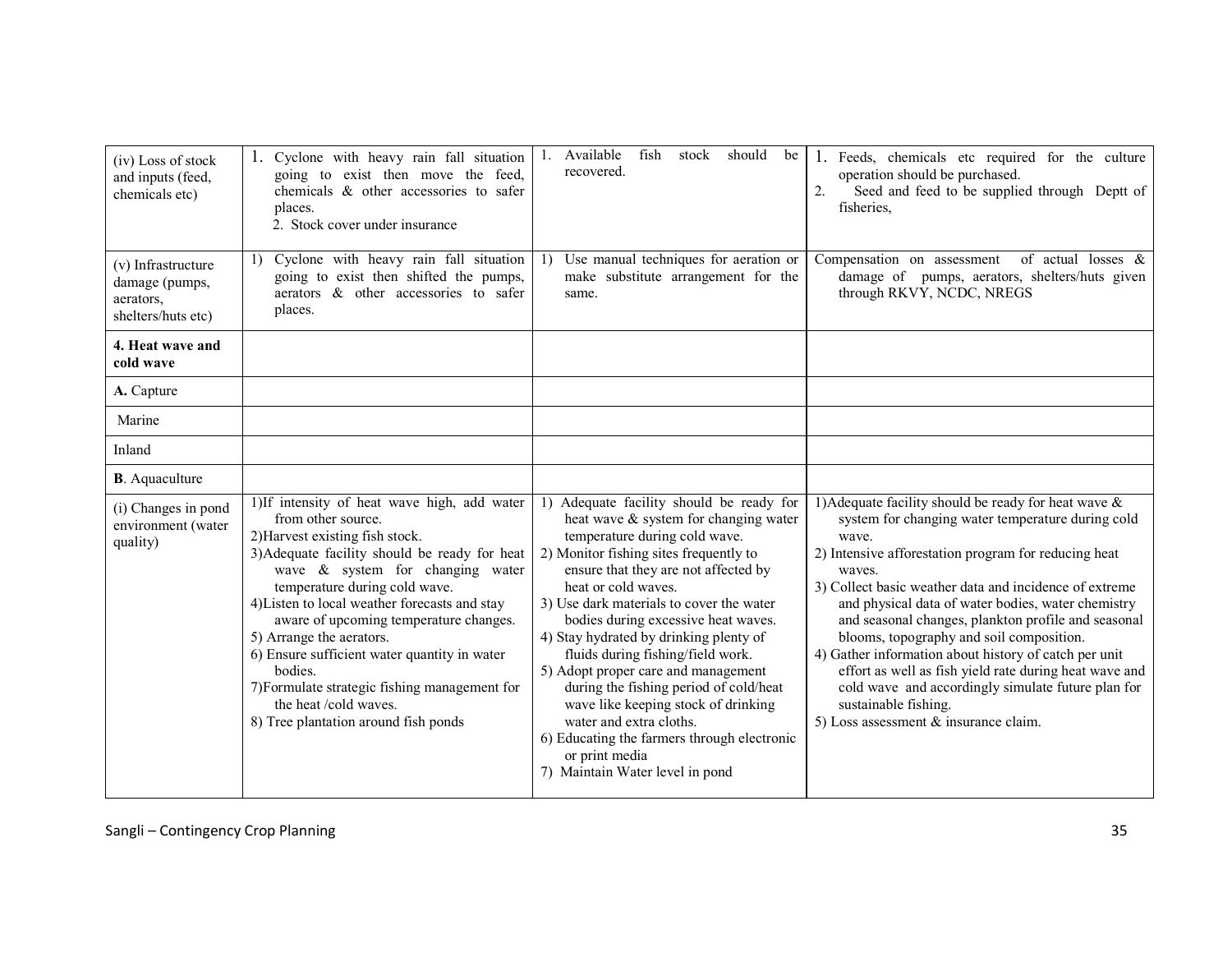| (ii) Health and<br>Disease<br>management | 1) Adequate stock of medicine should be<br>available at each district level.<br>2) Advance planning and preparedness.<br>3) Store chemicals, disinfectants and<br>therapeutic drugs.<br>4) Develop heat/cold wave control<br>management plan.<br>5) Stock sufficient emergency medicines. | Periodical checking particularly with<br>respective fish mortality should be<br>done.<br>2) Identification of type of disease<br>outbreak, immediate removal of<br>disease causing agents/ dead fish.<br>3) Use appropriate amount of disinfectants,<br>chemicals and therapeutic drugs. | 1) Setting health & disease management training centre<br>at district level for fishermen & Govt. official.<br>2) Laboratory diagnosis of diseased fish, generation of<br>data about type or kind of disease spread.<br>3) Eradicating the disease.<br>4) Follow up surveillance and monitoring.<br>5) Proper disposal of dead fish.<br>$6$ ) Loss assessment & insurance claim. |
|------------------------------------------|-------------------------------------------------------------------------------------------------------------------------------------------------------------------------------------------------------------------------------------------------------------------------------------------|------------------------------------------------------------------------------------------------------------------------------------------------------------------------------------------------------------------------------------------------------------------------------------------|----------------------------------------------------------------------------------------------------------------------------------------------------------------------------------------------------------------------------------------------------------------------------------------------------------------------------------------------------------------------------------|
|                                          |                                                                                                                                                                                                                                                                                           | 4) Determination of nature and speed of<br>transmission of diseases.                                                                                                                                                                                                                     | 7) KMNO4 2 % to maintain oxygen level                                                                                                                                                                                                                                                                                                                                            |
|                                          |                                                                                                                                                                                                                                                                                           | 5) Emergency aeration or splashing in<br>water bodies                                                                                                                                                                                                                                    |                                                                                                                                                                                                                                                                                                                                                                                  |
|                                          |                                                                                                                                                                                                                                                                                           | 6) Bleaching powder 1 to 2 $\%$ , formalin<br>treatment to prevent disease                                                                                                                                                                                                               |                                                                                                                                                                                                                                                                                                                                                                                  |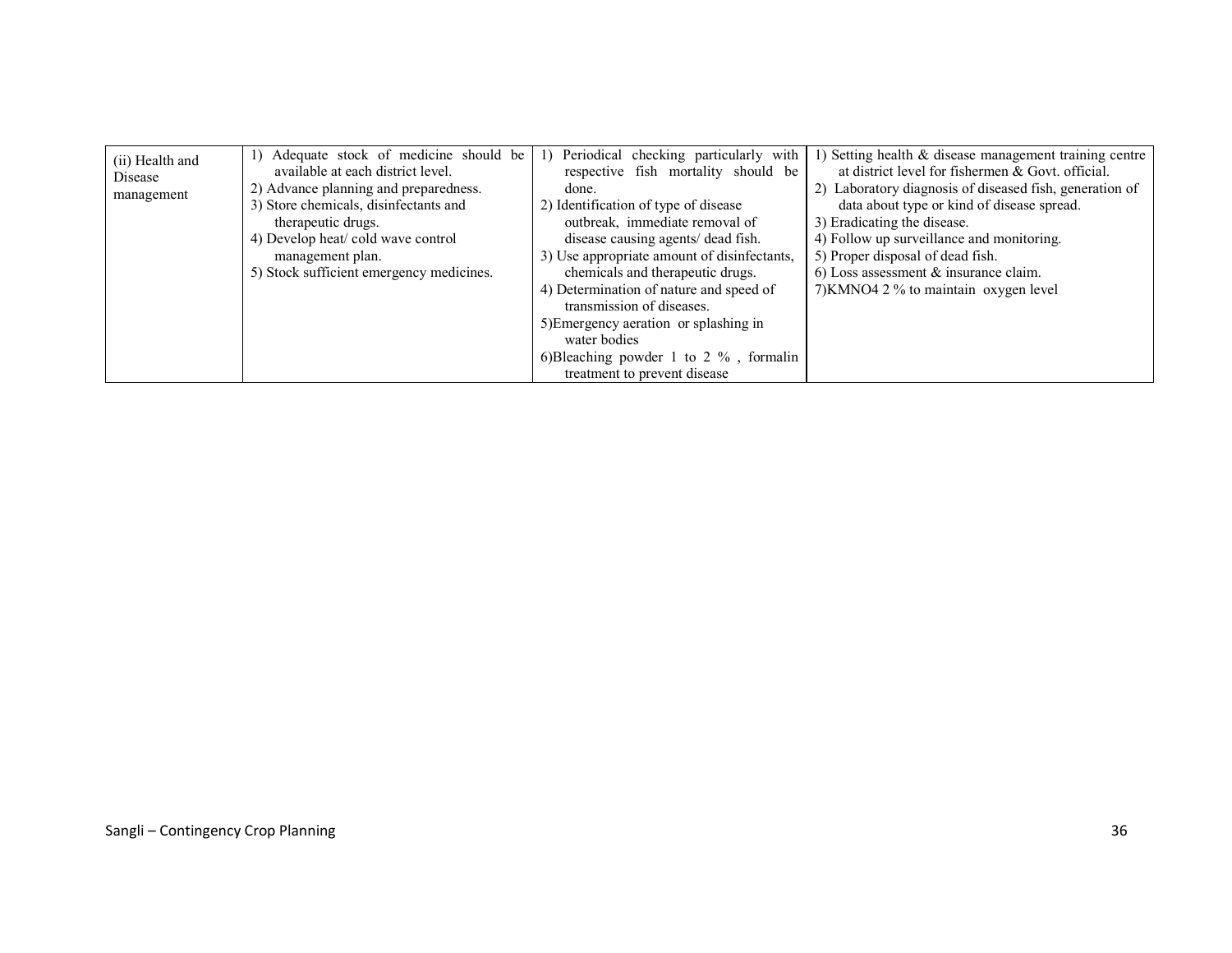